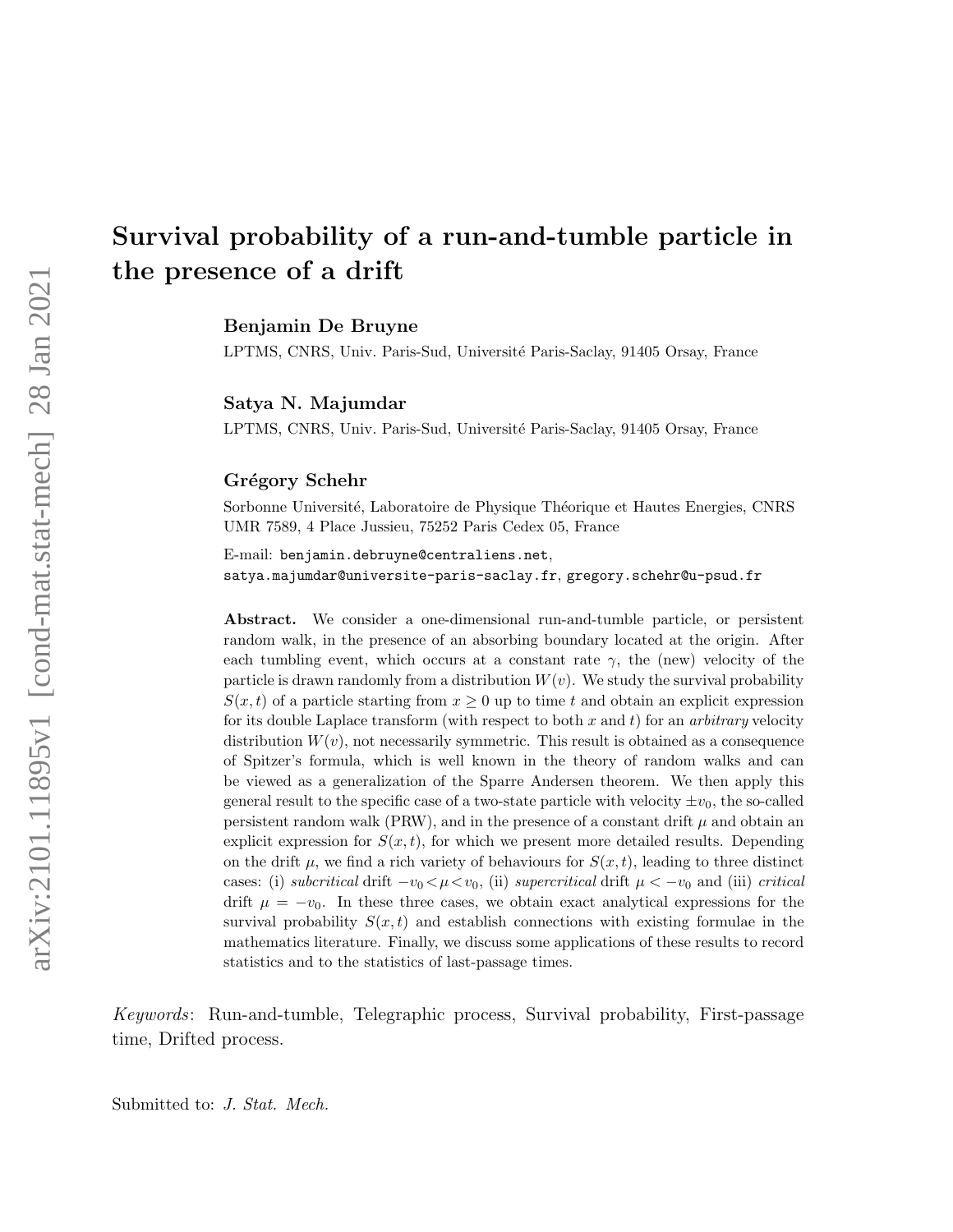# Contents

| $\mathbf{1}$     | Introduction, model and summary of the main results                                                       |  |                                                                                                                                     | $\boldsymbol{4}$ |  |
|------------------|-----------------------------------------------------------------------------------------------------------|--|-------------------------------------------------------------------------------------------------------------------------------------|------------------|--|
|                  | 1.1                                                                                                       |  |                                                                                                                                     | $\overline{4}$   |  |
|                  | 1.2                                                                                                       |  |                                                                                                                                     | $\overline{5}$   |  |
|                  | 1.3                                                                                                       |  |                                                                                                                                     | $\overline{7}$   |  |
| $\boldsymbol{2}$ | Survival probability for a particle with an arbitrary velocity                                            |  |                                                                                                                                     |                  |  |
|                  | distribution<br>12                                                                                        |  |                                                                                                                                     |                  |  |
|                  | 2.1                                                                                                       |  | Mapping of the run-and-tumble process to an effective discrete-time                                                                 | 12               |  |
|                  | 2.2                                                                                                       |  | Survival probability of the effective discrete-time random walk using                                                               |                  |  |
|                  |                                                                                                           |  |                                                                                                                                     | 15               |  |
|                  | 2.3<br>2.4                                                                                                |  | Survival probability of the run-and-tumble particle using the mapping<br>Survival probability of a two-state persistent random walk | 16<br>17         |  |
| 3                | 18<br>Survival probability in the presence of a subcritical drift $-v_0 < \mu < v_0$                      |  |                                                                                                                                     |                  |  |
|                  | 3.1                                                                                                       |  | Long-time limit of the survival probability $\dots \dots \dots \dots \dots \dots$                                                   | 19               |  |
|                  | 3.2                                                                                                       |  | Mean first-passage time to the origin $\dots \dots \dots \dots \dots \dots \dots$                                                   | 20               |  |
| $\overline{4}$   | Survival probability in the presence of a supercritical drift $\mu < -v_0$                                |  |                                                                                                                                     |                  |  |
| $\bf{5}$         | Survival probability in the presence of a critical drift $\mu = -v_0$                                     |  |                                                                                                                                     |                  |  |
| 6                | Another example of the velocity distribution $W(v)$                                                       |  |                                                                                                                                     |                  |  |
| $\overline{7}$   | Applications                                                                                              |  |                                                                                                                                     |                  |  |
|                  | Maximum of a persistent random walk with a drift in a given time interval 28<br>7.1                       |  |                                                                                                                                     |                  |  |
|                  | 29<br>Last-passage time and emptying time $\ldots \ldots \ldots \ldots \ldots \ldots$<br>7.2<br>35<br>7.3 |  |                                                                                                                                     |                  |  |
| 8                |                                                                                                           |  | Summary and conclusion                                                                                                              | 38               |  |
|                  |                                                                                                           |  | Appendix A Some properties of the telegraphic noise                                                                                 | 39               |  |
|                  |                                                                                                           |  | Appendix B Derivation of the double Laplace transform of the survival<br>probability of a $1d$ random walk                          | 40               |  |
|                  |                                                                                                           |  | Appendix C Survival probability conditioned on the sign of the initial<br>velocity                                                  | 42               |  |
|                  |                                                                                                           |  | Appendix D Transition kernel                                                                                                        | 44               |  |
|                  |                                                                                                           |  | Appendix E Laplace transform of the transition kernel                                                                               | 47               |  |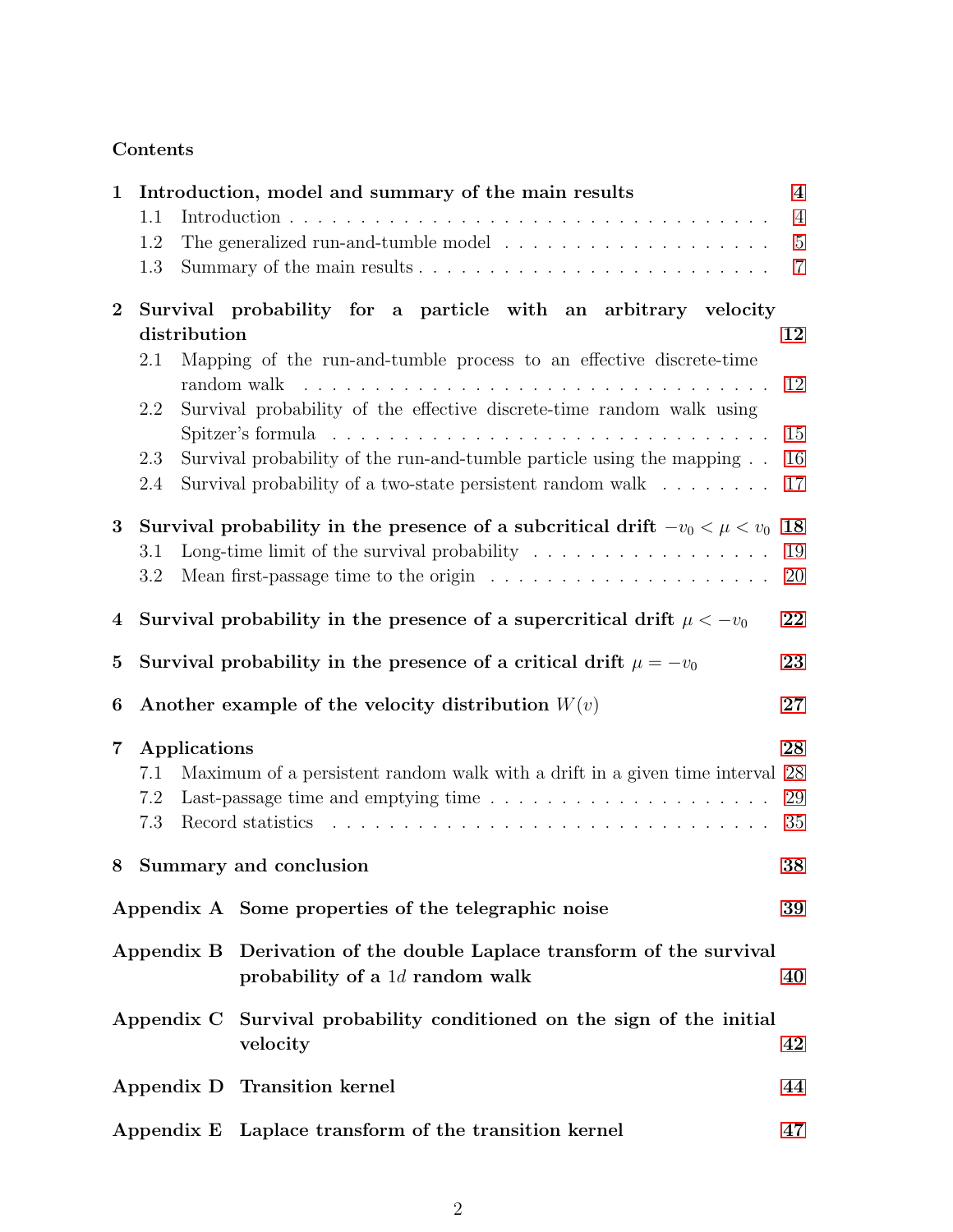| Appendix F Long-time limit of the survival probability at the transition |      |
|--------------------------------------------------------------------------|------|
| $\mu = -v_0$                                                             | 48   |
| Appendix G Last-passage distribution with a finite observation time      | 49   |
| Appendix H Laplace transform inversions                                  | 50   |
| Appendix I Equivalence with the results from Cinque and Orsingher        | - 52 |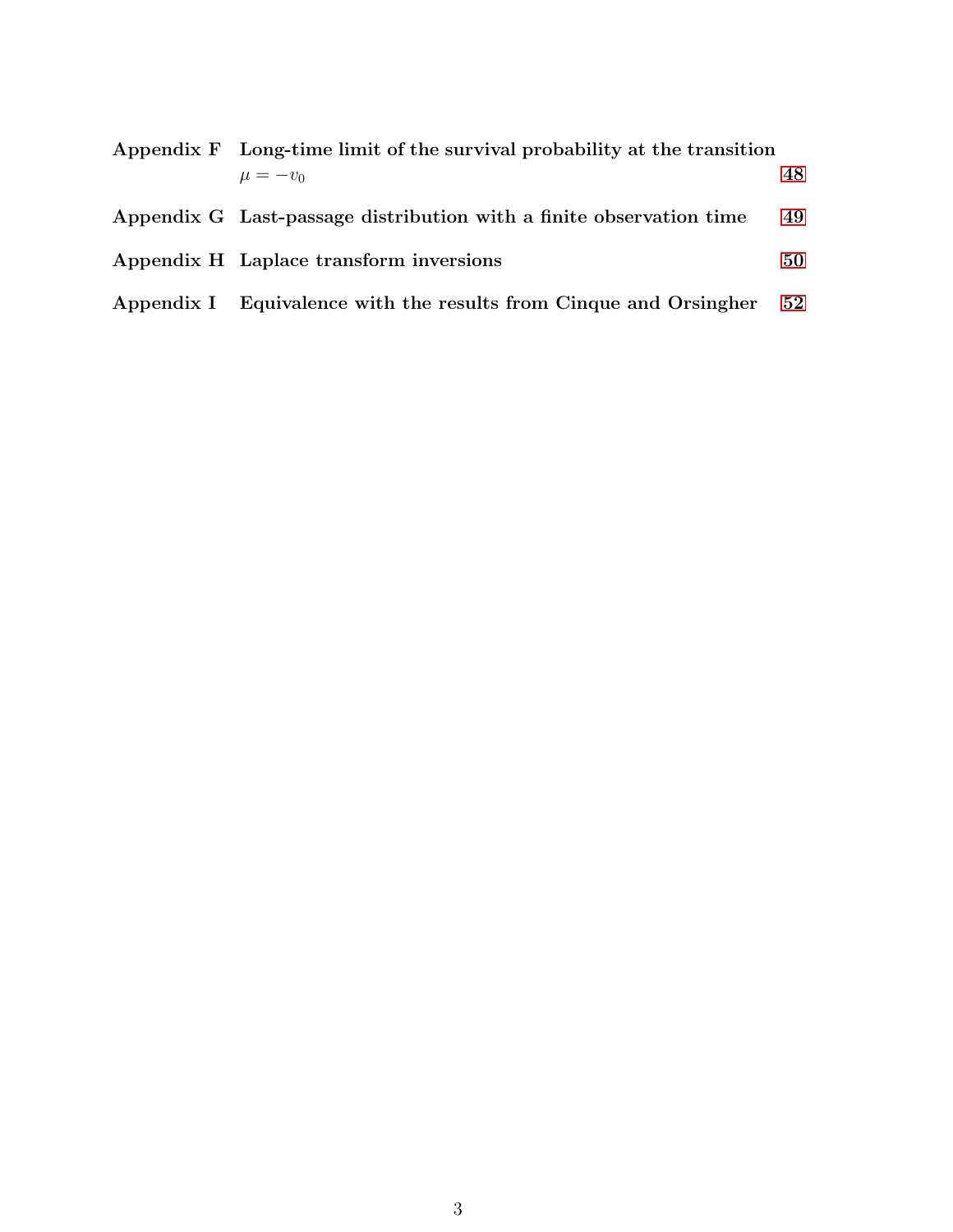# <span id="page-3-0"></span>1. Introduction, model and summary of the main results

#### <span id="page-3-1"></span>1.1. Introduction

Brownian motion (BM) is certainly the most popular stochastic process to model particles in interaction with their surrounding environment [\[1\]](#page-55-0). In its simplest form, BM is driven by an uncorrelated white noise  $\xi(t)$  induced by thermal fluctuations. Thanks to its universality, BM has been shown to be at the heart of many complex systems ranging from colloidal solutions  $[2,3]$  $[2,3]$  to financial stock markets  $[4,5]$  $[4,5]$ , and all the way to applications in astrophysics [\[6\]](#page-55-5). On the theoretical side, BM has attracted a considerable amount of interest, in particular because of its numerous connections with other problems in theoretical physics and probability theory  $[7,8]$  $[7,8]$  — a case in point being the extreme statistics of Brownian motion [\[9\]](#page-55-8). Related to extreme value questions, the survival probability of a Brownian motion in the presence of an absorbing boundary has been extensively studied [\[10–](#page-55-9)[15\]](#page-55-10). The first-passage time to an absorbing boundary plays a crucial role in various phenomena such as animals searching for food, financial stocks reaching a stop price or rivers overflowing their banks. Consider for instance a one-dimensional Brownian motion with diffusion constant  $D$ , starting from  $x > 0$  and in the presence of an absorbing boundary located at the origin. It is well known that the survival probability  $S(x, t)$  of this Brownian particle up to time t is given by [\[10,](#page-55-9)[11\]](#page-55-11)

$$
S(x,t) = \text{erf}\left(\frac{x}{\sqrt{4Dt}}\right),\tag{1}
$$

where  $\text{erf}(z) = \frac{2}{\sqrt{3}}$  $\frac{R}{\pi} \int_0^z e^{-u^2} du$  is the error function. Starting from  $x > 0$ , the BM inevitably crosses the origin as the survival probability decays to 0 as  $S(x,t) \propto t^{-1/2}$ at late times. Biasing the motion away from the absorbing boundary, e.g., by turning on a positive drift, increases the survival probability and has been the subject of recent works [\[16](#page-55-12)[–20\]](#page-55-13).

While the survival probability of the Brownian motion has been known since a long time, general results are few and far between in the case when the particles are driven by correlated noise [\[21\]](#page-55-14). An example of much current interest concerns the so-called active particles that naturally emerge in the context of living matter such as E. coli bacteria [\[22\]](#page-55-15) and fish schools or bird flocks [\[23\]](#page-55-16). A tremendous amount of numerical and experimental work has been devoted to them [\[22–](#page-55-15)[27\]](#page-56-0). The ability of active particles to move autonomously renders them inherently different from the Brownian particles which are usually driven by collisions with the molecules in the surrounding medium. One model of active particle, currently of much interest, is the run-and-tumble particle (RTP), also known as the telegraphic process [\[28\]](#page-56-1) or the persistent random walk [\[29,](#page-56-2) [30\]](#page-56-3), which are driven by exponentially correlated noise. Interacting active particles are known to exhibit a plethora of collective phenomena. Interestingly, active particles also display quite rich behaviors, already at the level of a single particle or of noninteracting RTP's. These include non-trivial density profiles [\[31–](#page-56-4)[37\]](#page-56-5), dynamical phase transitions [\[38,](#page-56-6) [39\]](#page-56-7) or anomalous transport properties [\[38,](#page-56-6) [40–](#page-56-8)[42\]](#page-56-9).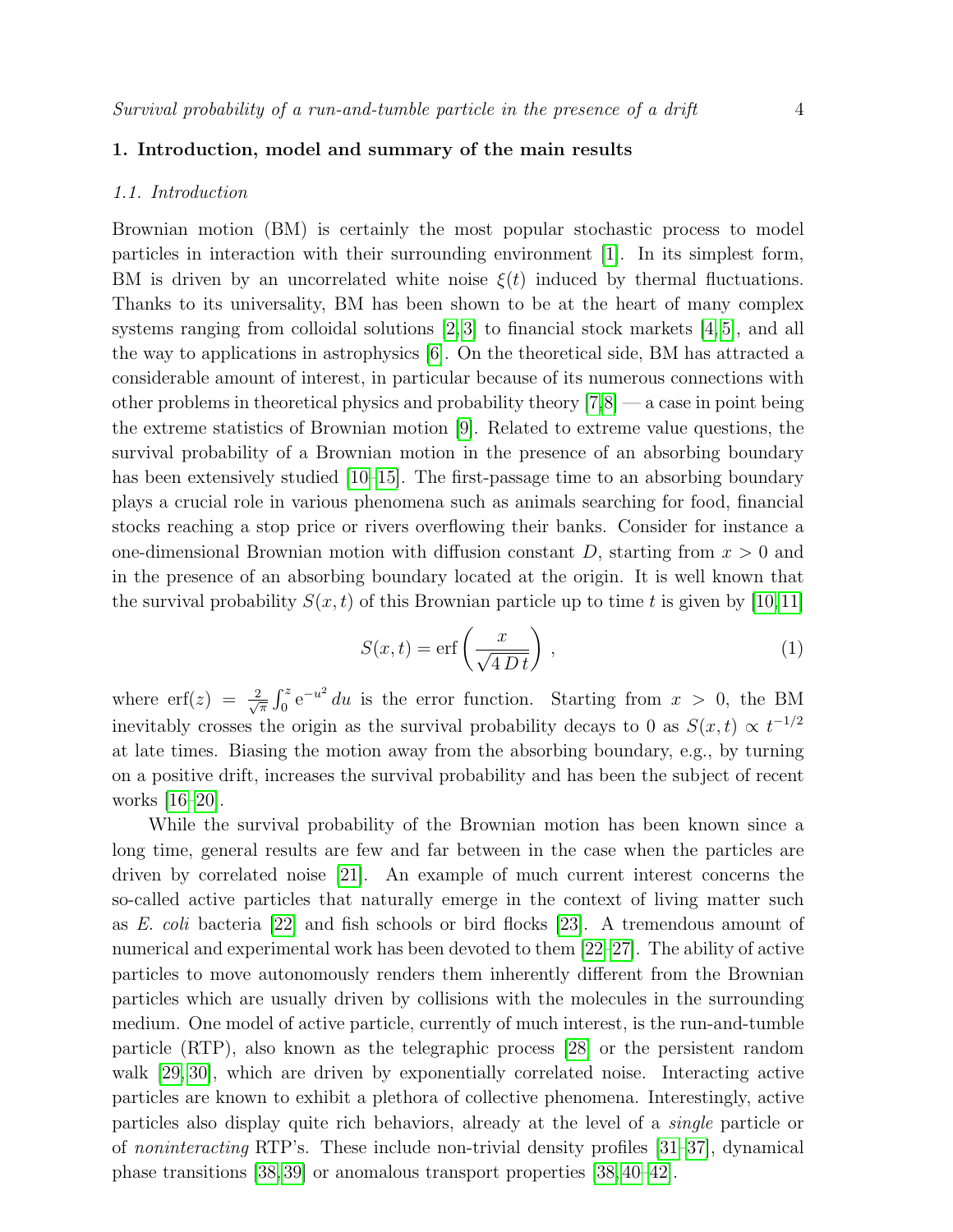Of particular relevance are the first-passage properties of RTP models, which have been widely studied both in mathematics  $[43-47]$  $[43-47]$  as well as in physics  $[48-58]$  $[48-58]$ .

Remarkably, it was recently realized [\[57,](#page-56-14) [58\]](#page-56-13) that for a wide class of symmetric RTP models, the survival probability  $S(x = 0, t)$  for a particle starting from the origin, i.e., exactly where the absorbing boundary is located, exhibits a universal behavior for all time t, reminiscent of the celebrated Sparre Andersen theorem, well known in the literature on one-dimensional discrete time random walks [\[7,](#page-55-6) [59\]](#page-56-15). Such universal behavior was then shown to hold for a certain class of discrete time persistent random walk models  $[60]$ . In fact, most of the results for the survival probability of RTP models concern the case of *symmetric* RTP models, where the velocity distribution  $W(v)$  of the particle is symmetric, i.e.  $W(v) = W(-v)$ . In contrast, much less is known about the survival probability for *asymmetric* velocity distributions. There has been however a few studies devoted to first-passage times of asymmetric RTP's both in physics [\[38,](#page-56-6) [40\]](#page-56-8) (e.g. for the mean first-passage time) as well as in the mathematics literature [\[45,](#page-56-17)[46,](#page-56-18)[61\]](#page-56-19). In particular, in [\[45\]](#page-56-17),  $S(x, t)$  was obtained for the special simpler case of the two-state RTP in the presence of a constant drift [see [\(2\)](#page-5-0) below]. Even in this special case, the physical implications of the obtained formulae in [\[45\]](#page-56-17) were not discussed in detail.

In this paper, we obtain an explicit formula for the double Laplace transform of the survival probability  $S(x,t)$  – with respect to both x and  $t$  – for an RTP in onedimension with an arbitrary velocity distribution  $W(v)$ , which can be either symmetric or asymmetric [see [\(8\)](#page-6-1)]. Our formula thus generalizes, to the case of RTP, the wellknown Spitzer's formula valid for one-dimensional discrete time random walks with arbitrary jump distribution. We then apply this general formula to various examples of  $W(v)$ . This includes in particular the simpler case of the two-state RTP in the presence of a constant drift  $\mu$ , where our method recovers the previously known result [\[45\]](#page-56-17). In addition, we discuss the physical implications of the behaviour of  $S(x, t)$  as a function of both the starting position  $x$  as well as the time  $t$ , unveiling very rich behaviours depending on the strength of the drift  $\mu$ .

#### <span id="page-4-0"></span>1.2. The generalized run-and-tumble model

We consider an RTP in one-dimension starting from the initial position  $x \geq 0$ . The initial point is considered as a tumble. The particle chooses a velocity  $v$  from a distribution  $W(v)$  (which can be asymmetric) and runs ballistically with this chosen velocity v during a random run time  $\tau$  drawn from an exponential distribution  $p(\tau)$  =  $\gamma e^{-\gamma \tau}$  where  $\gamma^{-1}$  is the persistence time, i.e. the typical life-time of a run between two consecutive tumblings. At the end of the run, the particle tumbles instantaneously and chooses a new velocity v drawn again from the same distribution  $W(v)$ . It then runs again during an exponentially distributed random time  $\tau$  drawn from the same  $p(\tau)$ . This run-and-tumble process continues till the fixed time t.

Another well studied model in the literature is the so-called persistent random walk (PRW) [\[28–](#page-56-1)[30\]](#page-56-3) where the position  $x(t)$  of a particle, starting at  $x(0) = x$ , evolves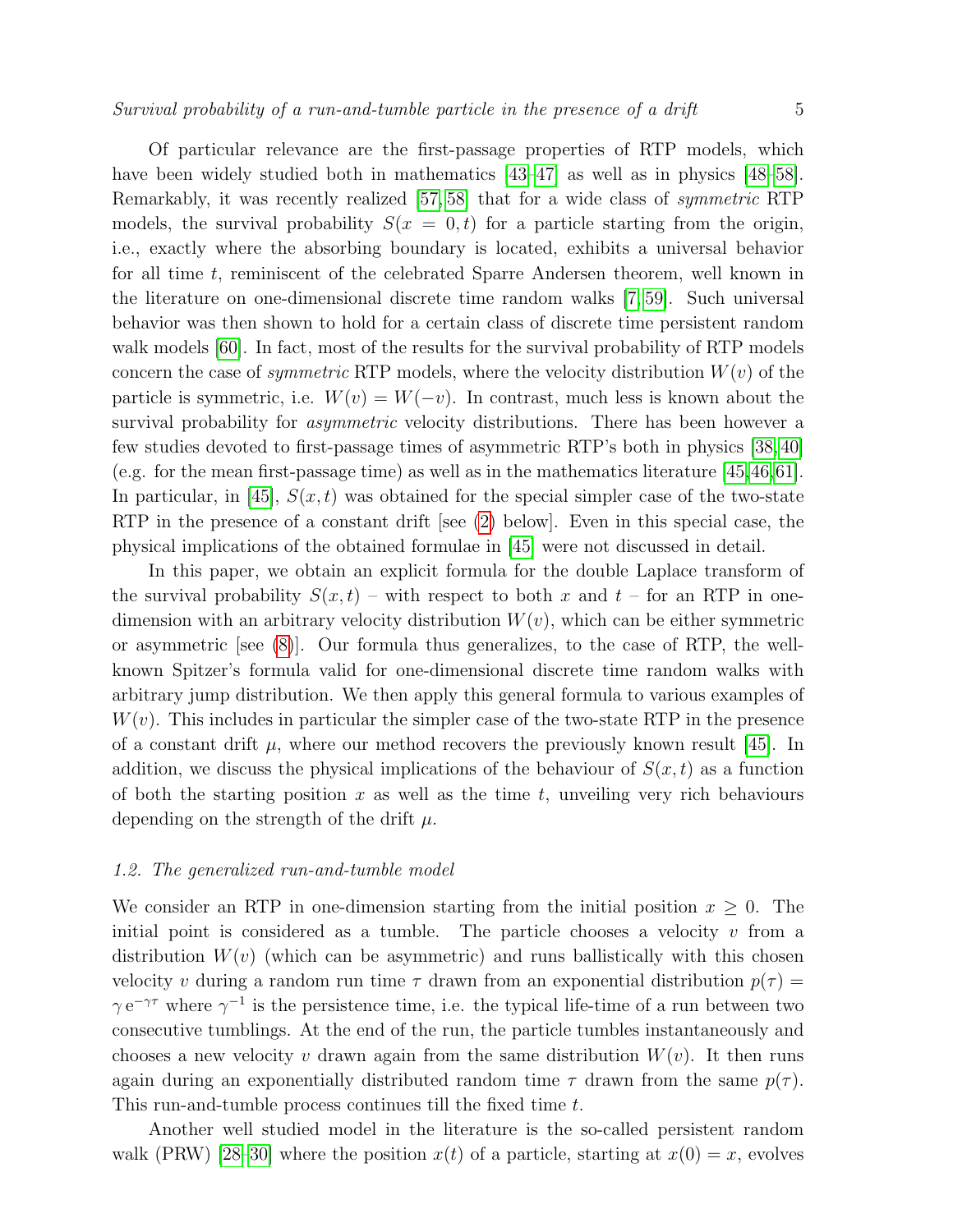<span id="page-5-2"></span>

Figure 1: Telegraphic noise  $\sigma(t)$  with  $\sigma_0 \equiv \sigma(0) = 1$  whose evolution is given in [\(3\)](#page-5-1). The time between two consecutive switches  $\tau$  is drawn from an exponential distribution  $p(\tau) = \tilde{\gamma} e^{-\tilde{\gamma}\tau}$ .

stochastically as

<span id="page-5-1"></span><span id="page-5-0"></span>
$$
\dot{x}(t) = \mu + v_0 \,\sigma(t) \,, \tag{2}
$$

where  $\mu$  is a drift and  $\sigma(t)$  is a telegraphic noise that switches between the values 1 and  $-1$  according to a Poisson process with rate  $\tilde{\gamma}$  (see figure [1\)](#page-5-2). The initial value of the telegraphic signal is denoted by  $\sigma_0 \equiv \sigma(0)$ . During an infinitesimal time interval dt, the signal changes sign with probability  $\tilde{\gamma}$  dt and remains constant with the complementary probability  $1 - \tilde{\gamma} dt$ 

$$
\sigma(t+dt) = \begin{cases}\n\sigma(t), & \text{prob.} = 1 - \tilde{\gamma} dt, \\
-\sigma(t), & \text{prob.} = \tilde{\gamma} dt.\n\end{cases}
$$
\n(3)

The time  $\tau$  between two consecutive switches is thus distributed according to an exponential distribution  $p(\tau) = \tilde{\gamma} e^{-\tilde{\gamma}\tau}$ . The autocorrelation function of the telegraphic noise can be easily computed (see e.g. [Appendix A\)](#page-38-0) and one obtains

<span id="page-5-3"></span>
$$
\langle \sigma(t_1)\sigma(t_2)\rangle = e^{-2\tilde{\gamma}(t_2 - t_1)}.
$$
\n(4)

The autocorelation function [\(4\)](#page-5-3) is said to be colored because it has a finite correlation time  $\tilde{\gamma}^{-1}$  which is called the *persistence* time. This will be reflected in the motion of the run-and-tumble particle  $x(t)$  [\(2\)](#page-5-0) which will in turn exhibit memory effects. This persistence, also called activity, renders the process non-Markovian and hence does not fall into the universality class of the Brownian motion, which makes this process challenging to study. Nevertheless, it is possible to recover the Brownian diffusive regime by taking the scaling limit

<span id="page-5-4"></span>
$$
\tilde{\gamma} \to \infty \,, \quad v_0 \to \infty \,, \quad \frac{v_0^2}{2\tilde{\gamma}} \equiv D \,, \tag{5}
$$

such that the effective diffusion coefficient  $D$  is finite. In this limit, the persistence time  $\tilde{\gamma}^{-1}$  tends to zero and the run-and-tumble particle behaves like a Brownian motion. Indeed, in this limit, the driving noise in the equation of motion [\(2\)](#page-5-0) becomes

$$
\langle v_0 \,\sigma(t_1) \, v_0 \,\sigma(t_2) \rangle = v_0^2 \,\mathrm{e}^{-2\tilde{\gamma}(t_2 - t_1)} \to 2D \,\delta(t_2 - t_1) \,,\tag{6}
$$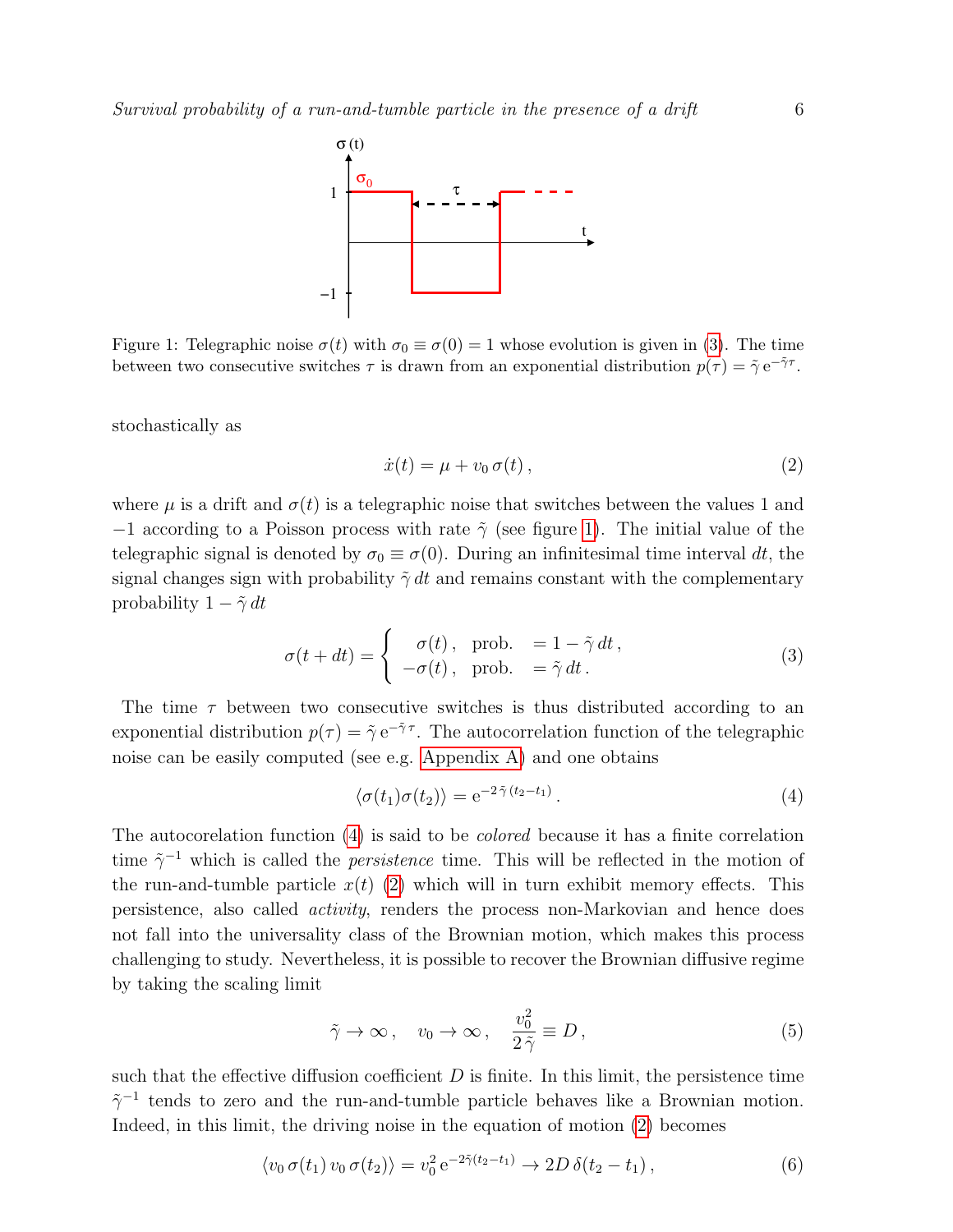<span id="page-6-3"></span>

Figure 2: Typical trajectories  $x(t)$  of an RTP, starting at  $x(0) = x$ , with velocity  $v_0$  in the presence of a drift  $\mu$  [see [\(2\)](#page-5-0)] and an absorbing boundary at the origin. The velocity of the particle  $\dot{x}(t)$  given by the equation of motion [\(2\)](#page-5-0) can take two values:  $\mu + v_0$  and  $\mu - v_0$ . Depending on the strength of the drift, the sign of these two values can either be positive and negative (a), both negative (b) or zero and negative (c). In the three panels, the blue and the green trajectories have not crossed the origin at time  $t$  and will contribute to the survival probability  $S_{\sigma_0}(x,t)$  while the red and the yellow ones will not (with  $\sigma_0 = \sigma(t=0)$ ).

which is the well-known uncorrelated white noise.

It is easy to see that this PRW model is a special case of the more general RTP model defined earlier. Indeed it corresponds to choosing a velocity distribution and a tumbling rate

<span id="page-6-2"></span>
$$
W(v) = \frac{1}{2}\delta(v - \mu - v_0) + \frac{1}{2}\delta(v - \mu + v_0), \text{ and } \gamma = 2\tilde{\gamma}.
$$
 (7)

Note that in the general model,  $\gamma$  denotes the rate of tumbling, i.e., the process renews with rate  $\gamma$ . Thus, after each tumbling, the velocity may either flip sign or retain the same sign with equal probability. Therefore, the rate at which the velocity changes sign is  $\gamma/2$ . This explains the relation  $\tilde{\gamma} = \gamma/2$  in [\(7\)](#page-6-2).

In the present work, we are interested in computing the survival probability  $S(x,t)$ of a general RTP with velocity distribution  $W(v)$ . Here  $S(x,t)$  is the probability that the particle, starting at  $x \geq 0$ , does not cross the origin up to time t. Since the paper is long, it is useful to provide a summary of our main results. After deriving a general result for  $S(x, t)$  with arbitrary  $W(v)$ , we will focus on the special case of the PRW in [\(7\)](#page-6-2). For this case, we are able to derive detailed results for  $S(x, t)$ . Furthermore, to illustrate the usefulness of our general formula valid for arbitrary  $W(v)$ , we show how explicit results for  $S(x, t)$  can be derived in another example of  $W(v)$ .

### <span id="page-6-0"></span>1.3. Summary of the main results

For an RTP with arbitrary  $W(v)$ , we obtain a closed-form expression for the double Laplace transform of the survival probability  $S(x,t)$ 

<span id="page-6-1"></span>
$$
\int_0^\infty dx \int_0^\infty dt S(x,t) e^{-ux-st}
$$
  
=  $\frac{\gamma + s}{\gamma u s} \exp\left(-\frac{i}{2\pi} \int_{i\mathbb{R}} dz \ln\left(\frac{z+u}{z}\right) \frac{\int_{-\infty}^\infty dv \frac{v W(v)}{(\gamma + s + z v)^2}}{\frac{1}{\gamma} - \int_{-\infty}^\infty dv \frac{W(v)}{(\gamma + s + z v)}}\right) - \frac{1}{\gamma u},$  (8)

where i $\mathbb R$  denotes the imaginary axis in the complex  $z$  plane. Even though this formula may look a bit formal, one of the goals of this paper is to show that in various special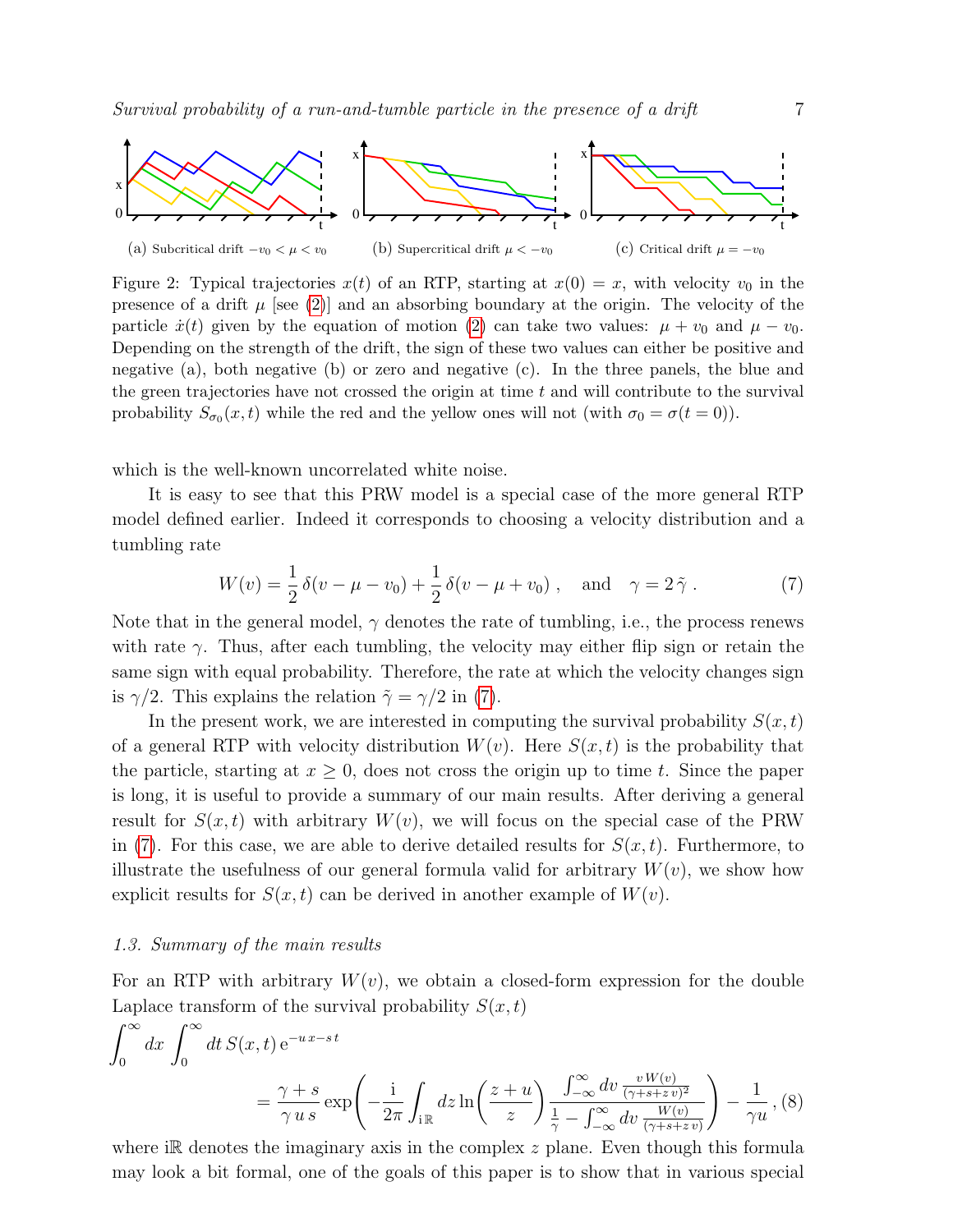cases of  $W(v)$ , it is possible to extract  $S(x, t)$  explicitly from [\(8\)](#page-6-1), an example being the two-state PRW model defined in [\(2\)](#page-5-0). As shown in [Appendix C,](#page-41-0) we also obtain formulae similar to [\(8\)](#page-6-1) for the survival probabilities for a generic RTP conditioned to start with a negative or positive velocity [see [\(C.12\)](#page-42-0) an [\(C.13\)](#page-43-1)].

Let us present our results for the specific PRW [see [\(2\)](#page-5-0)], where the velocity  $\dot{x}(t)$ can take only two values  $\mu + v_0$  and  $\mu - v_0$ . In this case, it is also natural to consider the survival probabilities  $S_{\pm}(x,t)$ , which are the survival probabilities up to time for a PRW starting from x with an initial velocity given respectively by  $\dot{x}(0) = \mu \pm v_0$ , i.e.,

<span id="page-7-0"></span>
$$
S_{+}(x,t) = \Pr.\left[x(\tau) \ge 0, \forall \tau \in [0,t] \, \middle| \, x(t=0) = x, \, \dot{x}(0) = \mu + v_0\right], \tag{9a}
$$

$$
S_{-}(x,t) = \Pr\left[x(\tau) \ge 0, \forall \tau \in [0,t] \, \middle| \, x(t=0) = x, \, \dot{x}(0) = \mu - v_0\right]. \tag{9b}
$$

We find that these probabilities display a rich behavior, as function of x and t, depending on the two parameters  $\mu$  and  $v_0$  (see figure [3\)](#page-8-0):

- $\mu \geq v_0$  (trivial):  $\dot{x}(t)$  is always positive which means that the particle always moves away from the origin. The survival probability in this case is trivially 1.
- $-v_0 < \mu < v_0$  (subcritical):  $\dot{x}(t)$  can be positive or negative which means that the particle alternates between up runs, away from the origin, and down runs, towards the origin (see figure [2a\)](#page-6-3). Due to the down runs, it is now possible that the particle crosses the origin and its survival probability decays exponentially with time. More precisely, it decays to 0 if  $-v_0 < \mu < 0$  or to a finite positive value if  $0 < \mu < v_0$ .
- $\mu < -v_0$  (supercritical):  $\dot{x}(t)$  is always negative which means that the particle always moves towards the origin (see figure [2b\)](#page-6-3) and the survival probability decays to 0 in a finite time.
- $\mu = -v_0$  (critical): the two possible values for  $\dot{x}(t)$  are 0 and  $-2v_0$  which means that the particle alternatively waits and runs towards the origin (see figure [2c\)](#page-6-3). In this case, the survival probability decays anomalously to 0. The precise form of this anomalous decay will be discussed in section [5.](#page-22-0)

This leads us to divide the presentation of our results into three parts: (i) subcritical drift  $-v_0 < \mu < v_0$ , (ii) supercritical drift  $\mu < -v_0$  and (iii) critical drift  $\mu = -v_0$ . These three parts are summarized in the phase diagram in figure [3.](#page-8-0)

Before presenting our results, let us set  $v_0 = 1$  and  $\tilde{\gamma} = 1$  for the remaining of this section. This simply amounts to rescale all the times by  $\tilde{\gamma}$  and all the positions by  $v_0/\tilde{\gamma}$ . It is always possible to reintroduce the units by performing the replacements

<span id="page-7-1"></span>
$$
x \to \frac{\tilde{\gamma} x}{v_0}, \quad t \to \tilde{\gamma} t, \quad \mu \to \frac{\mu}{v_0}.
$$
 (10)

In these dimensionless units, the velocity  $\dot{x}(t)$  of the run-and-tumble particle evolving according to the equation of motion [\(2\)](#page-5-0) can take the two values  $\mu + 1$  and  $\mu - 1$ . The drift is subcritical when  $-1 < \mu < 1$  (figure [2a\)](#page-6-3), supercritical when  $\mu < -1$  (figure [2b\)](#page-6-3) and critical when  $\mu = -1$  (figure [2c\)](#page-6-3). Our main results for the two-state RTP in the presence of a drift can be summarized as follows: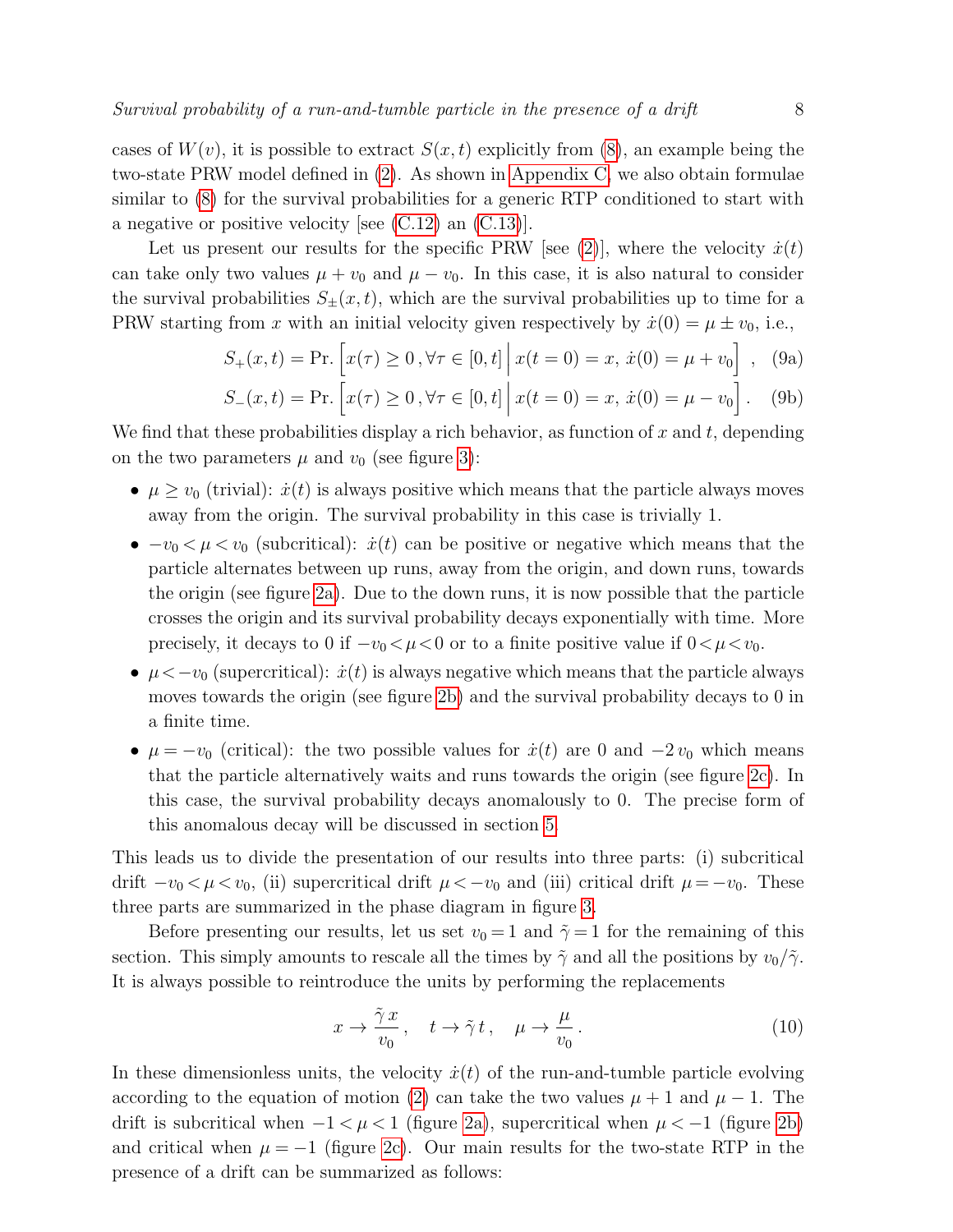<span id="page-8-0"></span>

Figure 3: Phase diagram illustrating the schematic decay profiles of the survival probability  $S(t) \equiv S(x=1, t)$  at a fixed starting point, say  $x=1$ , as a function of t, for different values of the ratio  $\mu/v_0$ . When  $-v_0 < \mu < v_0$ , the drift is subcritical and the motion of the particle consists of up and down runs (see figure [2a\)](#page-6-3). When  $\mu < -v_0$ , we say that the drift is supercritical and the particle always moves towards the origin (see figure [2b\)](#page-6-3). At the critical point  $\mu = -v_0$ , the drift exactly balances the internal speed of the particle leading to an effective wait-and-run motion (see figure [2c\)](#page-6-3). When  $\mu > v_0$ , the particle always moves away from the origin and the survival probability is trivially 1 at all times.

Subcritical drift  $(-1 < \mu < 1)$ . In the case of a subcritical drift (see figure [2a](#page-6-3) and [3\)](#page-8-0), we find that the survival probability is

$$
S_{+}(x,t) = \begin{cases} 1, & t < t_m, \\ 1 - \int_{t_m}^{t} dt' \frac{e^{-t'}}{g(t',x)} \left( x I_0 \left[ h(t',x) \right] + (1+\mu) \sqrt{\frac{f(t',x)}{g(t',x)}} I_1 \left[ h(t',x) \right] \right), & t \ge t_m, \\ (11a)
$$

$$
S_{-}(x,t) = \begin{cases} 1, & t < t_m, \\ 1 - e^{-t_m} - \int_{t_m}^t dt' e^{-t'} \frac{x}{h(t',x)} I_1[h(t',x)], & t \ge t_m, \end{cases}
$$
(11b)

where  $I_0(z)$  and  $I_1(z)$  are the modified Bessel functions and

<span id="page-8-4"></span><span id="page-8-3"></span><span id="page-8-2"></span><span id="page-8-1"></span>
$$
t_m = \frac{x}{1 - \mu},\tag{12a}
$$

$$
f(t, x) = t(1 - \mu) - x, \qquad (12b)
$$

$$
g(t, x) = t(1 + \mu) + x,\t(12c)
$$

$$
h(t,x) = \sqrt{f(t,x)g(t,x)}.
$$
\n(12d)

These results in [\(11a\)](#page-8-1) and [\(11b\)](#page-8-2) are in agreement with the ones derived in [\[45\]](#page-56-17) by a different method using coupled Fokker-Planck equations which works only for this particular class of two-state models, where the magnitude of the velocity is a constant  $v_0$ . However, our method is more general and applies to RTP models with arbitrary velocity distribution  $W(v)$ . The survival probability is illustrated in figure [4.](#page-9-0) The first-passage time distribution  $F_{\pm}(x,t) = -\partial_t S_{\pm}(x,t)$  has a simple analytical expression that enables us to compute the mean first-passage time to the origin which is infinite when  $0 < \mu < 1$  and finite when  $-1 < \mu < 0$  [\(54\)](#page-20-0). Finally, we remark that for  $\mu = 0$ (the unbiased case), our result in [\(11a\)](#page-8-1) and [\(11b\)](#page-8-2) reduces to the well-known result for unbiased PRW [\[43,](#page-56-10) [44,](#page-56-20) [48–](#page-56-12)[50,](#page-56-21) [53–](#page-56-22)[58\]](#page-56-13).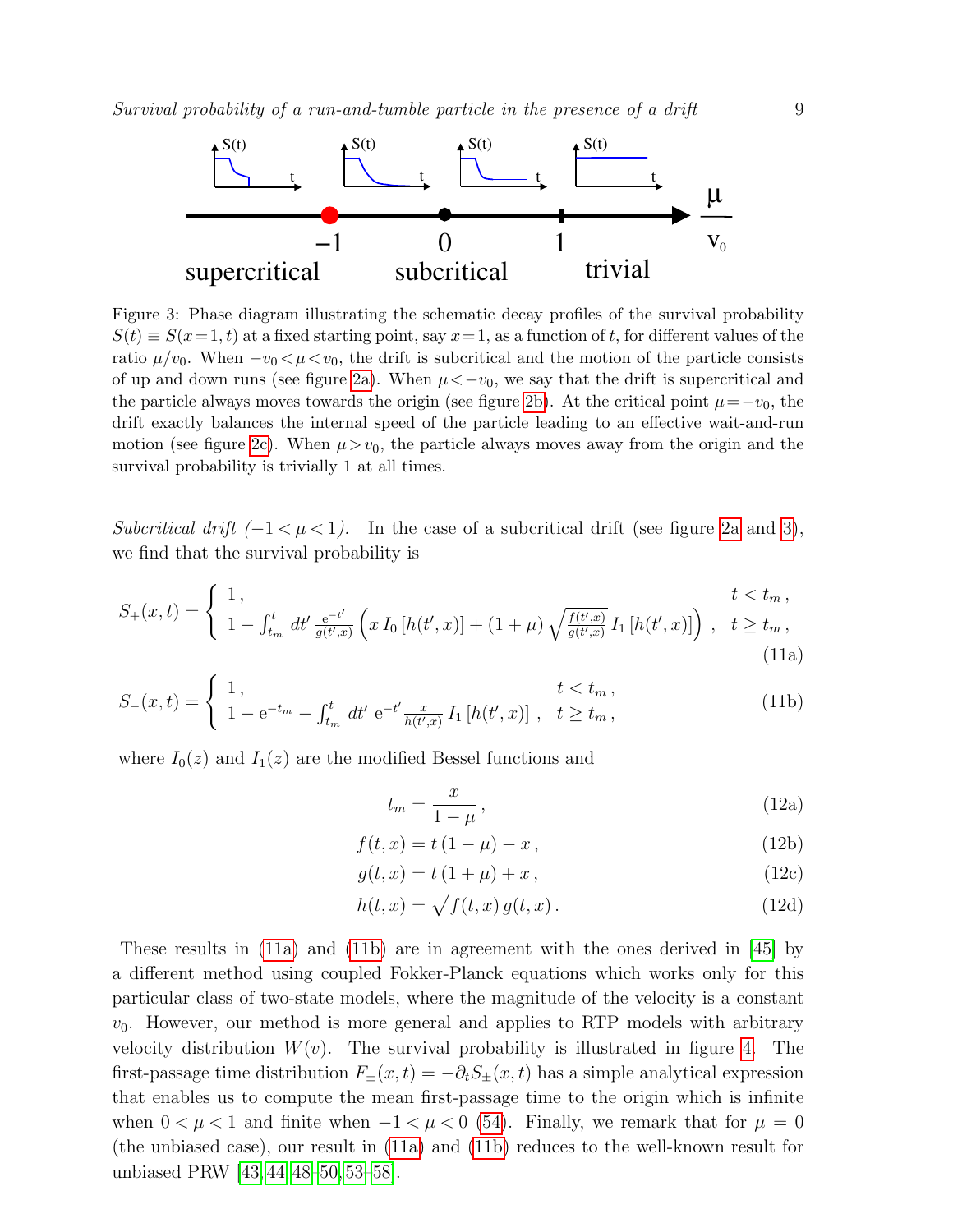<span id="page-9-0"></span>

Figure 4: Survival probability  $S_{\sigma_0}(x=1,t)$ , with  $\sigma_0 = \pm 1$ , in the presence of a subcritical drift  $-1 < \mu < 1$  for a particle starting in the state  $\sigma_0$ .  $S_{\sigma_0}(x=1,t)$  only starts to decrease after a time  $t_m = 1/(1 - \mu)$  [\(12a\)](#page-8-3) which is the minimum time it takes for the particle to reach the origin.  $S_-(1,t)$  has a sudden drop at  $t = t_m$  which is due to the trajectory that goes straight to the origin without tumbling (this happens with a finite probability weight  $e^{-t_m}$ ). This trajectory is not present for  $S_{+}(x,t)$ . In the long-time limit, both  $S_{+}(x,t)$  and  $S_{-}(x,t)$  tend towards a finite probability when  $0 < \mu < 1$  [\(45\)](#page-18-1) or decay exponentially when  $-1 < \mu \le 0$  [\(46\)](#page-18-2).

Supercritical drift  $(\mu < -1)$ . In the case of a supercritical drift (see figure [2b](#page-6-3) and [3\)](#page-8-0), the drift outweighs the internal velocity of the particle  $v_0 = 1$ , making it effectively always move in the direction of the drift but with two different speeds  $\mu + 1$  and  $\mu - 1$ . The particle will surely not survive and reach the origin before a maximum time  $t_M$ . Indeed, even if the internal velocity of the particle remains opposite to the drift during the whole motion, it will eventually reach the origin by a time  $t_M = -x/(1 + \mu)$ . The final result for the survival probability in the presence of a supercritical drift is

$$
S_{+}(x,t) = \begin{cases} 1, & t < t_m, \\ 1 - \int_{t_m}^{t} dt' e^{-t'} \left( \frac{1-\mu}{2} I_0 \left[ h(t',x) \right] - \frac{1+\mu}{2} \sqrt{\frac{f(t',x)}{g(t',x)}} I_1 \left[ h(t',x) \right] \right), & t_m \le t < t_M, \\ 0, & t \ge t_M, \end{cases}
$$

<span id="page-9-3"></span><span id="page-9-2"></span><span id="page-9-1"></span>
$$
(13a)
$$

$$
S_{-}(x,t) = \begin{cases} 1, & t < t_m, \\ 1 - e^{-t_m} - \int_{t_m}^t dt' e^{-t'} \left( \frac{1 - \mu}{2} \sqrt{\frac{g(t',x)}{f(t',x)}} I_1 \left[ h(t',x) \right] \right. \\ - \frac{1 + \mu}{2} I_0 \left[ h(t',x) \right] \right), & t_m \le t < t_M, \\ 0, & t \ge t_M, \end{cases}
$$
(13b)

where  $t_m$ ,  $f(t, x)$ ,  $g(t, x)$  and  $h(t, x)$  are given in [\(12\)](#page-8-4) and

$$
t_M = -\frac{x}{1+\mu} \tag{14}
$$

is the maximum time to reach the origin. The survival probability is illustrated in figure [5.](#page-10-0) The first-passage time distribution  $F_{\sigma_0}(x,t) = -\partial_t S_{\sigma_0}(x,t)$  has a simple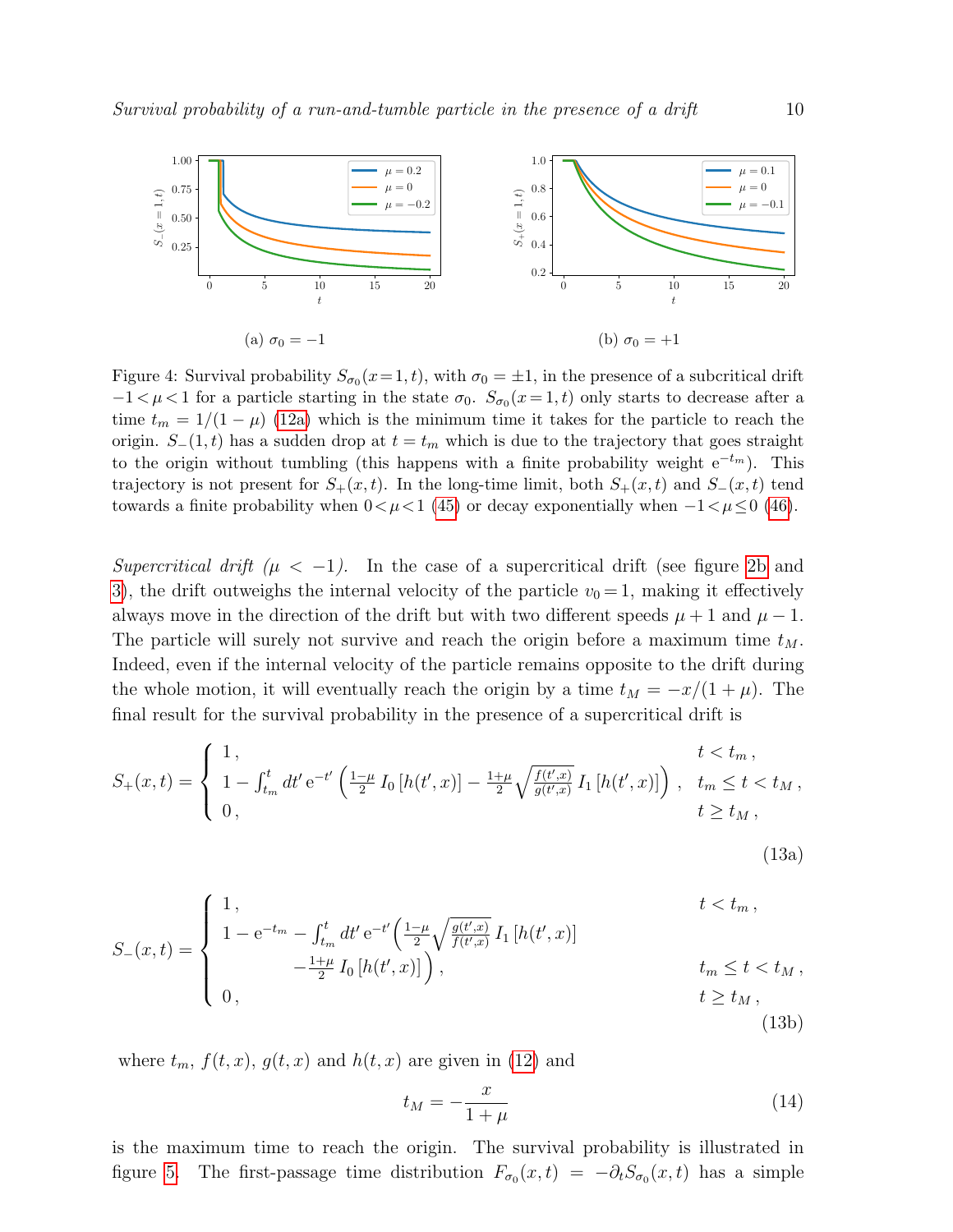<span id="page-10-0"></span>

Figure 5: Survival probability  $S_{\sigma_0}(x=1,t)$  in the presence of a supercritical drift  $\mu = -3/2 < -1$ for a particle starting in the state  $\sigma_0$ . The particle certainly reaches the origin after the minimum time  $t_m = 1/(1-\mu) = 0.4$  [\(12a\)](#page-8-3) and before the maximum time  $t_M = -1/(1+\mu) = 2$ [\(14\)](#page-9-1).  $S_-(x=1,t)$  has a sudden drop at  $t = t_m$  and  $S_+(x=1,t)$  has a sudden drop at  $t = t_M = 2$ . These drops are due to the trajectories that go straight to the origin without tumbling: these events happen respectively with probabilities  $e^{-t_m}$  and  $e^{-t_M}$ .

expression that enables us to compute the mean first-passage time to the origin, which is always finite in this case [\(62\)](#page-22-1).

<span id="page-10-1"></span>

Figure 6: Survival probability  $S_{\sigma_0}(x = 1, t)$  in the presence of a critical drift  $\mu = -1$ for a particle starting in the state  $\sigma_0$ .  $S_{\sigma_0}(x=1,t)$  only starts to decrease after a time  $t = t_m = 1/(1 - \mu) = 0.5$  [\(12a\)](#page-8-3) which is the minimum time it takes for the particle to reach the origin.  $S_-(x=1,t)$  has a sudden drop at  $t = t_m = 0.5$  which is caused by the trajectory that goes straight to the origin without tumbling: this event happens with probability  $e^{-tm}$ . This trajectory is not present for  $S_+(x,t)$ . In the long-time limit,  $S_+(x=1,t)$  and  $S_-(x=1,t)$ decay anomalously to 0.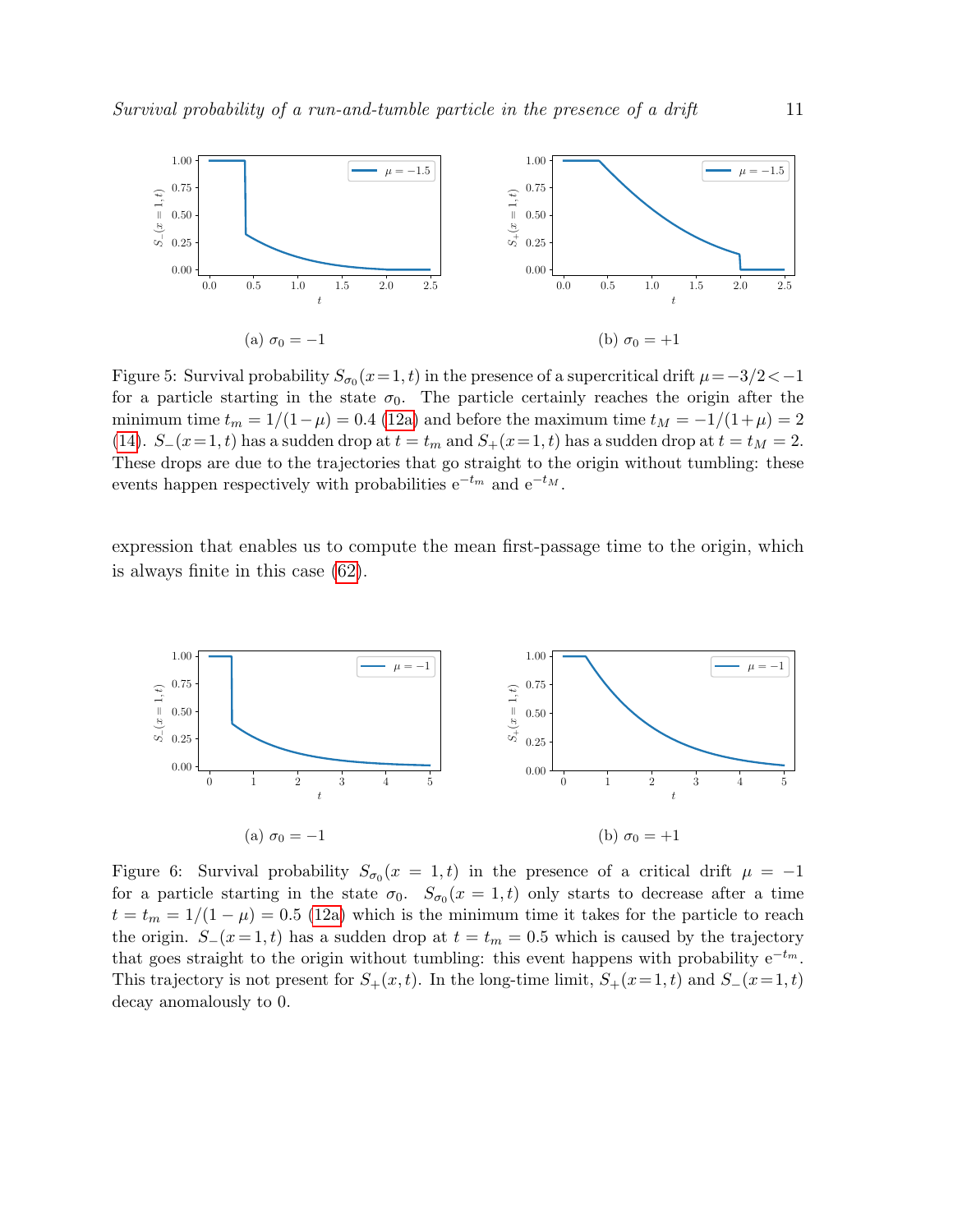Critical drift ( $\mu$ =−1). In this case, for the survival probabilities  $S_{\pm}(x, t)$ , we obtain the exact results

$$
S_{+}(x,t) = \begin{cases} 1, & t < x/2, \\ 1 - \int_{x/2}^{t} dt' e^{-t'} I_0 \left[ \sqrt{x (2t'-x)} \right], & t \ge x/2, \end{cases}
$$
(15a)

$$
S_{-}(x,t) = \begin{cases} 1, & t < x/2, \\ 1 - e^{-x/2} - \int_{x/2}^{t} dt' e^{-t'} \frac{\sqrt{x}}{\sqrt{2t'-x}} I_1 \left[ \sqrt{x(2t'-x)} \right], & t \ge x/2. \end{cases}
$$
(15b)

These functions are plotted in figure [6](#page-10-1) and their asymptotic behaviors are discussed in detail in section [5.](#page-22-0) Finally, in the same section, we also discuss the cross-over between the critical and off-critical behaviors as time progresses by setting  $\mu$  close to the critical value  $\mu = -1$ .

The rest of the paper is organized as follows. In section [2,](#page-11-0) we outline a derivation of the survival probability of a particle with an arbitrary velocity distribution and apply it on the PRW model in the presence of a drift. In section [3](#page-17-0) we study the survival probability for the case of a subcritical drift  $-1 < \mu < 1$  and discuss its long-time limit along with the mean first-passage time to the origin. In section, [4,](#page-21-0) we study the survival probability for the case of a supercritical drift  $\mu < -1$ . We discuss the mean first-passage time to the origin as well as an alternative derivation for the survival probability based on the propagator of the particle. In section [5,](#page-22-0) we study the survival probability in the presence of a critical drift  $\mu = -1$  and derive some scaling functions close to criticality. In section [6,](#page-26-0) we show how our method can be applied to another asymmetric velocity distribution. In section [7,](#page-27-0) we discuss applications of our results to emptying times and record statistics. Finally, we conclude in section [8.](#page-37-0) Some technical calculations are relegated in [Appendix A](#page-38-0) to I.

# <span id="page-11-0"></span>2. Survival probability for a particle with an arbitrary velocity distribution

We start with a generalized RTP model, with an arbitrary velocity distribution  $W(v)$ and tumbling rate  $\gamma$ . Following [\[57,](#page-56-14)[58\]](#page-56-13), we will first map the RTP motion to a discrete time random walk on the line with a jump distribution that depends on the velocity distribution  $W(v)$ . Under this mapping, the survival probability (in the Laplace space with respect to time  $t$ ) of the RTP gets related to the survival probability of a onedimensional discrete-time random walk with a specified jump distribution. The latter can then be computed by adapting Spitzer's formula [\[62\]](#page-56-23), valid for one-dimensional random walk with arbitrary jump distribution. This will lead to the result mentioned in [\(8\)](#page-6-1). We then use this general formula to derive explicitly  $S(x, t)$  for a specific  $W(v)$ corresponding to the two-state RTP mentioned earlier [\(7\)](#page-6-2).

# <span id="page-11-1"></span>2.1. Mapping of the run-and-tumble process to an effective discrete-time random walk

In this model, since the total time is fixed, the actual number of tumblings  $n$  in the trajectory of the process is a random variable and fluctuates from one trajectory to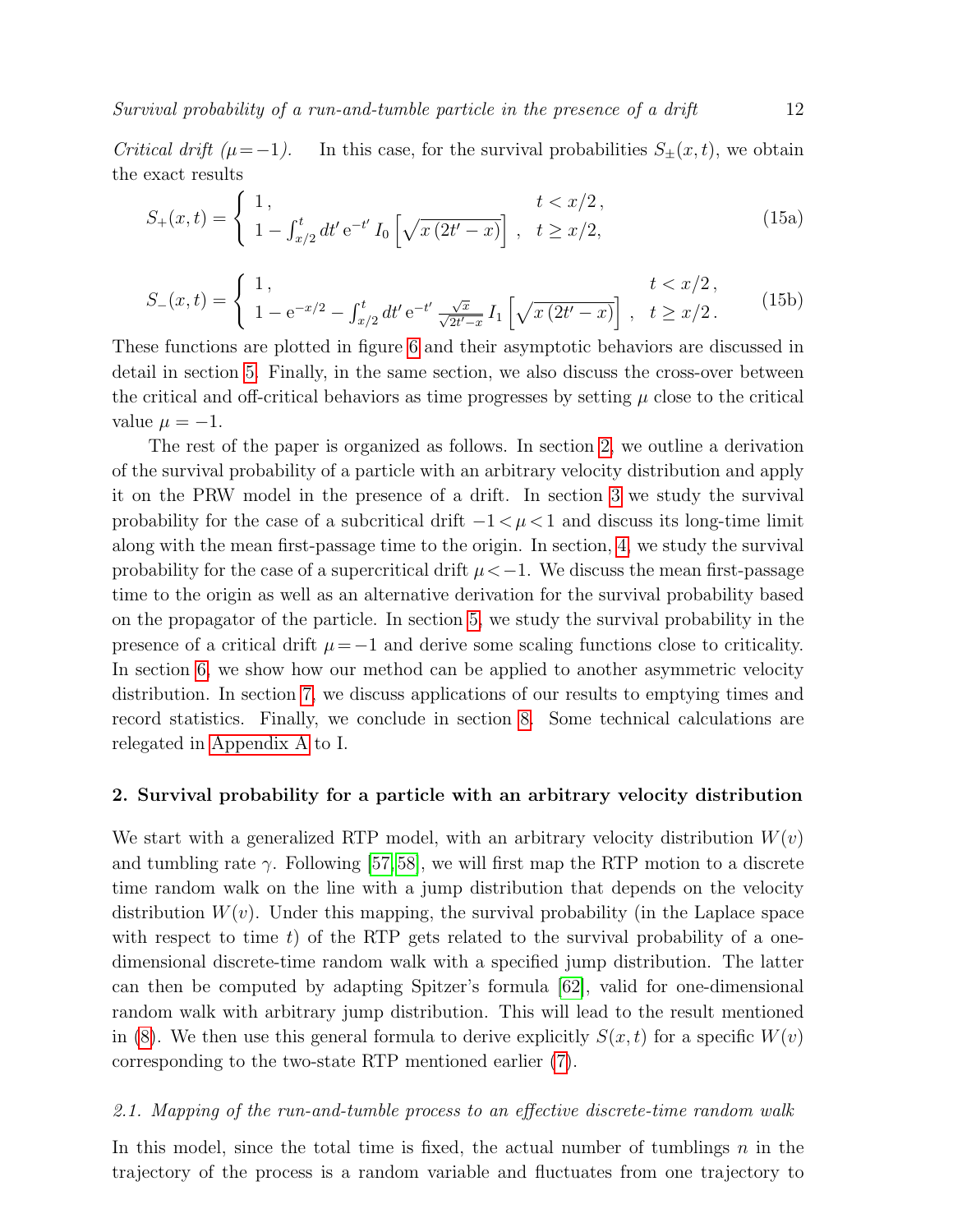<span id="page-12-0"></span>

Figure 7: Trajectory of a generalized run-and-tumble model starting at  $x \geq 0$  with  $n = 4$ tumblings (by convention, the first tumbling happens at  $t = 0$ ). The time intervals  $\tau_1, \tau_2$  and  $\tau_3$  are called the run-times – and they are identically distributed exponential random variables of parameter  $\gamma$ . The last run  $\tau_4$  is not finished and thus behaves differently from the first run times (see the discussion in the text).

another. Consider a particular trajectory of total duration t with n runs,  $n \geq 1$ . Of these runs, the first  $n - 1$  are complete while the last one is not since the process has been stopped exactly at the observation time t. For each of the first  $n-1$  runs, the run time  $\tau_i$  is chosen independently from the distribution  $p(\tau_i) = \gamma e^{-\gamma \tau_i}$ ,  $i = 1, 2, ..., (n-1)$ . In contrast, the probability weight associated to the last run  $\tau_n$  is  $\int_{\tau_n}^{\infty} d\tau p(\tau) = e^{-\gamma \tau_n}$ (see figure [7\)](#page-12-0). During each run, the velocity  $v_i$  is chosen independently from  $W(v)$ . Consequently, the run lengths  $\ell_i = v_i \tau_i$  are also random variables. For the brevity of notations, we will denote the collection of  $n$  run lengths together by the vector  $\ell = {\ell_1, \ell_2, \cdots, \ell_n}.$  We first note that the survival probability  $S(x, t)$  of the continuous time process  $x(\tau)$  starting at x is identical to the probability of the event that the positions at the end of each tumbling up to time  $t$  is nonnegative. This is easy to see because if two consecutive tumbling positions are both positive, the particle could not have gone to the negative side in between. Similarly, if the position of the RTP during a run between two successive tumblings stays positive, then obviously the two endpositions of the run are also nonnegative. Hence we just have to compute the probability of the event that these tumbling positions  $\{x + \ell_1, x + \ell_1 + \ell_2, \ldots, x + \ell_1 + \ell_2 + \ldots + \ell_n\}$ are simultaneously nonnegative. Hence,

<span id="page-12-2"></span>
$$
S(x,t) = \sum_{n} \int d\vec{\ell} P(\vec{\ell}, n|t) \theta(x + \ell_1) \theta(x + \ell_1 + \ell_2) \cdots \theta(x + \ell_1 + \ell_2 + \cdots + \ell_n) , \quad (16)
$$

where  $\theta(z)$  is the Heaviside theta function and  $P(\vec{\ell}, n|t)$  denotes the joint distribution of run lengths  $\vec{\ell}$  and the number of tumblings n, given a fixed time t. The product of the theta functions ensures that the trajectory stays nonnegative up to time  $t$ . This joint distribution  $P(\vec{\ell}, n|t)$  can be written down explicitly as [\[57,](#page-56-14) [58\]](#page-56-13)

 $\overline{I}$ 

<span id="page-12-1"></span>
$$
P(\vec{\ell}, n|t) = \left[ \prod_{i=1}^{n-1} \int_0^{\infty} d\tau_i \int_{-\infty}^{\infty} dv_i W(v_i) \gamma e^{-\gamma \tau_i} \delta(\ell_i - v_i \tau_i) \right] \times \times \left[ \int_0^{\infty} d\tau_n \int_{-\infty}^{\infty} dv_n W(v_n) e^{-\gamma \tau_n} \right] \delta\left(t - \sum_{i=1}^n \tau_i\right).
$$
 (17)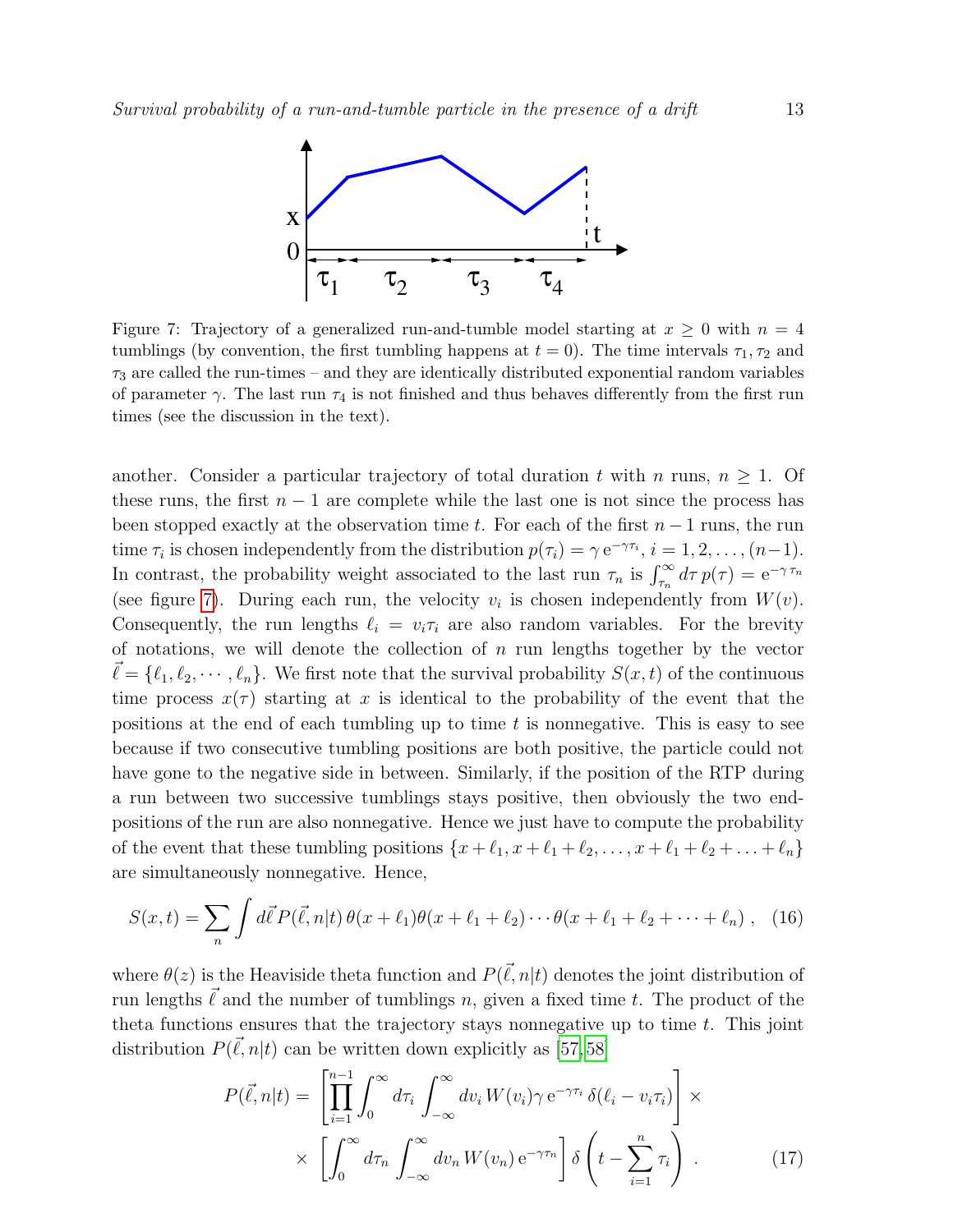This formula is easy to understand. The product in the first line corresponds to the probability weight of the first  $(n - 1)$  complete and independent runs. On the second line, the first factor corresponds to the probability weight of the last (incomplete) run. Finally, the global delta function ensures that the total time  $t$  is fixed. Note the inequivalence between the probability weight of any of the  $(n - 1)$  complete runs and the one of the last run since they differ by a factor  $\gamma$ . In order to make them equivalent, it is convenient to divide by a global factor  $\gamma$  and rewrite [\(17\)](#page-12-1) as

<span id="page-13-0"></span>
$$
P(\vec{\ell}, n|t) = \frac{1}{\gamma} \left[ \prod_{i=1}^{n} \int_{0}^{\infty} d\tau_{i} \int_{-\infty}^{\infty} dv_{i} W(v_{i}) \gamma e^{-\gamma \tau_{i}} \delta(\ell_{i} - v_{i} \tau_{i}) \right] \delta\left(t - \sum_{i=1}^{n} \tau_{i}\right)
$$
(18)

The presence of the global delta function in [\(18\)](#page-13-0) suggests that the joint distribution factorizes in the Laplace space with respect to time  $t$ . Thus taking the Laplace transform of [\(18\)](#page-13-0) we get

<span id="page-13-2"></span>
$$
\int_0^\infty P(\vec{\ell}, n|t)e^{-st} dt = \frac{1}{\gamma} \left(\frac{\gamma}{\gamma + s}\right)^n \prod_{i=1}^n \int_0^\infty d\tau_i \int_{-\infty}^\infty dv_i(\gamma + s) e^{-(\gamma + s)\tau_i} W(v_i) \delta(\ell_i - v_i \tau_i)
$$

$$
= \frac{1}{\gamma} \left(\frac{\gamma}{\gamma + s}\right)^n \prod_{i=1}^n \phi_s(\ell_i) , \qquad (19)
$$

where in the first line we have multiplied and divided by a factor  $(γ + s)$  and defined

<span id="page-13-1"></span>
$$
\phi_s(\ell) = \int_0^\infty d\tau \int_{-\infty}^\infty dv (\gamma + s) e^{-(\gamma + s)\tau} W(v) \delta(\ell - v \tau) . \tag{20}
$$

The reason behind this manipulation is that one sees immediately that  $\phi_s(\ell)$  in [\(20\)](#page-13-1) is nonnegative for all  $\ell$  and normalized to unity, i.e.  $\int_{-\infty}^{\infty} d\ell \phi_s(\ell) = 1$  using  $\int_{-\infty}^{\infty} dv W(v) = 1$  as well as  $\int_{0}^{\infty} (\gamma + s) e^{-(\gamma + s)\tau} d\tau = 1$ . Hence one can interpret  $\phi_s(\ell)$  as a PDF of the random variable  $\ell$  which is parametrized by s. Indeed the double integral in  $\phi_s(\ell)$  can be reduced to a single integral by performing the integral over v. This gives

<span id="page-13-4"></span>
$$
\phi_s(\ell) = (\gamma + s) \int_0^\infty \frac{d\tau}{\tau} e^{-(\gamma + s)\tau} W\left(\frac{\ell}{\tau}\right). \tag{21}
$$

Finally taking the Laplace transform [\(16\)](#page-12-2) with respect to t, defining  $\tilde{S}(x, s)$  =  $\int_0^\infty S(x,t) e^{-st} dt$  and using [\(19\)](#page-13-2) one obtains

<span id="page-13-3"></span>
$$
\tilde{S}(x,s) = \frac{1}{\gamma} \sum_{n=1}^{\infty} \left(\frac{\gamma}{\gamma+s}\right)^n \int d\vec{\ell} \theta(x+\ell_1)\theta(x+\ell_1+\ell_2)\cdots\theta(x+\ell_1+\ell_2+\cdots+\ell_n) \prod_{i=1}^n \phi_s(\ell_i).
$$
\n(22)

We now recognize the integral

$$
q_n(x) = \int d\vec{\ell} \theta(x + \ell_1)\theta(x + \ell_1 + \ell_2) \cdots \theta(x + \ell_1 + \ell_2 + \cdots + \ell_n) \prod_{i=1}^n \phi_s(\ell_i) \qquad (23)
$$

as the survival probability up to step n of a discrete time random walk starting at  $x$ and with jumps  $\{\ell_1, \ell_2, \cdots, \ell_n\}$ , each drawn independently at each step from the PDF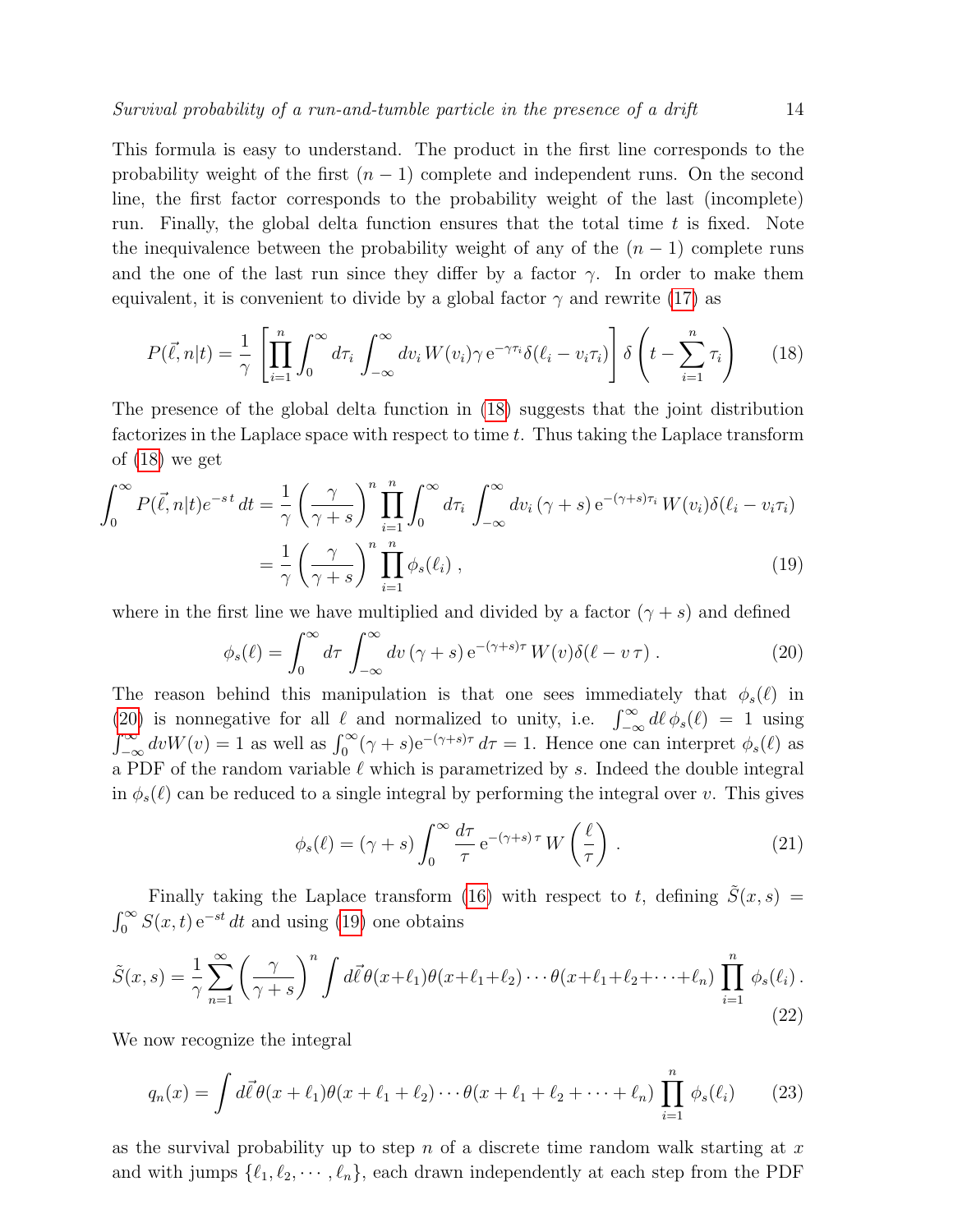$\phi_s(\ell)$ . Therefore the expression in [\(22\)](#page-13-3) reduces to

$$
\tilde{S}(x,s) = \frac{1}{\gamma} \sum_{n=1}^{\infty} \left(\frac{\gamma}{\gamma + s}\right)^n q_n(x).
$$
 (24)

Defining the generating function of the survival probability of the effective random walk

<span id="page-14-3"></span><span id="page-14-2"></span><span id="page-14-1"></span>
$$
\bar{q}(x,r) = \sum_{n=0}^{\infty} r^n q_n(x), \qquad (25)
$$

we can then express the Laplace transform of the survival probability of the original RTP problem in terms of the generating function of the 1d random walk problem with jump distribution  $\phi_s(\ell)$ 

$$
\tilde{S}(x,s) = \frac{1}{\gamma}\bar{q}\left(x, \frac{\gamma}{\gamma + s}\right) - \frac{1}{\gamma},\tag{26}
$$

where the term  $-1/\gamma$  appears because the sum in [\(24\)](#page-14-1) only starts at  $n = 1$  and we used  $q_0(x) = 1$ . This relation [\(26\)](#page-14-2) is very general and holds for arbitrary velocity distribution  $W(v)$ , including asymmetric ones. The dependence on  $W(v)$  enters only through the jump distribution  $\phi_s(\ell)$  of the random walk problem [as in [\(21\)](#page-13-4)].

# <span id="page-14-0"></span>2.2. Survival probability of the effective discrete-time random walk using Spitzer's formula

Spitzer established a general formula to obtain the distribution of the minimum of a discrete-time random walk after n steps  $[62]$ . As the survival probability of the discretetime random walk  $q_n(x)$  after *n* steps starting from x can be seen as the probability that its minimum remains above the origin during n steps, his formula can be used to obtain  $q_n(x)$ . The formula states that the Laplace transform with respect to x of the generating function  $\bar{q}(x, r)$  in [\(25\)](#page-14-3) is given by (see [Appendix B](#page-39-0) for details)

$$
\int_0^\infty dx \,\overline{q}(x,r) e^{-ux} = \frac{1}{u(1-r)} \exp\left(\frac{\Phi_s(0,r) - \Phi_s(u,r)}{2\pi}\right),\tag{27a}
$$

where the function  $\Phi_s(u,r)$  reads

$$
\Phi_s(u,r) = \int_{-\infty}^{\infty} \frac{dk}{u+ik} \ln\left(1 - r \,\hat{\phi}_s(k)\right),\tag{27b}
$$

and  $\hat{\phi}_s(k)$  is the Fourier transform of the jump distribution  $\phi_s(\ell)$ 

<span id="page-14-6"></span><span id="page-14-5"></span><span id="page-14-4"></span>
$$
\hat{\phi}_s(k) = \int_{-\infty}^{\infty} d\ell \, \phi_s(\ell) \, e^{-ik\ell} \,. \tag{27c}
$$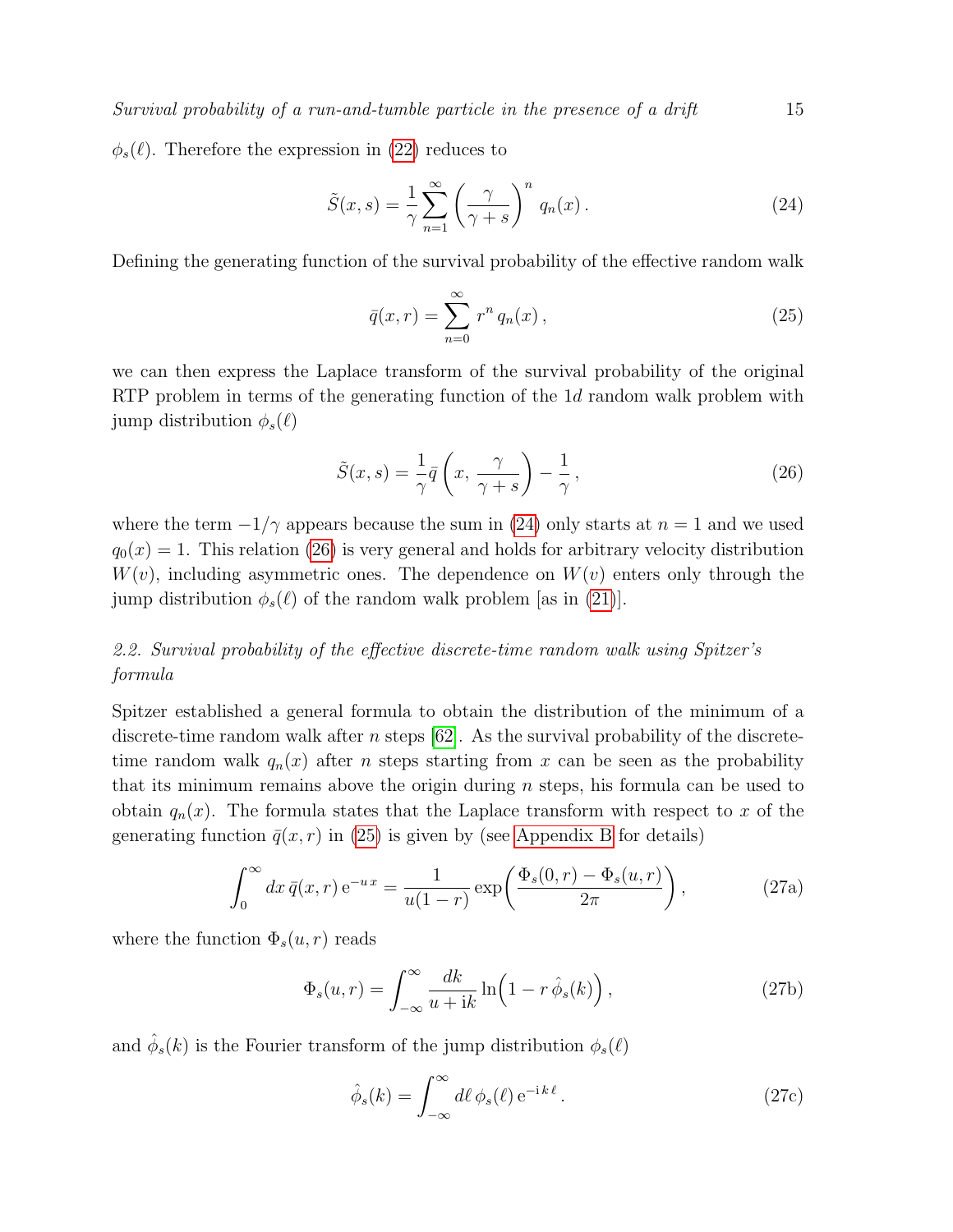Inserting the expression of the jump distribution  $\phi_s(\ell)$  [\(21\)](#page-13-4), we find that its Fourier transform is given by

$$
\hat{\phi}_s(k) = \int_{-\infty}^{\infty} d\ell \, \mathrm{e}^{-\mathrm{i} \, k \, \ell} (\gamma + s) \int_0^{\infty} \frac{d\tau}{\tau} \, \mathrm{e}^{-(\gamma + s)\tau} \, W\left(\frac{\ell}{\tau}\right) \,, \tag{28}
$$

<span id="page-15-4"></span><span id="page-15-3"></span><span id="page-15-2"></span><span id="page-15-1"></span>(29)

$$
= (\gamma + s) \int_{-\infty}^{\infty} dv \frac{W(v)}{(\gamma + s + i k v)}.
$$
\n(30)

We can slightly simplify the integral in the expression of  $\Phi_s(u, r)$  [\(27b\)](#page-14-4) upon integrating it by parts. Evaluating the difference  $\Phi_s(u, r) - \Phi_s(0, r)$  (the boundary terms do vanish) we get

$$
\Phi_s(u,r) - \Phi_s(0,r) = -i \int_{-\infty}^{\infty} dk \ln\left(\frac{ik+u}{ik}\right) \frac{\partial_k \hat{\phi}_s(k)}{\frac{1}{r} - \hat{\phi}_s(k)}.
$$
\n(31)

Inserting the Fourier transform  $\hat{\phi}_s(k)$  [\(30\)](#page-15-1) in this function [\(31\)](#page-15-2) and changing variable  $z = i k$ , we find

$$
\Phi_s(u,r) - \Phi_s(0,r) = \mathbf{i} \int_{\mathbf{i}} dz \ln\left(\frac{z+u}{z}\right) \frac{\int_{-\infty}^{\infty} dv \frac{vW(v)}{(\gamma+s+z v)^2}}{\frac{1}{r(\gamma+s)} - \int_{-\infty}^{\infty} dv \frac{W(v)}{(\gamma+s+z v)}},\tag{32}
$$

where the integration domain  $\mathbb{R}$  is now the imaginary axis. Finally plugging this function [\(32\)](#page-15-3) in Spitzer's formula [\(27a\)](#page-14-5), we find

$$
\int_0^\infty dx \,\bar{q}(x,r) \,\mathrm{e}^{-ux} = \frac{1}{u(1-r)} \exp\left(-\frac{\mathrm{i}}{2\pi} \int_{\mathrm{i}\,\mathbb{R}} dz \ln\left(\frac{z+u}{z}\right) \frac{\int_{-\infty}^\infty dv \, \frac{v \, W(v)}{(\gamma+s+z \, v)^2}}{\frac{1}{r(\gamma+s)} - \int_{-\infty}^\infty dv \, \frac{W(v)}{(\gamma+s+z \, v)}}\right). \tag{33}
$$

### <span id="page-15-0"></span>2.3. Survival probability of the run-and-tumble particle using the mapping

Using Spitzer's formula [\(33\)](#page-15-4) and the relation between the survival probability of the run-and-tumble process and the discrete-time random walk [\(26\)](#page-14-2), we obtain

<span id="page-15-5"></span>
$$
\int_0^\infty dx \int_0^\infty dt S(x,t) e^{-st - xu} =
$$
\n
$$
= \frac{\gamma + s}{\gamma u s} \exp\left(-\frac{i}{2\pi} \int_{i\mathbb{R}} dz \ln\left(\frac{z+u}{z}\right) \frac{\int_{-\infty}^\infty dv \, \frac{v \, W(v)}{(\gamma + s + z \, v)^2}}{\frac{1}{\gamma} - \int_{-\infty}^\infty dv \, \frac{W(v)}{(\gamma + s + z \, v)}}\right) - \frac{1}{\gamma u}, \quad (34)
$$

where i $\mathbb R$  denotes the imaginary axis in the complex *z*-plane.

The formula [\(34\)](#page-15-5) is very general and can be used to compute the survival probability of a particle with an arbitrary velocity distribution  $W(v)$ . In particular, when  $W(v)$  has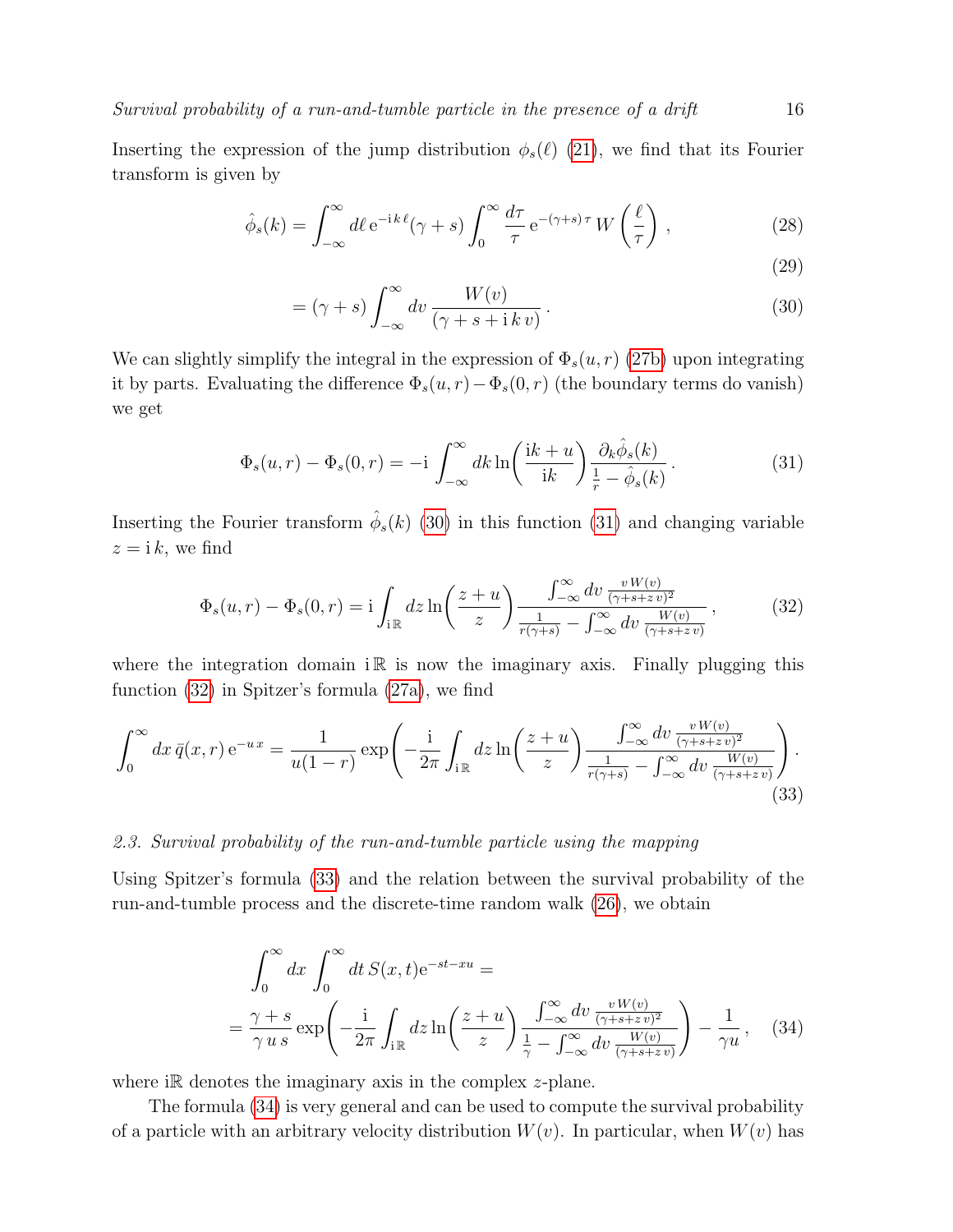a positive bias, the particle will have a finite non-zero survival probability which can be easily computed from  $(34)$  by extracting the  $1/s$  factor in its small-s limit and yields

$$
\int_0^\infty dx \lim_{t \to \infty} S(x, t) e^{-ux} = \frac{1}{u} \exp\left(-\frac{i}{2\pi} \int_{i\mathbb{R}} dz \ln\left(\frac{z+u}{z}\right) \frac{\int_{-\infty}^\infty dv \frac{vW(v)}{(\gamma+zv)^2}}{\frac{1}{\gamma} - \int_{-\infty}^\infty dv \frac{W(v)}{(\gamma+zv)}}\right) - \frac{1}{u},\tag{35}
$$

which in principle can be analyzed for various velocity distributions with a positive bias.

It is also interesting to compute the survival probability  $S_1(x,t)$  (respectively  $S_{\perp}(x,t)$  for an RTP with an arbitrary velocity distribution  $W(v)$ , starting from  $x \geq 0$ with a *positive* (respectively negative) initial velocity. One expects indeed that they behave rather differently: for instance,  $S_1(0, t) > 0$  while  $S_1(0, t) = 0$  for all time  $t > 0$ since the particle starting at  $x = 0$  with a *negative* velocity gets immediately absorbed. As we show in [Appendix C,](#page-41-0) explicit expressions for the double Laplace transforms of  $S_{\uparrow}(x,t)$  and  $S_{\downarrow}(x,t)$  can be obtained for arbitrary velocity distributions  $W(v)$ . They are given respectively in [\(C.12\)](#page-42-0) and [\(C.13\)](#page-43-1).

### <span id="page-16-0"></span>2.4. Survival probability of a two-state persistent random walk

Let us now apply this general result [\(34\)](#page-15-5) to the case describing the two-state PRW, corresponding to the velocity distribution given in [\(7\)](#page-6-2). In this case, one finds that the formula in [\(34\)](#page-15-5) reads

$$
\int_0^\infty dx \int_0^\infty dt \, S(x,t) \, \mathrm{e}^{-u \, x - st} = \frac{\gamma + s}{\gamma u \, s} \exp\left(-\frac{\mathrm{i}}{2\pi} \int_{\mathrm{i} \, \mathbb{R}} dz \ln\left(\frac{z+u}{z}\right) \sum_{j=1}^4 \frac{(-1)^j}{z - z_j} \right) - \frac{1}{\gamma u} \,. \tag{36}
$$

with

<span id="page-16-1"></span>
$$
z_1 = \frac{(\gamma + s)}{v_0 - \mu},\tag{37a}
$$

$$
z_2 = \frac{\mu(\gamma + 2s) - \sqrt{4 s^2 v_0^2 + 4 \gamma s v_0^2 + \mu^2 \gamma^2}}{2 (v_0^2 - \mu^2)},
$$
\n(37b)

$$
z_3 = -\frac{(\gamma + s)}{\mu + v_0},\tag{37c}
$$

<span id="page-16-3"></span>
$$
z_4 = \frac{\mu(\gamma + 2s) + \sqrt{4 s^2 v_0^2 + 4 \gamma s v_0^2 + \mu^2 \gamma^2}}{2 (v_0^2 - \mu^2)}.
$$
 (37d)

The integral in the general formula for the survival probability [\(36\)](#page-16-1) can now be easily done by using the residue theorem and closing the integration contour from the right. We find

<span id="page-16-2"></span>
$$
\int_0^\infty dx \int_0^\infty dt \, \tilde{S}(x, s) e^{-u x - s t} = \frac{\gamma + s}{\gamma u s} \exp\left(\sum_{j=1}^4 \theta(z_j) (-1)^{j+1} \ln \frac{z_j + u}{z_j}\right) - \frac{1}{\gamma u}.
$$
 (38)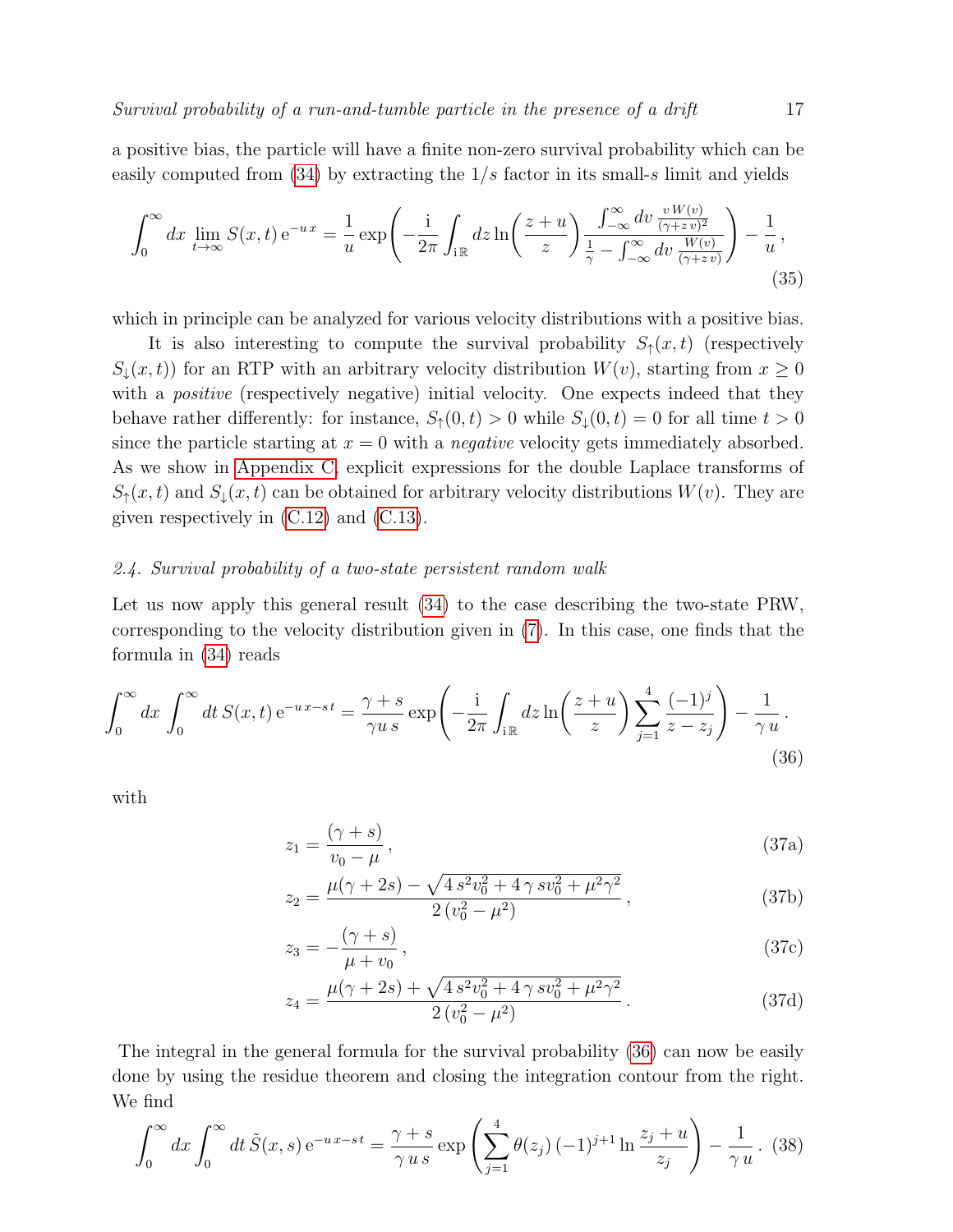The result [\(38\)](#page-16-2) is quite different depending on the strength of the drift as it will affect the signs of the poles  $z_i$  [\(37\)](#page-16-3). This leads us to treat separately three different cases: (i) subcritical drift  $-v_0 < \mu < v_0$ , (ii) supercritical drift  $\mu < -v_0$  and (iii) critical drift  $\mu = -v_0$ .

# <span id="page-17-0"></span>3. Survival probability in the presence of a subcritical drift  $-v_0 < \mu < v_0$

In this section we consider a subcritical drift (see figure [2a](#page-6-3) and [3\)](#page-8-0). In this case, we note that the poles  $z_1$  and  $z_4$  are positive while  $z_2$  and  $z_3$  are not [\(37\)](#page-16-3). The survival probability [\(38\)](#page-16-2) simplifies to

$$
\int_0^\infty dx \int_0^\infty dt \, S(x, s) e^{-u x - s t} = \frac{\gamma + s}{\gamma u s} \frac{u + z_1}{u + z_4} \frac{z_4}{z_1} - \frac{1}{\gamma u}.
$$
 (39)

The Laplace transform with respect to  $x$  is easily inverted, yielding the result

$$
\tilde{S}(x,s) = \int_0^\infty dt \, S(x,t) \, \mathrm{e}^{-st} = \frac{\gamma + s}{\gamma \, s} \, \frac{z_1 + (z_4 - z_1) \, \mathrm{e}^{-z_4 x}}{z_1} - \frac{1}{\gamma} \,. \tag{40}
$$

Upon injecting the expressions for  $z_1$  and  $z_4$  [\(37\)](#page-16-3) which we write in terms of  $\tilde{\gamma} = \gamma/2$ , we find

$$
\tilde{S}(x,s) = \frac{1}{2s} \left( 2 - \tilde{\gamma} \frac{e^{-x(\eta + \lambda)}}{(\mu + v_0)(\lambda + v_0 \eta/\mu)} - e^{-x(\eta + \lambda)} \right),
$$
\n(41)

where

<span id="page-17-3"></span><span id="page-17-1"></span>
$$
\lambda = \frac{\sqrt{s v_0^2 (2\tilde{\gamma} + s) + \mu^2 \tilde{\gamma}^2}}{v_0^2 - \mu^2},
$$
\n(42a)

<span id="page-17-4"></span><span id="page-17-2"></span>
$$
\eta = \frac{\mu \left(\tilde{\gamma} + s\right)}{v_0^2 - \mu^2}.\tag{42b}
$$

For clarity purposes, we denote  $\lambda$  and  $\eta$  as single variables but it is important to keep in mind that they depend explicitly on the Laplace variable s and the drift  $\mu$ . For later purposes, we also provide an explicit expression for the generating function  $\bar{q}(x, r)$ defined in [\(25\)](#page-14-3). Using the relation [\(26\)](#page-14-2) and the result in [\(41\)](#page-17-1) we get, e.g. for  $x = 0$ 

$$
\bar{q}\left(x=0,\frac{\gamma}{\gamma+s}\right) = \frac{\mu(\gamma+2s) + \sqrt{4s(\gamma+s)v_0^2 + \gamma^2\mu^2}}{2s(\mu+v_0)}.
$$
\n(43)

For this two-step PRW, it is also interesting to study the survival probabilities  $S_{\pm}(x,t)$  conditioned on the initial velocity  $\dot{x}(0) = \mu \pm v_0$ , defined respectively in [\(9a\)](#page-7-0) and [\(9b\)](#page-7-0). Since in this subcritical case one has  $\mu + v_0 > 0$  and  $\mu - v_0 < 0$ ,  $S_+(x,t)$ coincides with the survival probability  $S_{\uparrow}(x,t)$  (which is the survival probability for a particle starting with a positive velocity, see  $(C.1a)$ ) while  $S_-(x,t)$  coincides with the survival probability  $S_{\downarrow}(x,t)$  (which is the survival probability for a particle starting with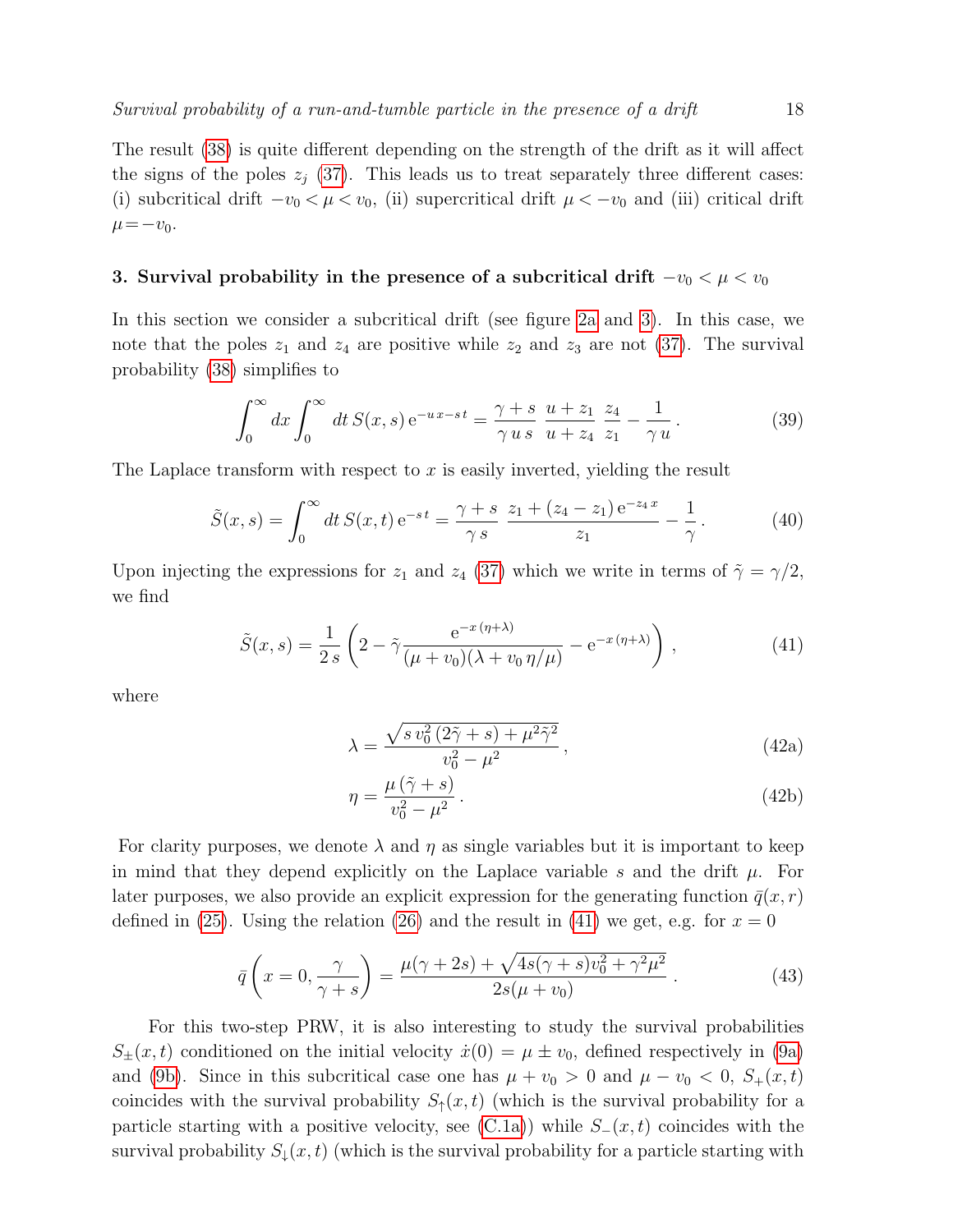a negative velocity, see [\(C.1b\)](#page-41-1)). Specifying our general results [\(C.12\)](#page-42-0) and [\(C.13\)](#page-43-1) to the two-state PRW corresponding to the velocity distribution in [\(7\)](#page-6-2), we find

$$
\tilde{S}_{+}(x,s) = \int_{0}^{\infty} dt \, e^{-st} S_{+}(x,t) = \int_{0}^{\infty} dt \, e^{-st} S_{\uparrow}(x,t) = \frac{1}{s} \left( 1 - \tilde{\gamma} \frac{e^{-x(\eta+\lambda)}}{(\mu+v_0)(\lambda+v_0 \eta/\mu)} \right),\tag{44a}
$$

$$
\tilde{S}_{-}(x,s) = \int_0^\infty dt \, e^{-st} S_{-}(x,t) = \int_0^\infty dt \, e^{-st} S_{\downarrow}(x,t) = \frac{1}{s} \left( 1 - e^{-x(\eta + \lambda)} \right) \,, \tag{44b}
$$

where  $\lambda$  and  $\eta$  are given in [\(42\)](#page-17-2) and we stress again that they depend explicitly on the Laplace variable s. These results coincide with the one obtained in  $[45]$  by a completely different method. By inverting these Laplace transforms (see [Appendix H\)](#page-49-0), we find the survival probabilities presented in the introduction in [\(11a\)](#page-8-1) and [\(11b\)](#page-8-2).

<span id="page-18-4"></span><span id="page-18-3"></span>In the remainder of this section, we will set  $v_0 = \tilde{\gamma} = 1$  for simplicity of notations.

# <span id="page-18-0"></span>3.1. Long-time limit of the survival probability

We now discuss the long-time limit of the survival probability [\(11b\)](#page-8-2) separately for the case of a positive subcritical drift  $0 < \mu < 1$  and the case of a negative subcritical drift  $-1<\mu<0$ .

Positive subcritical drift  $(0 < \mu < 1)$ . In the case of a positive subcritical drift, the particle might eventually survive due to the fact that the drift pushes it away from the origin. The large time behavior of  $S_{\pm}(x,t)$  can be conveniently obtained by analyzing the small s behavior of the Laplace transforms  $\tilde{S}_{\pm}(x, s)$  in [\(44a\)](#page-18-3) and [\(44b\)](#page-18-4). Using that  $\eta \to \mu/(1-\mu^2)$  as well as  $\lambda \to |\mu|/(1-\mu^2)$  as  $s \to 0$  [from [\(42b\)](#page-17-2) and [\(42a\]](#page-17-3), setting  $v_0 = \tilde{\gamma} = 1$ , the expressions in [\(44a\)](#page-18-3) and [\(44b\)](#page-18-4) yield straightforwardly

<span id="page-18-1"></span>
$$
\lim_{t \to \infty} S_+(x, t) = 1 - \frac{1 - \mu}{1 + \mu} e^{-x \frac{2\mu}{1 - \mu^2}}, \tag{45a}
$$

<span id="page-18-5"></span><span id="page-18-2"></span>
$$
\lim_{t \to \infty} S_{-}(x, t) = 1 - e^{-x \frac{2\mu}{1 - \mu^2}}.
$$
\n(45b)

Negative subcritical drift  $(-1 < \mu < 0)$ . In the case of negative subcritical drift, the particle will surely die and  $S_{+}(x,t)$  both decay to 0 at large time. To obtain the large time behavior of  $S_{\pm}(x,t)$ , it is convenient to analyze its derivative with respect to t, i.e., the first-passage time density  $F_{\pm}(x,t) = -\partial_t S_{\pm}(x,t)$ , which has a simpler expression [see [\(11a\)](#page-8-1) and [\(11b\)](#page-8-2)], and integrate it back to obtain  $S_{\pm}(x,t)$ . Using the asymptotic expansion of the Bessel function  $I_{0,1}(x) \sim e^x/\sqrt{2\pi x}$  for  $x \to \infty$  we find

$$
S_{+}(x,t) \sim \frac{x + \sqrt{1 - \mu^2}}{\left[ (1 - \mu^2)^{1/4} - (1 - \mu^2)^{3/4} \right]} \frac{1}{1 + \mu} \frac{1}{\sqrt{2\pi}} e^{-\frac{x\mu}{\sqrt{1 - \mu^2}}} \frac{e^{-t\left(1 - \sqrt{1 - \mu^2}\right)}}{t^{3/2}},
$$
(46a)

$$
S_{-}(x,t) \sim \frac{x}{[(1-\mu^2)^{3/4} - (1-\mu^2)^{5/4}]} \frac{1}{\sqrt{2\pi}} e^{-\frac{x\mu}{\sqrt{1-\mu^2}}} \frac{e^{-t(1-\sqrt{1-\mu^2})}}{t^{3/2}}.
$$
 (46b)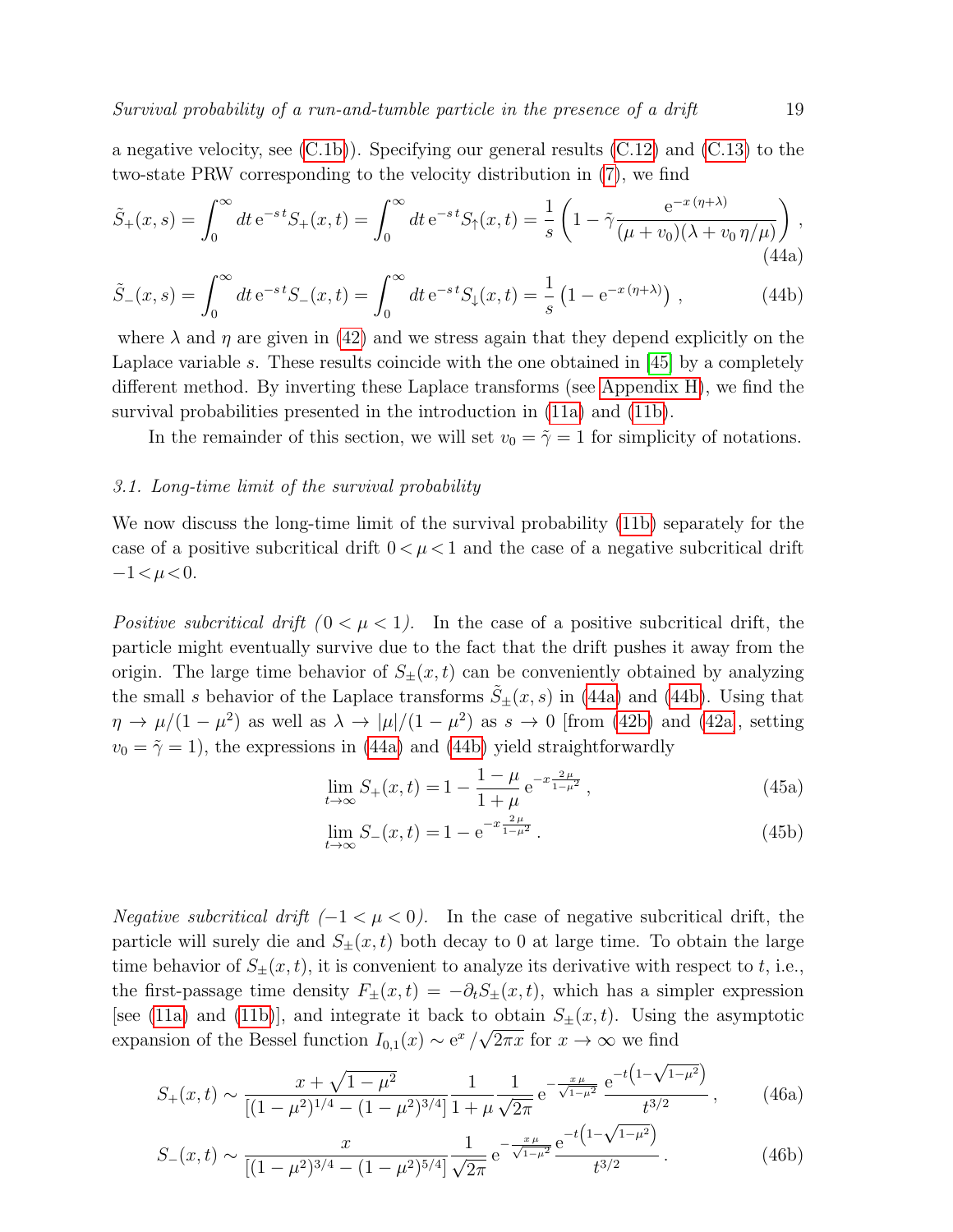Note that, contrary to  $S_-(x,t)$ , the survival probability  $S_+(x,t)$  does not vanish when the particle starts right at the origin  $x = 0$ . This is a signature of the "activity" of the PRW and it is reminiscent of the fact that an initial positive velocity gives the particle a chance to survive. As pointed out in  $[56]$ , one needs to extrapolate x to  $x = -\xi_{\text{Milne}} \equiv -\sqrt{1-\mu^2}$  for the survival probability to vanish. The notation  $\xi_{\text{Milne}}$  is borrowed from neutron scattering and we refer to [\[56\]](#page-56-24) for further explanations. Another interesting fact is that the ratio of  $S_+(x,t)$  and  $S_-(x,t)$  in [\(46\)](#page-18-2) tends, when  $t \to \infty$ , to a non-trivial function of x and  $\mu$  which shows that the influence of the initial condition persists up to arbitrary large times. Finally, upon reintroducing the units [\(10\)](#page-7-1) and taking the Brownian limit [\(5\)](#page-5-4) in the survival probability [\(45\)](#page-18-1) and [\(46\)](#page-18-2), we recover the well-known Brownian results [\[11,](#page-55-11) [17\]](#page-55-17)

$$
S_{\pm}(x,t) \sim 1 - e^{-\frac{\mu x}{D}}, \qquad 0 < \mu < 1,\tag{47a}
$$

$$
S_{\pm}(x,t) \sim \sqrt{\frac{4Dt}{\pi}} \frac{x}{(\mu t)^2} e^{-\frac{\mu x}{2D}} e^{-\frac{\mu^2 t}{4D}}, \qquad -1 < \mu < 0, \qquad (47b)
$$

as expected.

#### <span id="page-19-0"></span>3.2. Mean first-passage time to the origin

A key information to extract from the survival probability is the mean first-passage time to reach the origin, which is infinite in the case of zero drift. A convenient way to compute this integral is to consider the Laplace transform of the first-passage time distribution  $F_{\pm}(x,t) = -\partial_t S_{\pm}(x,t)$  and expand it for small s. We get

$$
\tilde{F}_{\pm}(x,s) = \int_0^\infty dt \, F_{\pm}(x,t) \, \mathrm{e}^{-st} \,, \tag{48}
$$

$$
\sim \int_0^\infty dt \, F_{\pm}(x,t) + s \, \langle T(x) \rangle_{\pm} \,, \tag{49}
$$

<span id="page-19-1"></span>
$$
\sim \left(1 - \lim_{t \to \infty} S_{\pm}(x, t)\right) + s \langle T(x) \rangle_{\pm}.
$$
 (50)

We observe that the constant term in the expansion [\(50\)](#page-19-1) is the probability that the particle eventually reaches the origin and the coefficient of the linear term gives the mean first-passage time directly. On the other hand, we can compute the exact expression of the Laplace transform  $\tilde{F}_{\pm}(x, s)$  based on the one of the survival probability  $S_{\pm}(x, s)$ . In Laplace domain, the relationship between  $F_{\pm}(x, t)$  and  $S_{\pm}(x, t)$  becomes, using integration by parts,

$$
\tilde{F}_{\pm}(x,s) = -\int_0^\infty dt \,\partial_t S_{\pm}(x,t) e^{-st},\tag{51}
$$

<span id="page-19-2"></span>
$$
= 1 - s\tilde{S}_{\pm}(x, s), \tag{52}
$$

where we used that  $S_{\pm}(x,t=0) = 1$ . Making use of the relation between the firstpassage time and the survival probability [\(52\)](#page-19-2) in the Laplace transforms of the survival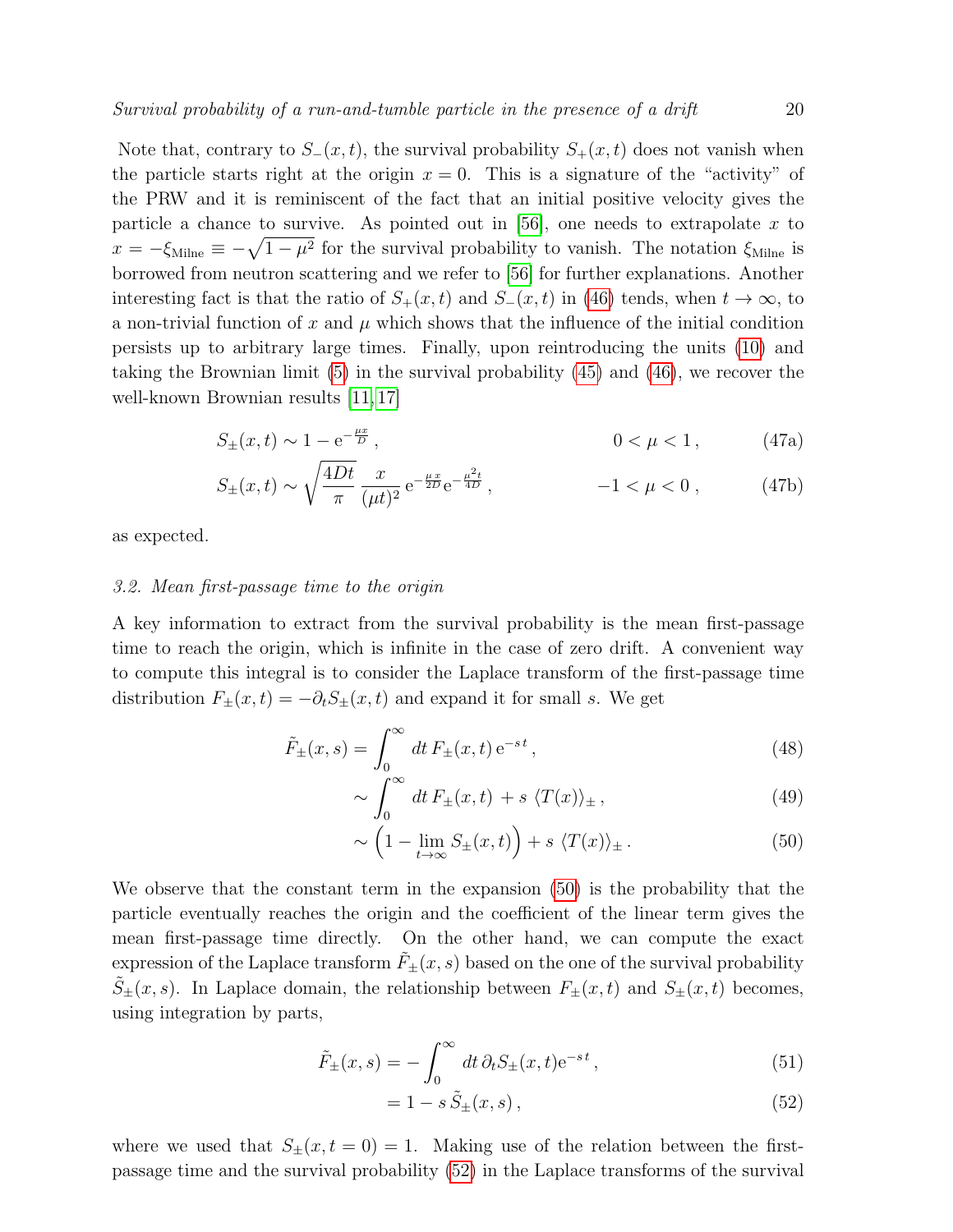probabilities [\(44\)](#page-18-4), we find

$$
\tilde{F}_{+}(x,s) = \frac{1}{(\mu + 1)(\lambda + \eta/\mu)} e^{-x(\eta + \lambda)},
$$
\n(53a)

$$
\tilde{F}_{-}(x,s) = e^{-x(\eta+\lambda)}.
$$
\n(53b)

We can now expand the first-passage distributions [\(53b\)](#page-20-1) around  $s=0$  to find the average time  $\langle T(x)\rangle_{\pm}$  using the observation made in [\(50\)](#page-19-1). We find quite different behaviors depending on the sign of the drift.

Negative subcritical drift  $(-1 < \mu < 0)$ . In the case of a negative subcritical drift, we find that the particle will certainly reach the origin with average times

$$
\langle T(x) \rangle_+ = \frac{x}{|\mu|} + \frac{1}{|\mu|},\tag{54a}
$$

$$
\langle T(x) \rangle_{-} = \frac{x}{|\mu|} \,. \tag{54b}
$$

The first term in the average times [\(54\)](#page-20-0) originates from the mean ballistic motion. The second term in [\(54a\)](#page-20-2) is a correction accounting for the positive initial velocity of the particle. Apart from this correction, the mean first-passage time is the same as the one for a drifted Brownian motion. Note that the average time  $\langle T(x)\rangle_+$  does not vanish when the particle starts exactly at the origin. One needs to extrapolate to  $x = -1$  for the average time to vanish. This is another appearance of the "Milne extrapolation length" [\[56\]](#page-56-24) that arises from the persistent feature of the motion.

Positive subcritical drift  $(0 < \mu < 1)$ . In the case of a positive subcritical drift, the constant term in the expansion of the Laplace transform of the first-passage distribution [\(50\)](#page-19-1) is less than 1 which means that there is a non-zero probability that the particle never reaches the origin. This is of course due to the fact that the drift blows the particle away from the origin. It is still possible to define a first-passage time by conditioning the trajectories to eventually reach the origin. This is done by dividing the linear term by the constant term in the expansion of the Laplace transform of the first-passage distribution [\(50\)](#page-19-1) and yields

$$
\langle T(x) \rangle_{c,+} = \frac{x(1+\mu^2)}{\mu(1-\mu^2)} + \frac{1}{\mu},\tag{55a}
$$

$$
\langle T(x) \rangle_{c,-} = \frac{x(1+\mu^2)}{\mu(1-\mu^2)},
$$
\n(55b)

where the subscript  $c$  refers to the conditioned average over the trajectories that eventually reach the origin. In this case, the conditional mean first-passage time differs from the one of the Brownian motion  $\langle T \rangle = x/\mu$  due to the  $\mu^2$  terms which means that the duality found in [\[63\]](#page-56-25) does not extend to the run-and-tumble process. Nevertheless, the Brownian conditional mean first-passage time is recovered upon reintroducing the units [\(10\)](#page-7-1) and taking the Brownian limit [\(5\)](#page-5-4).

<span id="page-20-2"></span><span id="page-20-1"></span><span id="page-20-0"></span>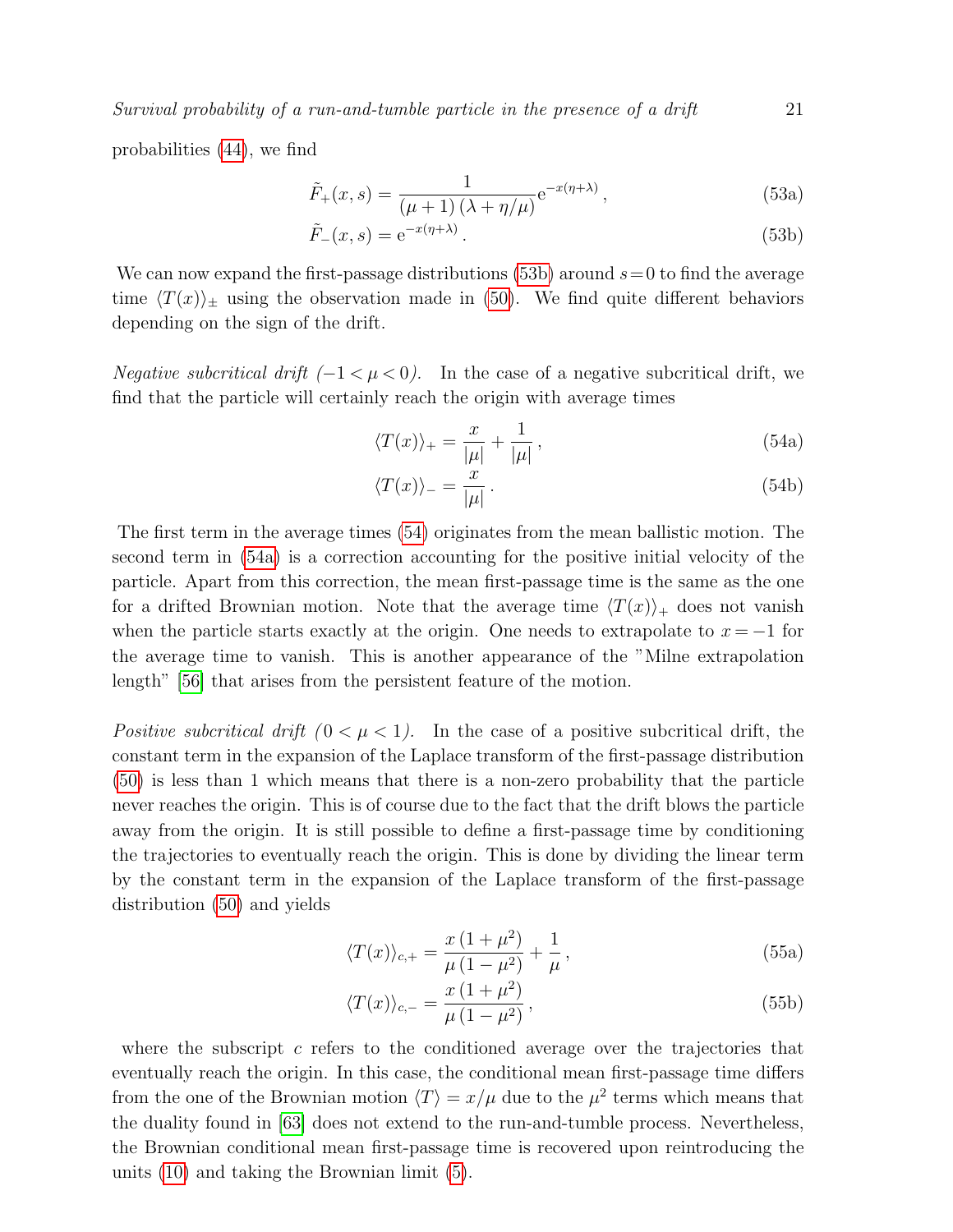# <span id="page-21-0"></span>4. Survival probability in the presence of a supercritical drift  $\mu < -v_0$

In this section, we consider a subcritical drift (see figure [2a](#page-6-3) and [3\)](#page-8-0) and we start with the formula for the double Laplace transform of the survival probability given in [\(38\)](#page-16-2). In this case, the poles  $z_1, z_2, z_3$  and  $z_4$  are all positive [\(37\)](#page-16-3) and the survival probability [\(38\)](#page-16-2) simplifies to

$$
\int_0^\infty dx \, \tilde{S}(x, s) e^{-ux} = \frac{\gamma + s}{\gamma u s} \, \frac{(u + z_1)(u + z_3)}{(u + z_2)(u + z_4)} \, \frac{z_2 z_4}{z_1 z_3} - \frac{1}{\gamma u},\tag{56}
$$

which, after an inverse Laplace transform from  $u$  to  $x$ , reads

$$
\tilde{S}(x,s) = \frac{\gamma + s}{\gamma s} \frac{z_4(z_2 - z_1)(z_2 - z_3)e^{-z_2x} + z_2(z_1 - z_4)(z_4 - z_3)e^{-z_4x} + z_1z_3(z_2 - z_4)}{z_1z_3(z_2 - z_4)} - \frac{1}{\gamma}
$$
\n(57)

where  $z_1$ ,  $z_2$ ,  $z_3$  and  $z_4$  are given in [\(37\)](#page-16-3). Rewriting it in terms of  $\tilde{\gamma} = \gamma/2$  [see [\(7\)](#page-6-2)], we find

$$
\tilde{S}(x,s) = \frac{1}{2s} \left( 2 - \frac{\tilde{\gamma} e^{-\eta x}}{s} \left( \cosh(\lambda x) - \frac{\mu \tilde{\gamma}}{\lambda(\mu^2 - v_0^2)} \sinh(\lambda x) \right) \right),\tag{58}
$$

where  $\lambda$  and  $\eta$  are given in [\(42\)](#page-17-2). The inverse Laplace transform with respect to s can be performed explicitly (see [Appendix H\)](#page-49-0) to obtain  $S(x,t) = (S_+(x,t) + S_-(x,t))/2$ with  $S_{+}(x, y)$  given – setting  $v_0 = \tilde{\gamma} = 1 - \text{in (13)}$  $v_0 = \tilde{\gamma} = 1 - \text{in (13)}$  $v_0 = \tilde{\gamma} = 1 - \text{in (13)}$ . In fact, in this supercritical case,  $S(x, t)$  can be computed in an alternative way, which as we show below, also allows us to compute easily the conditioned survival probability  $S_{\pm}(x,t) \ddagger$ . For simplicity, we set  $v_0 = \tilde{\gamma} = 1$  for the rest of this section.

As mentioned in the introduction, the supercritical drift forces the particle to always move in the same direction (see figure [2b\)](#page-6-3). Therefore, once the particle reaches the origin for the first time, it will also be the last time that it reaches it. This means that the probability that the particle reaches the origin for the first time at time  $t$  is equal to the probability that the particle is located at the origin at time  $t$  (see also [\[45\]](#page-56-17))

<span id="page-21-3"></span><span id="page-21-2"></span>
$$
F_{\sigma_0}(x,t) dt = P(y=0, t|x, \sigma(0) = \sigma_0) dy, \qquad (59)
$$

where  $F_{\sigma_0}(x,t) = -\partial_t S_{\sigma_0}(x,t)$  is the first-passage time distribution while  $P(y,t|x,\sigma_0)$  is the probability that the particle is located at  $y$  at time  $t$  given that it started at  $x$  in the state  $\sigma(0) = \sigma_0 = \pm 1$ . When the particle is located at the origin at time t, it can be in either states  $\sigma(t) = 1$  or  $\sigma(t) = -1$ , so we expand the right hand side of [\(59\)](#page-21-2) over these two cases, namely

$$
F_{\sigma_0}(x,t) dt = P(y=0,t,+|x,\sigma_0) dy + P(y=0,t,-|x,\sigma_0) dy, \qquad (60)
$$

where  $P(y, t, \sigma | x, \sigma_0)$  is the probability that the particle is located at y at time t in the state  $\sigma(t) = \sigma = \pm 1$  given that it started at x in the state  $\sigma_0$ . This propagator is well

<span id="page-21-1"></span>‡ Note also that in this case  $S_+(x,t)$  and  $S_-(x,t)$  do not coincide anymore with  $S_+(x,t)$  and  $S_+(x,t)$ , as they do in the subcritical case since in this case the initial velocity is always negative.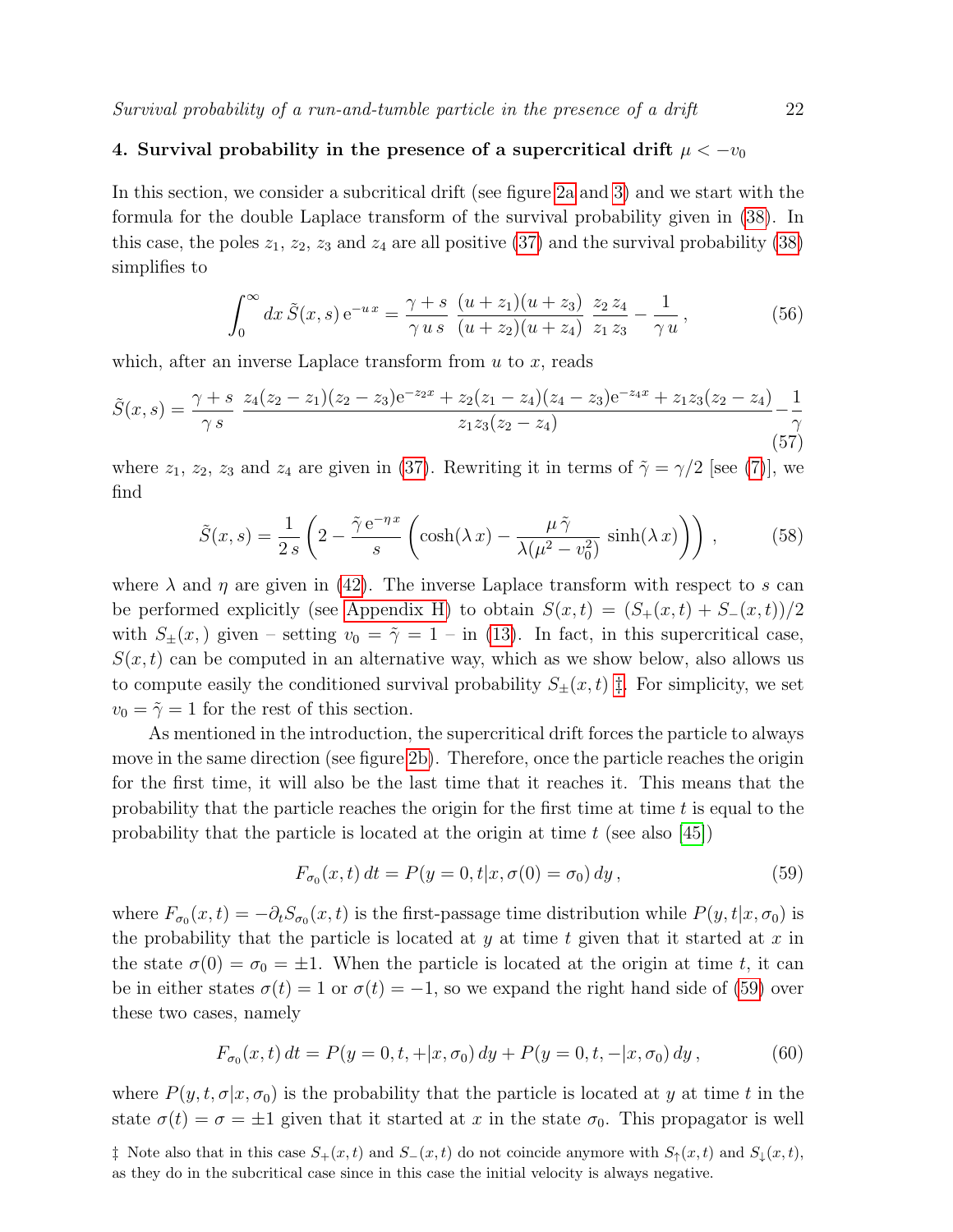known [\[45\]](#page-56-17) and is also reproduced in [Appendix D](#page-43-0) for the sake of completeness. Using that  $dy = (\mu + \sigma(t)) dt$  in [\(60\)](#page-21-3), we find

$$
F_{\sigma_0}(x,t) = |\mu + 1| P(y = 0, t, +|x, \sigma_0) + |\mu - 1| P(y = 0, t, -|x, \sigma_0). \tag{61}
$$

Inserting the expressions for the propagator  $(D.24)$ , and integrating over t we obtain the expression for  $S_{\pm}(x,t)$  given in [\(13\)](#page-9-2).

From these expressions for the survival probabilities  $S_{\pm}(x, t)$  [\(13\)](#page-9-2), one can compute the mean first-passage time to reach the origin  $\langle T(x)\rangle_{\sigma_0}$  for a particle starting at x in the state  $\sigma_0$  in the presence of a supercritical drift  $\mu < -1$ . It can be computed in the same way as we did for the case of a subcritical drift in section [3.2.](#page-19-0) We find (we recall that  $\mu < -1$ )

$$
\langle T(x) \rangle_{+} = \frac{x}{|\mu|} + \frac{(1 - \mu)(1 - e^{\frac{2\mu x}{\mu^2 - 1}})}{2\mu^2}, \tag{62a}
$$

<span id="page-22-1"></span>
$$
\langle T(x) \rangle_{-} = \frac{x}{|\mu|} + \frac{(1+\mu)(1 - e^{\frac{2\mu x}{\mu^2 - 1}})}{2\mu^2}.
$$
 (62b)

The first term in both expressions in [\(62\)](#page-22-1) comes from the mean ballistic motion and the second term is a correction that decays exponentially as the intensity of the supercritical drift is increased.

# <span id="page-22-0"></span>5. Survival probability in the presence of a critical drift  $\mu = -v_0$

In this part, we set  $v_0 = 1$  for convenience, and study the particular case of a critical drift  $\mu = -1$  (see figure [2c](#page-6-3) and [3\)](#page-8-0) which is the transition point between a subcritical drift  $-1 < \mu < 1$  and a supercritical drift  $\mu < -1$ . Such drift exactly balances the internal velocity of the particle when it is in the  $\sigma(t) = +1$  state, making it effectively motionless. In the other state  $\sigma(t)=-1$ , the particle moves towards the origin with an effective speed that is twice its internal speed. The process is therefore equivalent to a wait-and-run model, where the particle waits for a random time after which it runs towards the origin for another random time and starts this cycle over again [see figure [\(2c\)](#page-6-3)]. Setting  $\mu = -1$  in the expressions for the survival probability in the presence of a subcritical drift [\(11\)](#page-8-2) or in the presence of a supercritical drift [\(13\)](#page-9-2), we obtain in both cases the same result

<span id="page-22-2"></span>
$$
S_{+}(x,t) = \begin{cases} 1, & t < x/2, \\ 1 - \int_{x/2}^{t} dt' e^{-t'} I_0 \left[ \sqrt{x(2t'-x)} \right], & t \geq x/2, \end{cases}
$$
(63a)

<span id="page-22-3"></span>
$$
S_{-}(x,t) = \begin{cases} 1, & t < x/2, \\ 1 - e^{-x/2} - \int_{x/2}^{t} dt' e^{-t'} \frac{\sqrt{x}}{\sqrt{2t'-x}} I_1 \left[ \sqrt{x(2t'-x)} \right], & t \ge x/2. \end{cases}
$$
(63b)

It is then natural to ask how the survival probabilities  $S_{\pm}(x,t)$  decay at large times, for fixed x. We show in [Appendix F](#page-47-0) that, indeed, this late time behavior has a unusual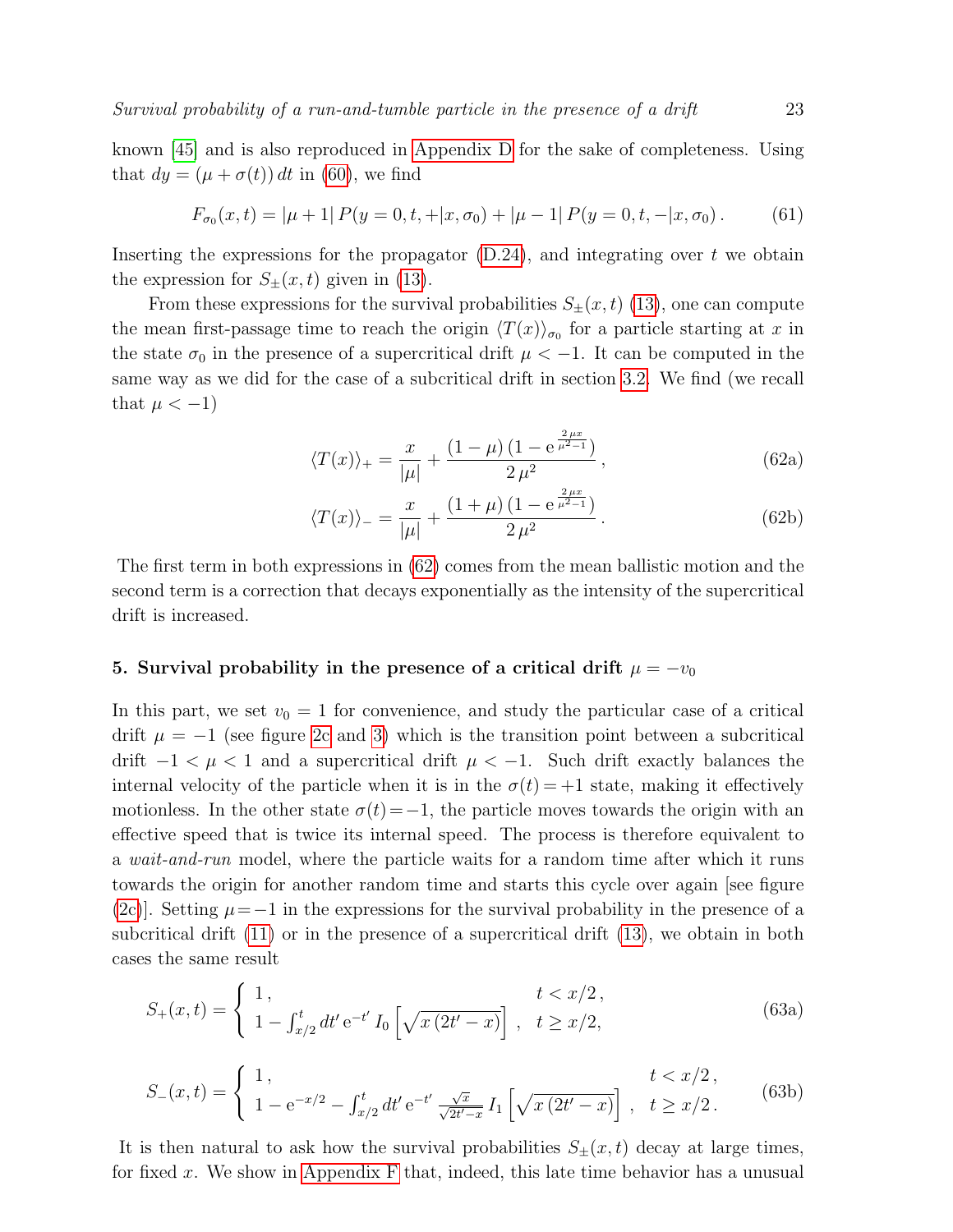form given by

$$
S_{+}(x,t) \sim \frac{x^{-1/4}}{2^{3/4}\sqrt{\pi}} \frac{1}{t^{1/4}} e^{-t + \sqrt{2xt}},
$$
\n(64a)

$$
S_{-}(x,t) \sim \frac{x^{1/4}}{2^{5/4}\sqrt{\pi}} \frac{1}{t^{3/4}} e^{-t + \sqrt{2xt}}.
$$
 (64b)

These results are anomalous in two ways: (i) the decay is not purely exponential but rather is an exponential modulated by a time-dependent amplitude that grows anomalously as  $t^{-\alpha} e^{\sqrt{2x}t}$ , (ii) the exponent  $\alpha$  is different for  $S_+(x,t)$  and  $S_-(x,t)$ . In the former case,  $\alpha = 1/4$  while in the latter case  $\alpha = 3/4$ .

The above behavior holds at late times  $t$  and at fixed  $x$ . One can also ask how the survival probability behaves for t large but fixed and x small  $(x = O(1/t))$  or x large  $(x = O(t))$ . In the first case, when  $x = O(1/t)$ , by analyzing [\(63a\)](#page-22-2), we find that there is a scaling behavior

$$
S_{+}(x,t) \sim e^{-t} I_0(\sqrt{2xt}).
$$
\n(65)

<span id="page-23-2"></span>This scaling form holds for t large,  $x \to 0$  but with the product x t fixed. In the limit where  $t \gg 1/x$  – or equivalently  $z = xt \rightarrow \infty$  – using the asymptotic behavior of the Bessel function  $I_0(z) \sim e^z/\sqrt{2\pi z}$ , our scaling result [\(65\)](#page-23-0) indeed reduces to [\(64a\)](#page-23-1).



Figure 8: Plot of the exact survival probability  $S_+(x,t)$  [\(63a\)](#page-22-2) as a function of the scaled initial distance  $y = x/t$  evaluated at large time, e.g. here for  $t = 50$ . As t grows, the fluctuations are washed out and the survival probability tends towards a step function corresponding to the ballistic behavior.

We now consider the opposite limit when t is large and  $x = O(t)$ . This means that in figure [8,](#page-23-2) we are zooming in near the "shoulder" of the curve when  $y = x/t = 1$ . It turns out that the typical width of the shoulder regime scales as  $1/\sqrt{t}$  for large t.

<span id="page-23-3"></span><span id="page-23-1"></span><span id="page-23-0"></span>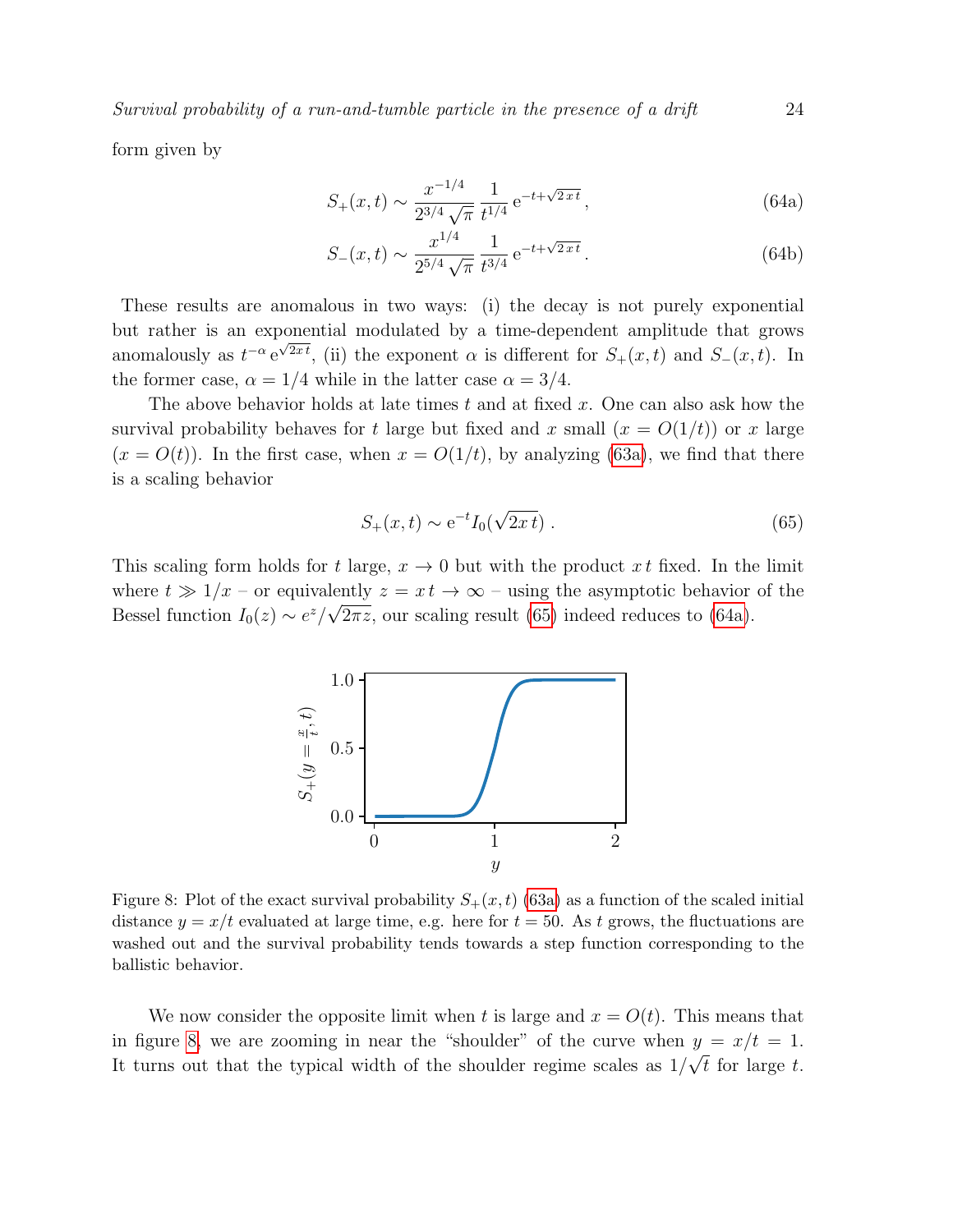Analysing [\(8\)](#page-23-2) close to this point, we find the following behavior of  $S_+(x,t)$ 

$$
S_{+}\left(y=\frac{x}{t},t\right) \sim \begin{cases} \frac{\sqrt{\varphi(y)}}{\sqrt{2\pi y}(\varphi(y)-1)}\frac{1}{\sqrt{t}}e^{-t\Psi(y)}, & y < 1 \text{ and } |y-1| = O(1), \\ \frac{1}{2}\operatorname{erfc}\left(\frac{\sqrt{t}(1-y)}{\sqrt{2}}\right), & |y-1| = O(1/\sqrt{t}), \\ 1 - \frac{\sqrt{\varphi(y)}}{\sqrt{2\pi y}(\varphi(y)-1)}\frac{1}{\sqrt{t}}e^{-t\Psi(y)}, & y > 1 \text{ and } |y-1| = O(1), \end{cases}
$$
(66)

where  $\varphi(y) = \sqrt{(2-y)/y}$ . Here the second line provides the late time behavior of the typical survival probability, i.e., when  $(y - 1) = O(1/\sqrt{t})$ . When  $|y - 1| \gg 1/O(\sqrt{t})$ , the survival probability is described by a large deviation form as in the first and third line of [\(66\)](#page-24-0). The large deviation function  $\Psi(y)$  is given by

<span id="page-24-3"></span><span id="page-24-2"></span><span id="page-24-1"></span><span id="page-24-0"></span>
$$
\Psi(y) = 1 - \sqrt{y(2 - y)}.
$$
\n(67)

In fact, the central regime  $|y - 1| = O(1/\sqrt{t})$  in [\(66\)](#page-24-0) matches smoothly with the regimes  $|y - 1| = O(1)$  both on the left and right. Consider first the left regime, where  $1 - y \gg O(1/\sqrt{t})$ . In this case, we can use the asymptotic behaviour  $\text{erfc}(z) \sim e^{-z^2}/\sqrt{2\pi}z$  as  $z \to +\infty$ . Plugging this behaviour in the second line of [\(66\)](#page-24-0), we get

$$
\frac{1}{2}\operatorname{erfc}\left(\frac{\sqrt{t}(1-y)}{\sqrt{2}}\right) \sim \frac{1}{\sqrt{2\pi}(1-y)}\frac{1}{\sqrt{t}}e^{-t\frac{(1-y)^2}{2}}, \quad (1-y) \gg O(1/\sqrt{t}).\tag{68}
$$

In contrast, setting  $(1 - y) \ll O(1)$  in the first line of [\(66\)](#page-24-0), and using that  $\Psi(y) \sim$  $(1-y)^2/2$  in this limit [from [\(67\)](#page-24-1)], we get

$$
\frac{\sqrt{\varphi(y)}}{\sqrt{2\pi y} \left(\varphi(y) - 1\right)} \frac{1}{\sqrt{t}} e^{-t \Psi(y)} \sim \frac{1}{\sqrt{2\pi} \left(1 - y\right)} \frac{1}{\sqrt{t}} e^{-t \frac{(1 - y)^2}{2}}, \quad y \to 1, \tag{69}
$$

where we used that  $\varphi(y) \sim 1 - y$  when  $y \to 1$ . The limiting behaviours in [\(69\)](#page-24-2) and [\(68\)](#page-24-3) agree and therefore the first and the second regimes in the scaling [\(66\)](#page-24-0) match. Similarly, when  $(y-1) \gg O(1/\sqrt{t})$ , using the asymptotic behavior erfc $(z) \sim 2 - e^{-z^2}/\sqrt{2\pi}|z|$  as  $z \to -\infty$ , we can easily verify that the second and the third lines in [\(66\)](#page-24-0) also match smoothly with each other.

Scaling behavior near the critical point. So far, we discussed the late time behavior of the survival probability exactly at the critical point  $\mu = -1$ , as well as in the off-critical phases where  $\mu \neq -1$ . Thus it is interesting to ask what happens, as a function of time, if one stays in the off-critical phase by setting  $\mu$  close to the critical value  $\mu = -1$ . In this case, one would expect that the system, at relatively early times, behaves as if it is at the critical point and beyond a cross-over time scale the system "realizes" that it is off-critical. This cross-over from early time critical behaviour to late time off-critical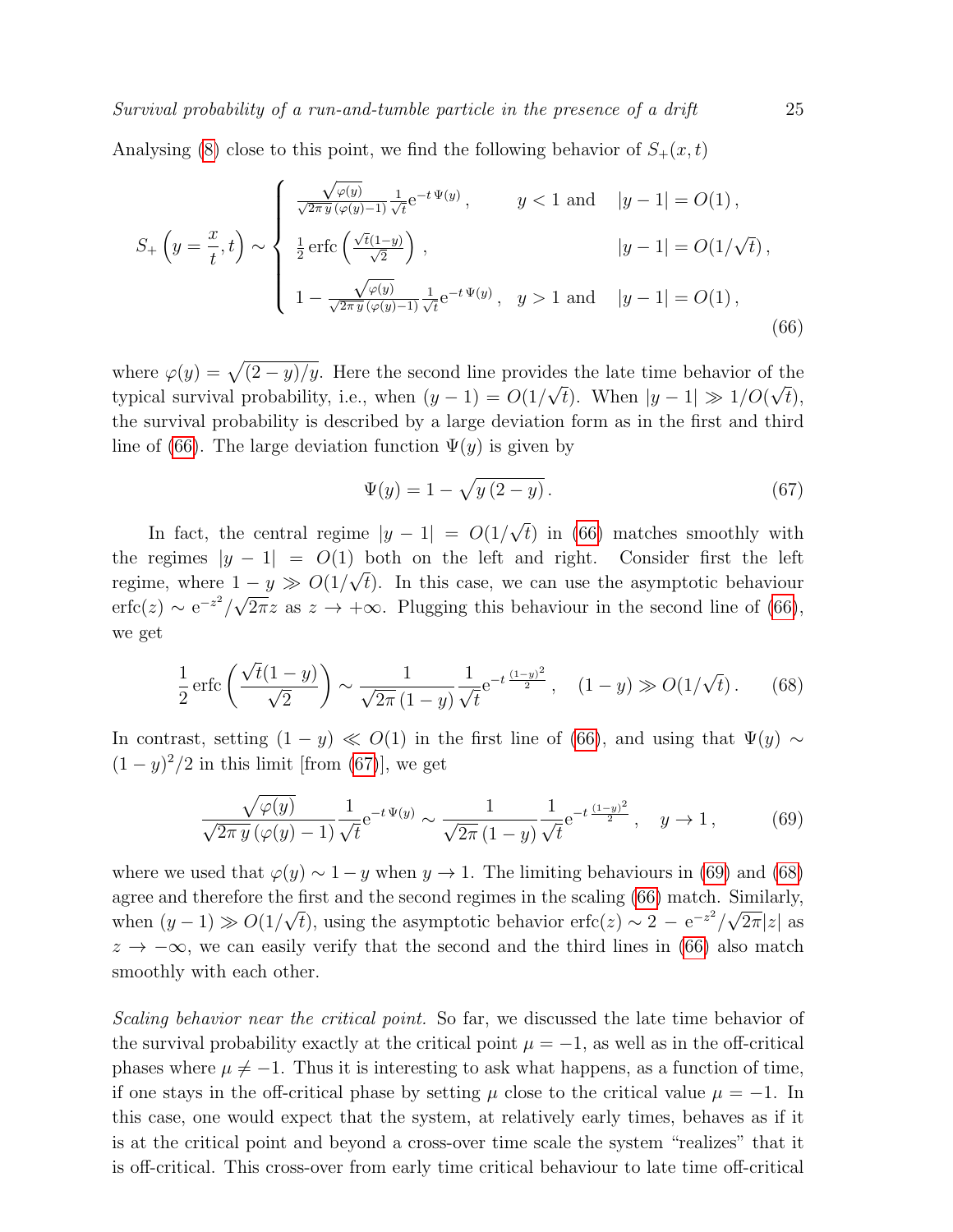behaviour for  $\mu$  close to  $\mu = -1$  can be described by cross)-over scaling functions as we show below. This can be done, by setting the value of  $\mu$  either on the subcritical side  $(\mu > -1)$  or in the supercritical side  $(\mu < -1)$ .

We start with the sub-critical side and evaluate the survival probability in the scaling limit  $t \to \infty$ ,  $x \to 0$  and  $\mu \to -1$  while keeping the scaling variables

$$
z = t x, \tag{70}
$$

$$
u = \sqrt{|1 + \mu|} t, \qquad (71)
$$

fixed. To do so, we first rewrite, from [\(11a\)](#page-8-1), the survival probability as  $S_+(x,t)$  $\int_t^\infty dt' F_+(x,t')$ 

$$
S_{+}(x,t) = \int_{t}^{\infty} dt' \frac{e^{-t'}}{g(t',x)} \left( x I_{0} \left[ h(t',x) \right] + (1+\mu) \sqrt{\frac{f(t',x)}{g(t',x)}} I_{1} \left[ h(t',x) \right] \right), \tag{72}
$$

which is valid for  $t > t_m$ . Then, we change variable  $t' = t + v$  and note that in the scaling limit considered here, we have

$$
\frac{x}{g(t+v,x)} \sim \frac{z}{u^2+z},\tag{73}
$$

$$
\frac{1+\mu}{g(t+v,x)}\sqrt{\frac{f(t+v,x)}{g(t+v,x)}} \sim \frac{\sqrt{2}u^2}{(u^2+z)^{3/2}},\tag{74}
$$

so that  $S_+(x,t)$  can be written in terms of a scaling function  $\mathcal{S}_{\text{sub}}(z,u)$  as

$$
S_{+}(x,t) \sim e^{-t} S_{\text{sub}}(z = t x, u = \sqrt{|1 + \mu|} t),
$$
 (75)

with

$$
S_{\rm sub}(z,u) = \frac{z}{u^2 + z} I_0(\sqrt{2(u^2 + z)}) + \frac{\sqrt{2}u^2}{(u^2 + z)^{3/2}} I_1(\sqrt{2(u^2 + z)})
$$
 (76)

We can then check that the scaling function contains the different regimes that we have already found. For instance, when  $u \to 0$  and  $z \to 0$ , we find  $S_+(x,t) \sim e^{-t}$  which is indeed the no-tumbling probability. Another check is to take the limit  $u \to 0$  and  $z \to \infty$ , in which case we recover the long time limit of the survival probability in the presence of a critical drift [\(64a\)](#page-23-1). Finally, we can take the limit  $u \to \infty$  and  $z \to 0$ so that we recover the long time limit of the survival probability in the presence of a subcritical drift [\(46a\)](#page-18-5) when  $x \to 0$  and  $\mu \to -1$ . Physically, the scaling variable u gives us the cross-over time

<span id="page-25-0"></span>
$$
t_c = \frac{1}{\sqrt{|1 + \mu|}}.\tag{77}
$$

When the drift is close to criticality  $\mu = -1 + \epsilon$ , with  $\epsilon > 0$ , the particle behaves like if the drift was critical  $\mu = -1$  until a time  $t_c$  after which it behaves like if the drift was subcritical  $\mu > -1$ .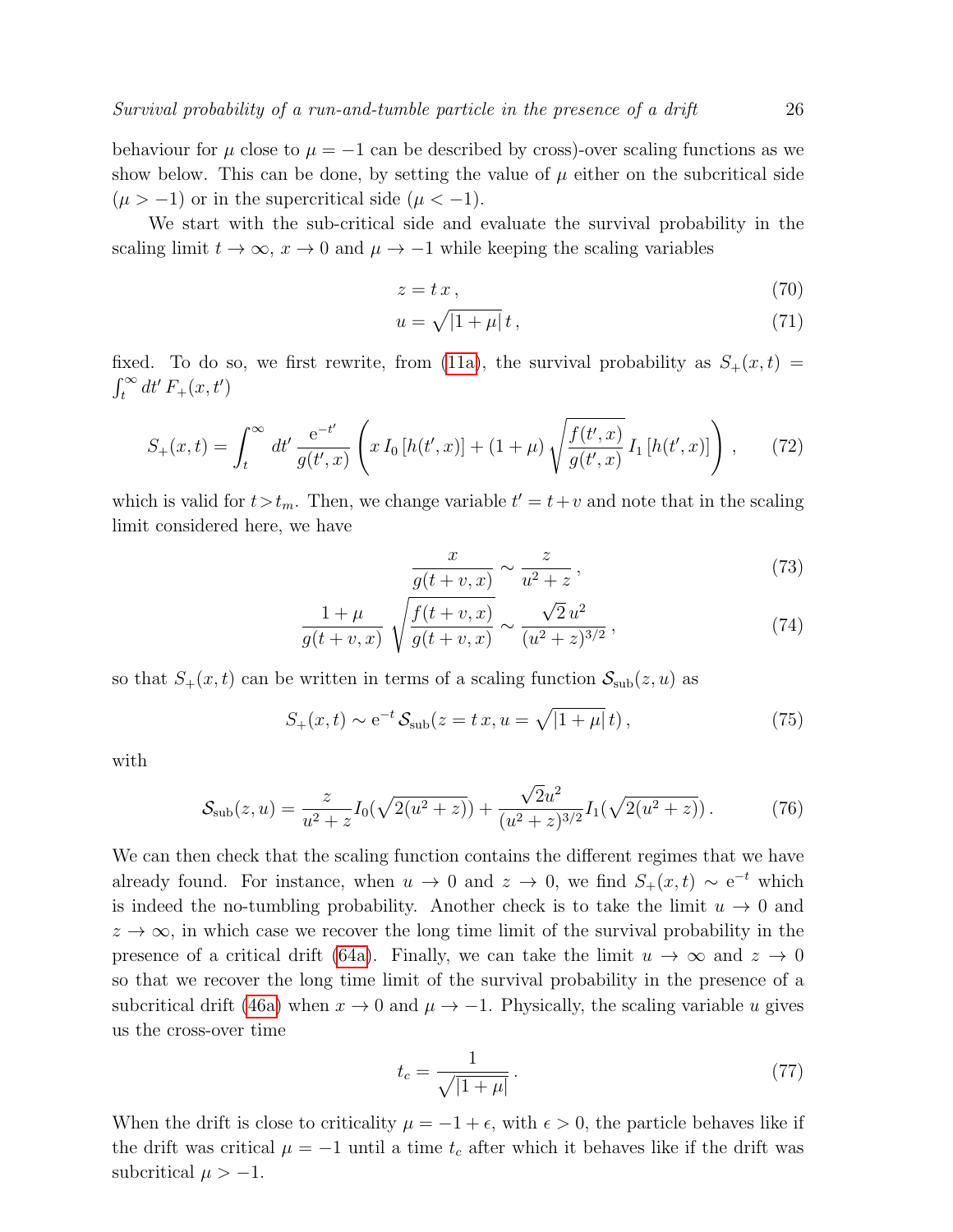An analogous scaling function can be found upon evaluating the survival probability  $S_{+}(x,t)$  in the presence of a supercritical drift [\(13a\)](#page-9-3). Performing similar steps, we find a scaling function  $\mathcal{S}_{\text{sup}}(z, u)$  such that

$$
S_{+}(x,t) \sim e^{-t} \mathcal{S}_{\text{sup}}(z = t x, u = \sqrt{|1 + \mu|} t), \qquad (78)
$$

with

$$
S_{\rm sup}(z, u) = I_0(\sqrt{2(u^2 + z)}) \,, \quad u^2 < z \,, \tag{79}
$$

where the constraint  $u^2 < z$  comes from the fact that we must have  $t < t_M$  in the presence of a supercritical drift [\(13\)](#page-9-2). Analogously, when the drift  $\mu = -1 - \epsilon$ , with  $\epsilon > 0$ , is close to the critical value  $\mu = -1$  (in the limit  $\epsilon \to 0$ ), the particle behaves like if the drift was critical until the time  $t_c$  [\(77\)](#page-25-0) after which it behaves like if the drift was supercritical  $\mu < -1$ .

# <span id="page-26-0"></span>6. Another example of the velocity distribution  $W(v)$

To illustrate the generality of the formula obtained for the survival probability [\(34\)](#page-15-5), we apply it to another two-state velocity distribution with unequal weights

<span id="page-26-1"></span>
$$
W(v) = \left(\frac{1}{2} + c\right) \delta(v - \mu - 1) + \left(\frac{1}{2} - c\right) \delta(v - \mu + 1),\tag{80}
$$

with  $-\frac{1}{2} < c < \frac{1}{2}$ . When  $c = 0$ , we recover the velocity distribution [\(7\)](#page-6-2) discussed in the main part of this work. Using the general formula for the survival probability [\(34\)](#page-15-5), we find a similar pole structure as for the survival probability [\(36\)](#page-16-1). For the sake of conciseness, we will restrict ourselves to a subcritical drift  $-1 < \mu < 1$  in this section. In this case, only two poles are positive. Performing similar steps to the ones done in section [\(3\)](#page-17-0), we find that the Laplace transform of the survival probability is given by

$$
\tilde{S}(x,s) = \frac{1}{2s} \left( 2 - \left( \frac{\frac{4c(s+1)}{\mu - 1} + 1}{(\mu + 1) \left( -\frac{2c}{1 - \mu^2} + \frac{\eta}{\mu} + \lambda_c \right)} + 1 \right) \exp\left( -x \left( \lambda_c + \eta + \frac{2c}{1 - \mu^2} \right) \right) \right),\tag{81}
$$

where  $\eta$  is given in [\(42b\)](#page-17-2) and

$$
\lambda_c = \frac{\sqrt{4c^2 + 4c\mu(s+1) + \mu^2 + s(s+2)}}{1 - \mu^2}.
$$
\n(82)

As we did in section [3,](#page-17-0) we can use the identities [\(C.5\)](#page-42-1) and obtain the survival probabilities conditioned over the initial state

$$
\tilde{S}_{+}(x,s) = \frac{1}{s} \left( 1 - \frac{\frac{4c(s+1)}{\mu - 1} + 1}{(\mu + 1) \left( -\frac{2c}{1 - \mu^{2}} + \frac{\eta}{\mu} + \lambda_{c} \right)} \exp\left( -x \left( \lambda_{c} + \eta + \frac{2c}{1 - \mu^{2}} \right) \right) \right), \tag{83a}
$$

$$
\tilde{S}_{-}(x,s) = \frac{1}{s} \left( 1 - \exp\left( -x \left( \lambda_c + \eta + \frac{2c}{1 - \mu^2} \right) \right) \right). \tag{83b}
$$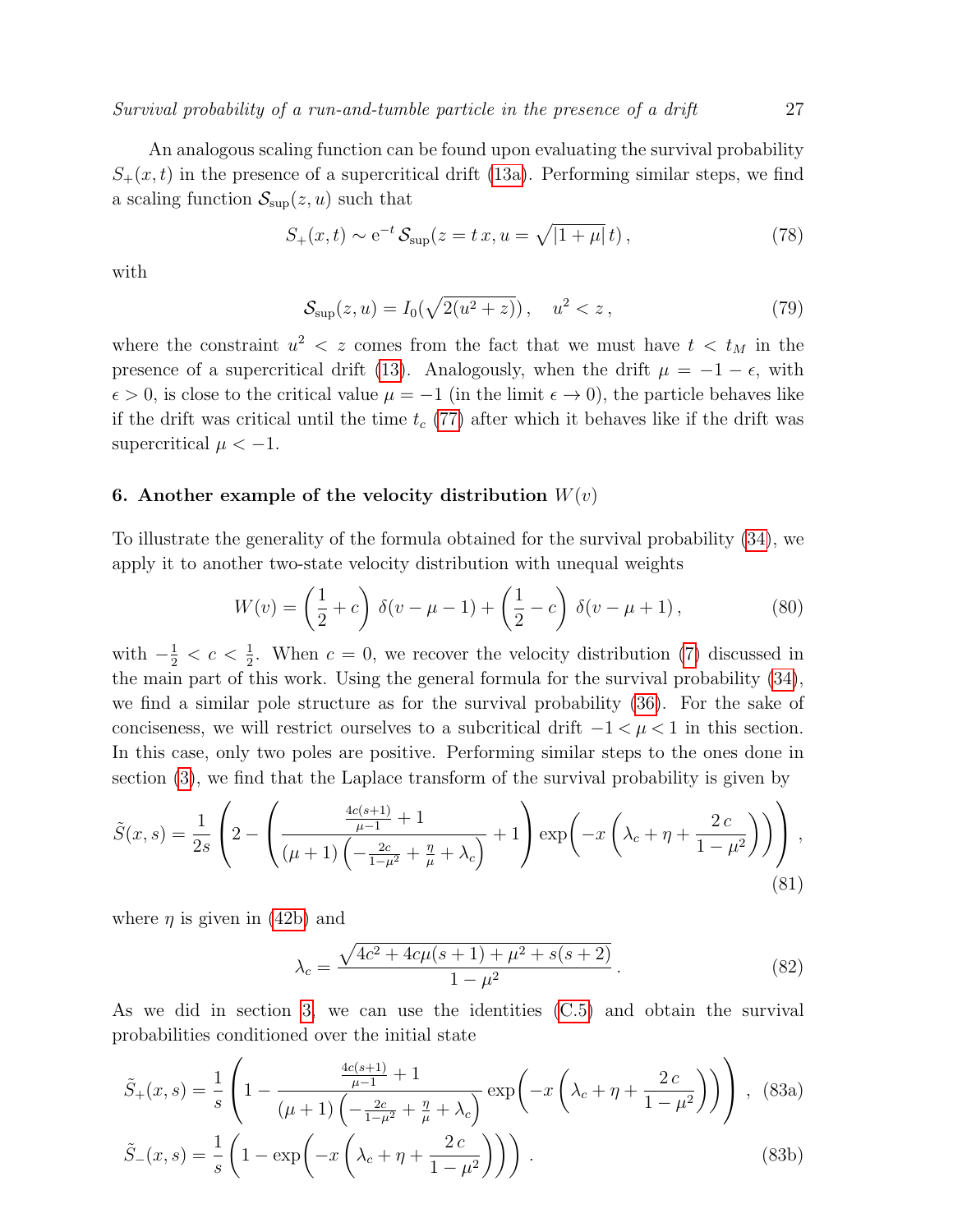Inverting these Laplace transforms, we find

$$
S_{-}(x,t) = \begin{cases} 1, & t < t_m, \\ 1 - e^{-t_m (2c\mu + 1) - 2cx} \\ -\sqrt{1 - 4c^2} \int_0^t dt' e^{-t'(2c\mu + 1) - 2cx} \frac{x}{h(t',x)} I_1 \left[ \sqrt{1 - 4c^2} h(t',x) \right], & t \ge t_m, \\ (84a) \end{cases}
$$

and

$$
S_{+}(x,t) = \begin{cases} 1, & t < t_m, \\ 1 - (1 - 2 c) \int_0^t dt' \frac{e^{-t (2 c \mu + 1) - 2 c x}}{g(t',x)} \\ \times \left( x I_0 \left[ \sqrt{1 - 4 c^2} h(t', x) \right] + \frac{1 + \mu}{\sqrt{1 - 4 c^2}} \sqrt{\frac{f(t', x)}{g(t', x)}} I_1 \left[ \sqrt{1 - 4 c^2} h(t', x) \right] \right), & t \ge t_m, \end{cases}
$$
(84b)

where  $t_m$ ,  $f(t, x)$ ,  $g(t, x)$  and  $h(t, x)$  are given in [\(12\)](#page-8-4). When  $c = 0$ , we recover the survival probabilities [\(11b\)](#page-8-2) obtained previously. The finite weight of the trajectory that crosses the origin at  $t=t_m$  and creates a drop in the survival probability [\(84a\)](#page-27-2), is now given by

<span id="page-27-2"></span>
$$
e^{-t_m(2c\mu+1)-2cx} = \sum_{n=0}^{\infty} \left(\frac{1}{2} - c\right)^n \frac{(2t_m)^n}{n!} e^{-2t_m}.
$$
 (85)

We see that it is a sum over all possible numbers of tumbling events n. For n tumbling events, it is a product of the probability that the particle has tumbled  $n$  times during a time  $t_m$ , given by the Poisson distribution [\(A.3\)](#page-39-1) (with  $\tilde{\gamma} = 2$ ), and the probability that the velocity  $v = \mu - 1$  was chosen at every tumbling events.

We find that the condition for the particle to have a finite survival probability is now given by

$$
2c + \mu > 0\tag{86}
$$

which yields the following finite survival probabilities

$$
\lim_{t \to \infty} S_{-}(x, t) = 1 - e^{-2x \frac{(2c + \mu)}{1 - \mu^2}}, \tag{87a}
$$

$$
\lim_{t \to \infty} S_+(x,t) = 1 - \frac{1 - 4c - \mu}{1 + \mu} e^{-2x \frac{(2c + \mu)}{1 - \mu^2}}.
$$
\n(87b)

We see that the uneven weight c in the velocity distribution  $(80)$  creates an additional bias in the run-and-tumble motion.

# <span id="page-27-0"></span>7. Applications

#### <span id="page-27-1"></span>7.1. Maximum of a persistent random walk with a drift in a given time interval

From a general point of view of extreme value statistics of correlated variables, it is interesting to study the maximum of a stochastic process in a given time interval [\[9\]](#page-55-8).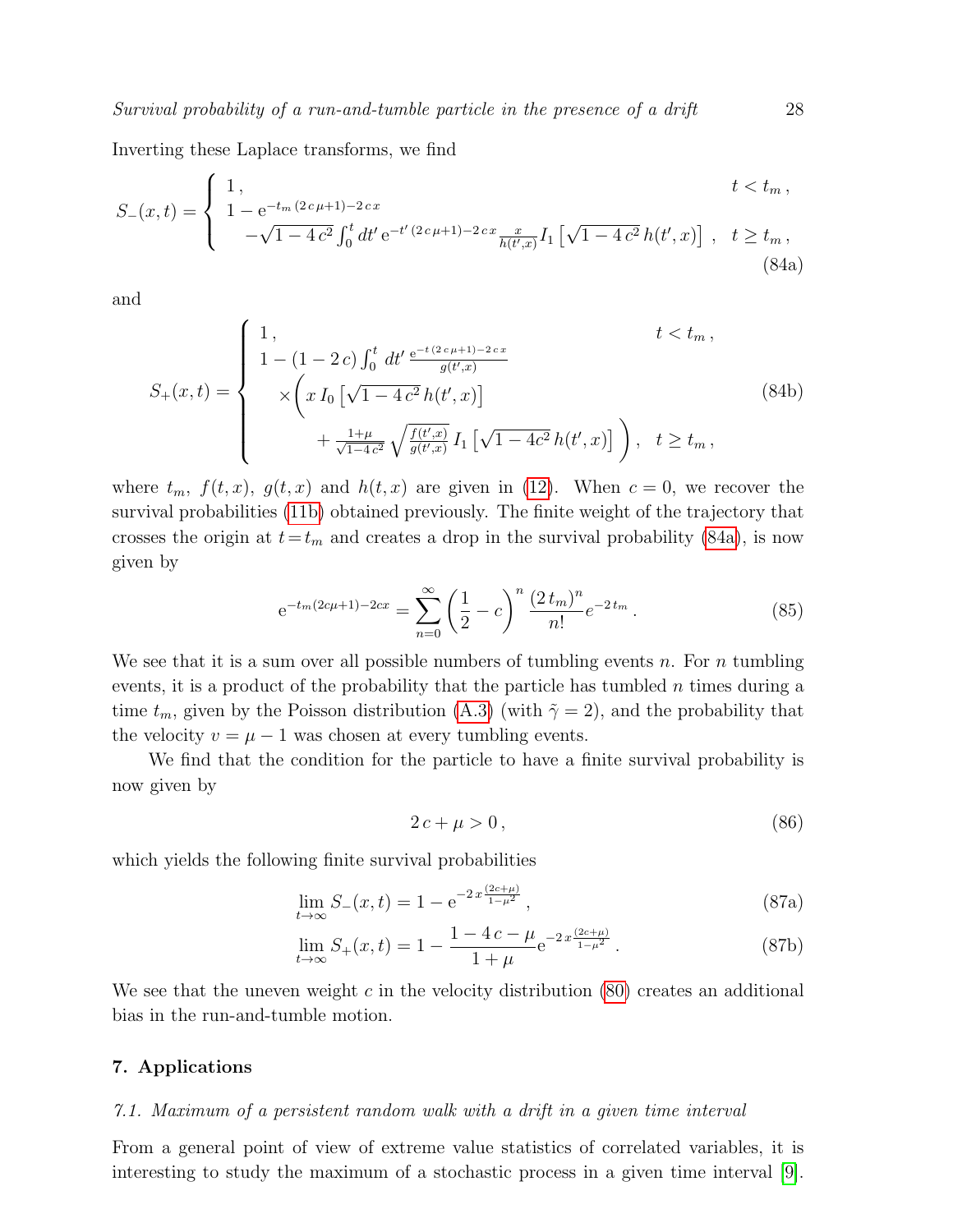For this PRW model with a drift, the distribution of the maximum  $M(t)$  was recently studied by Cinque and Orsingher [\[46\]](#page-56-18). One would expect that this survival probability studied here is closely related to the cumulative distribution of the maximum. This is actually very general and is true for any stochastic process. To see this, consider a process  $y(t)$  starting at  $y(0) = y_0$ . Let  $M(t) = \max_{0 \leq \tau \leq t} \{y(\tau)\}\)$  denote the maximum of the process  $y(\tau)$ . Let us consider the cumulative distribution of this maximum

<span id="page-28-1"></span>
$$
\Pr [M(t) \le M | y(0) = y_0] = \Pr [y(\tau) \le M, \quad \forall \tau \in [0, t] | y(0) = y_0]. \tag{88}
$$

We now consider a new process  $x(t) = M - y(t)$ . In terms of the x-process, the cumulative distribution in [\(88\)](#page-28-1) can be expressed as

<span id="page-28-2"></span>
$$
\Pr\left[M(t) \le M | y(0) = y_0\right] = \Pr\left[x(\tau) \ge 0, \quad \forall \tau \in [0, t] \mid x(0) = M - y_0\right].\tag{89}
$$

Thus the cumulative distribution of the maximum of the process  $y(\tau)$  is identical to the survival probability  $S(x,t)$  of the process  $x(\tau) = M - y(\tau)$ , starting at  $x = M - y_0$ . Therefore, we would expect that, for the PRW with a drift, the survival probability studied here must coincide with the distribution of the maximum studied in [\[46\]](#page-56-18). However, at first sight, the expressions provided in [\[46\]](#page-56-18) seem rather different from ours. We show, however, that they are indeed identical. This requires some nontrivial intermediate steps that are given in [Appendix I.](#page-51-0) We believe that the mathematical tricks used here to prove the equivalence of the two approaches might be useful in other related problems.

#### <span id="page-28-0"></span>7.2. Last-passage time and emptying time

Let us consider N independent run-and-tumble particles initially uniformly distributed in a box, defined by the region  $[0, \ell]$ . We study the emptying time  $\tau$  of this box in the presence of a drift  $\mu$  (see figure [9\)](#page-29-0). The *emptying time* is the time it takes for all the particles to permanently leave the box. The presence of a drift makes this notion well defined as it ensures that the process is transient and that the particles will eventually never return to the box. We take the number of particles N and the size of the box  $\ell$ to be large while the density of particles  $\rho \equiv N/\ell$  is fixed. Without loss of generality, we will choose a negative drift  $\mu < 0$ . In this case the particles can exit the box several times from either sides 0 or  $\ell$  but the drift will force the last exit to be made at the origin (see figure [9\)](#page-29-0).

A key quantity to study this emptying time is the no-return probability  $\Pi_{\sigma_0}(x_i, t)$ for a single particle, which is defined as the probability that a particle never returns to the origin after a time t given that it started at x in the state  $\sigma_0$ . The cumulative distribution for the emptying time  $Pr(\tau < t | \{x_i\}_N | \sigma_0)$  given the initial positions  $\{x_i\}_N$ of the particles in the box  $[0, \ell]$ , can be related to  $\Pi_{\sigma_0}(x_i, t)$  by stating that for the box to be empty at a time  $t$ , all the particles must never return to the origin again after a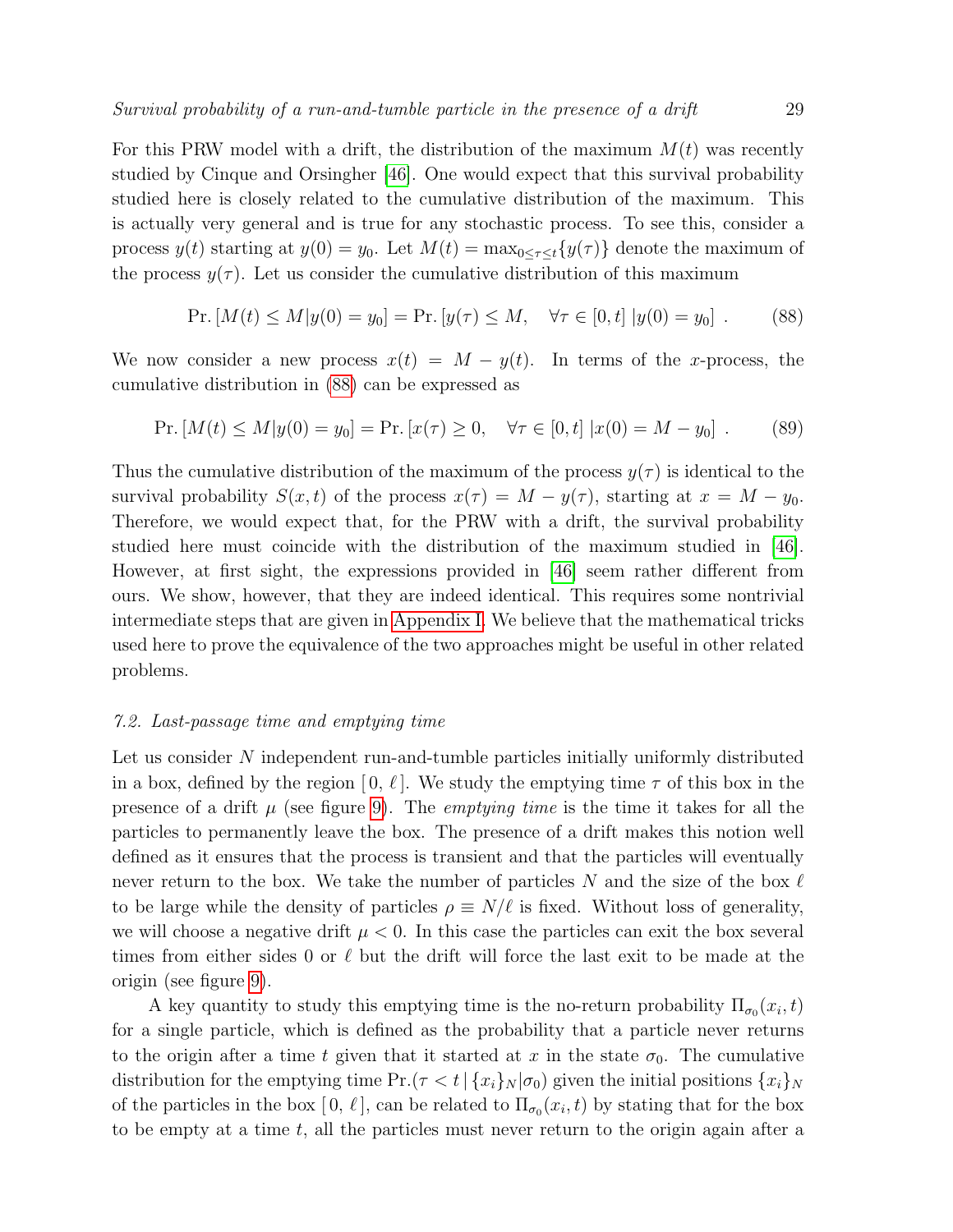

<span id="page-29-0"></span>Figure 9: Typical trajectories of  $N = 4$  independent particles initially uniformly distributed in a box [0,  $\ell$ ]. The emptying time  $\tau$  is the time it takes for all the particles to permanently leave the box. A negative drift  $\mu < 0$  makes this notion well defined as it ensures that the process is transient and that the particles will eventually never return to the box.

time t:

<span id="page-29-2"></span>
$$
\Pr(\tau \le t \mid \{x_i\}_N, \sigma_0) = \prod_i^N \Pi_{\sigma_0}(x_i, t).
$$
\n(90)

The subscript  $\sigma_0$  refers to the initial state which, for the sake of simplicity, is considered to be the same for all particles. Integrating over uniformly distributed initial positions  ${x_i}_N$  in the box  $[0, \ell]$  and taking the limit  $N \to \infty$  and  $\ell \to \infty$  with  $\rho \equiv N/\ell$  fixed, the cumulative distribution of the emptying time is given by

<span id="page-29-1"></span>
$$
\Pr.(\tau \le t | \sigma_0) = \lim_{\ell \to \infty} \prod_{i}^{N=\rho \ell} \frac{1}{\ell} \int_0^{\ell} dx_i \, \Pi_{\sigma_0}(x_i, t). \tag{91}
$$

As a side note, the average taken over the initial positions in [\(91\)](#page-29-1) is referred to as an annealed average in the context of disordered systems. It is also possible to study the quenched average which is obtained by averaging the logarithm of the cumulative distribution of the emptying time [\(90\)](#page-29-2) over the initial positions. We will restrict ourselves to the annealed average but we expect similar results for the quenched average.

Similarly to the survival probability, the no-return probability  $\Pi_{\sigma_0}(x,t)$  can be expressed in terms of its probability density function, the last-passage time distribution

$$
\Pi_{\sigma_0}(x,t) = \int_0^t dt' L_{\sigma_0}(x,t'). \tag{92}
$$

The last-passage distribution  $L_{\sigma_0}(x,t)$  is an interesting observable per se since  $L_{\sigma_0}(x,t)$  dt is the probability that the particle reaches the origin for the last time in the time interval  $[t, t + dt]$  given that it started at x in the state  $\sigma_0$ . The last-passage time distribution  $L_{\sigma_0}(x,t)$  can be obtained from our previous results on the survival probability by observing that for a particle to reach the origin for the last time at time t, it must first be located at the origin at time t and then never reach the origin again by surviving in the interval  $]-\infty,0[$  (see figure [10\)](#page-30-0). Taking into account that the particle can either be in the state  $\sigma(t)$ =+1 or  $\sigma(t)$ =−1 when it is located at the origin at time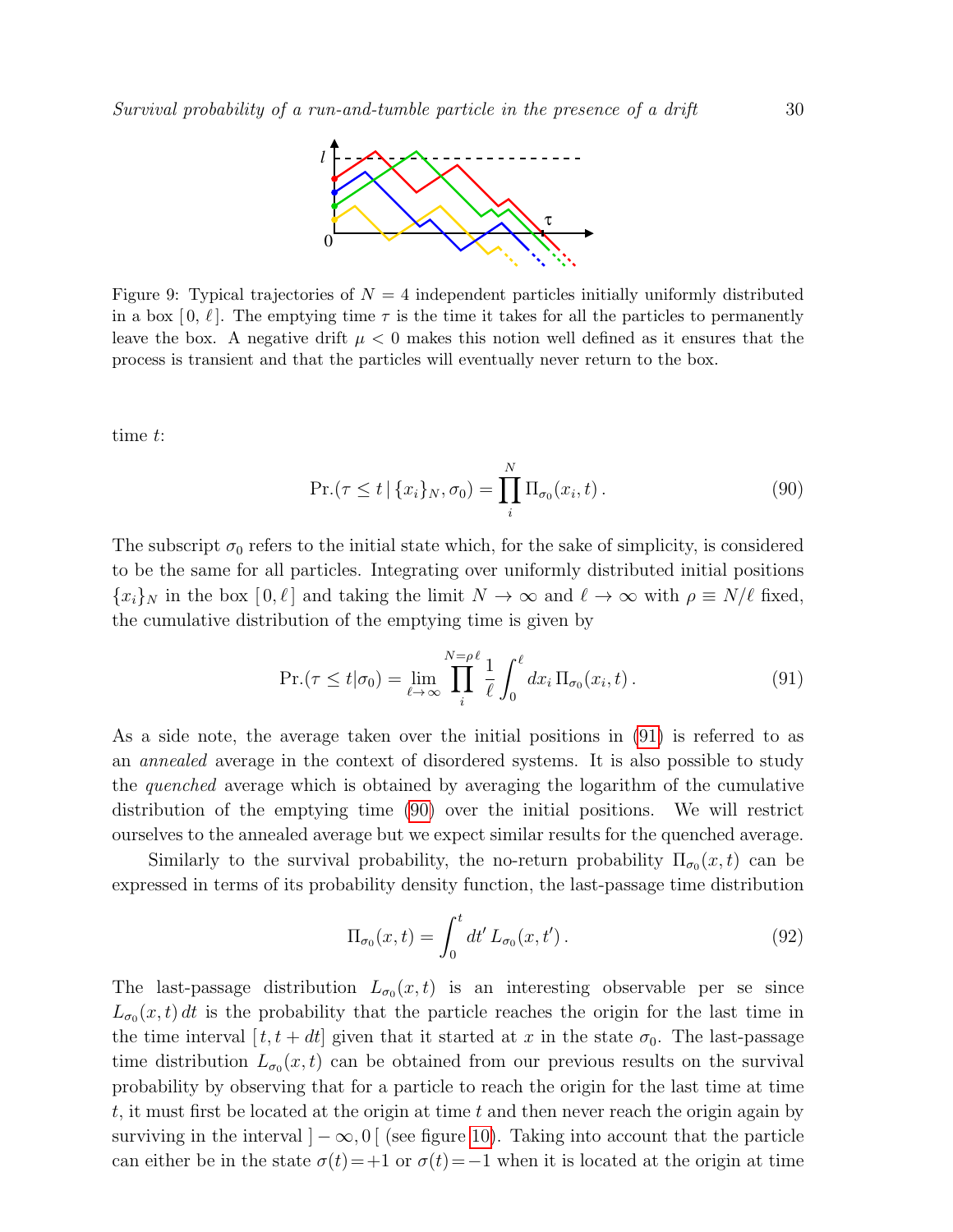

<span id="page-30-0"></span>Figure 10: Typical trajectories that reach the origin for the last time at time t given that the particle started at x in the state  $\sigma_0 = -1$ . These trajectories are those that start from x in the state  $\sigma_0 = -1$  and end at the origin at time t followed by all the trajectories that start at the origin at time  $t$  and never reach the origin again. The motion can therefore be decomposed into a free particle that is initially at x in the state  $\sigma_0 = -1$  and propagates to the origin in a time t followed by a particle that starts from the origin and is constrained to stay on  $]-\infty, 0[$ forever.

 $t$ , it reads [\[64\]](#page-56-26)

<span id="page-30-1"></span>
$$
L_{\sigma_0}(x,t) dt = P(y=0,t,+|x,\sigma_0) dy S_+^* + P(y=0,t,-|x,\sigma_0) dy S_-^*,
$$
 (93)

where  $P(y, t, \sigma | x, \sigma_0) dy$  is the probability that the particle is located at y at time t in the state  $\sigma$  given that it started at x in the state  $\sigma_0$  and  $S^*_{\sigma_0}$  is the probability that a particle survives forever in the region  $|-\infty, 0|$  given that it started at the origin in the state  $\sigma_0$ . Note that it is possible to obtain the distribution of the last-passage time during a finite observation time window and generalize the results obtained in [\[64\]](#page-56-26) in the presence of a drift (see [Appendix G\)](#page-48-0).

The propagator  $P(y, t, \sigma | x, \sigma_0)$  is computed in [Appendix D](#page-43-0) and  $S^*_{\sigma_0}$  is related to our results on the survival probability derived in the previous sections. One last step to perform in the relation  $(93)$  is to match the time volume element dt in the left hand side with the space volume element  $dy$  in the right hand side. To do so, we proceed as in section [4](#page-21-0) and use the fact that  $dy/dt = \mu + \sigma(t)$ , where  $\sigma(t)$  is the state of the particle at time t to obtain

$$
L_{\sigma_0}(x,t) = |\mu + 1| P(y = 0, t, + |x, \sigma_0) S_+^* + |\mu - 1| P(y = 0, t, - |x, \sigma_0) S_-^*.
$$
 (94)

We will now rely on the relation [\(94\)](#page-30-2) and on our previous results to derive the lastpassage time distribution for the case of a subcritical and supercritical negative drift.

Subcritical negative drift  $(-1 < \mu < 0)$ . For the case of a subcritical negative drift (see figure [2a](#page-6-3) and [3\)](#page-8-0), we use our results on the long-time limit of the survival probability found in section [3.1.](#page-18-0) As we are interested in the survival probability in the region  $(-\infty, 0]$ , we evaluate the eventual survival probability [\(45\)](#page-18-1) for  $x = 0$  and substitute  $\mu \rightarrow -\mu$  to get

<span id="page-30-2"></span>
$$
S_{-}^{*} = 1 - \frac{1 + \mu}{1 - \mu},
$$
\n(95a)

$$
S_+^* = 0. \t\t(95b)
$$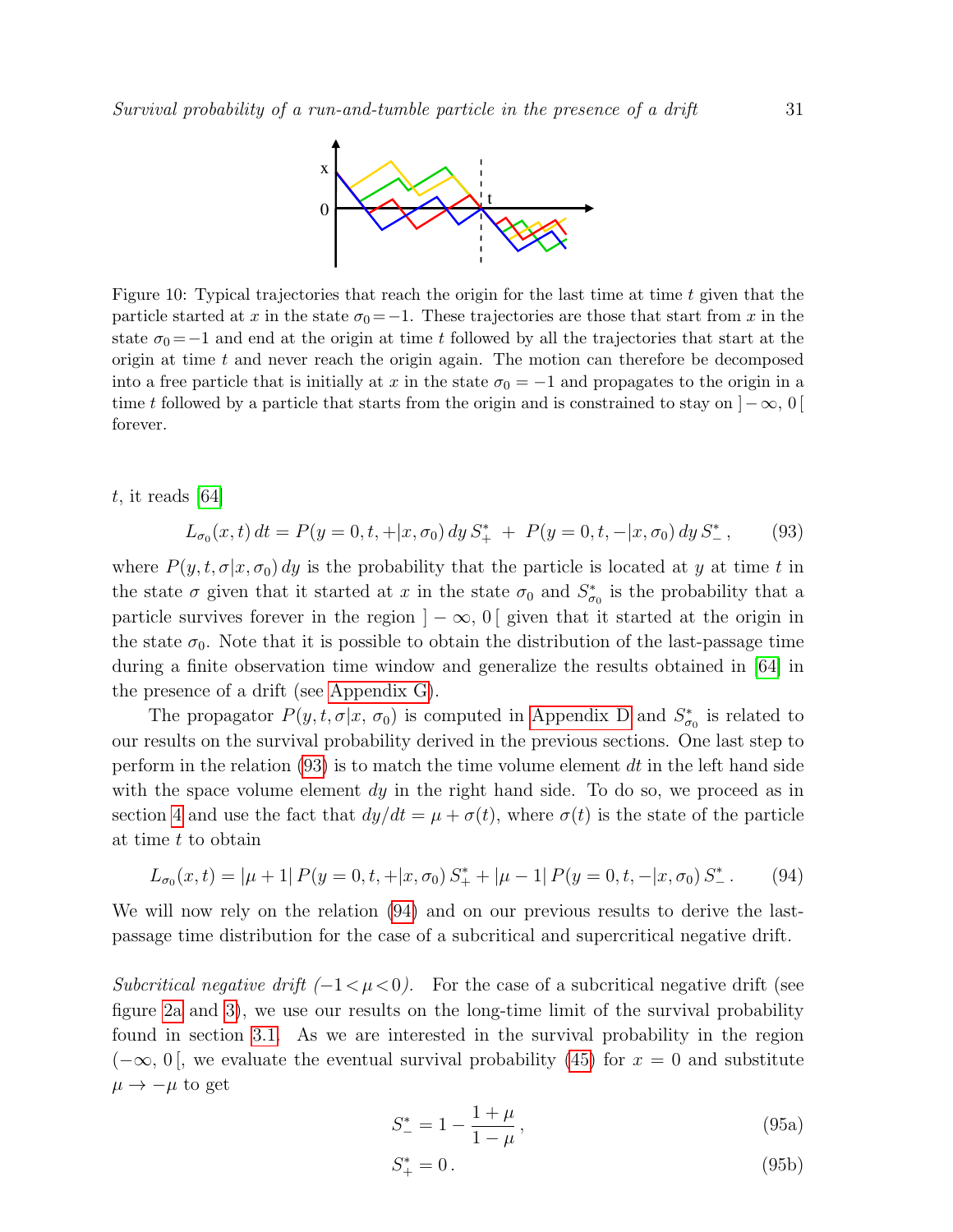<span id="page-31-1"></span>

Figure 11: The probability distribution  $L_-(x,t)$  of the last-passage time to the origin, starting at  $x = 5$  and  $\sigma_0 = -1$ , plotted as a function of t for a subcritical drift  $\mu = -0.2$ . The numerical results (crosses) agree perfectly with the analytical results given in [\(96b\)](#page-31-0). Note that the Dirac delta function in [\(96b\)](#page-31-0) is not shown to fit the data within the limited window size.

Using the relation [\(94\)](#page-30-2) and the propagator derived in [Appendix D,](#page-43-0) we find

$$
L_{+}(x,t) = \begin{cases} 0, & t < t_m, \\ |\mu| e^{-t} I_0(h(t,x)), & t \ge t_m, \end{cases}
$$
 (96a)  

$$
\begin{cases} 0, & t < t_m, \\ 0, & t < t_m, \end{cases}
$$

$$
L_{-}(x,t) = \begin{cases} 0, & t < t_m, \\ 2|\mu| e^{-t} \left( \delta(t - x + |\mu|t) + \frac{\sqrt{g(t,x)}}{\sqrt{f(t,x)}} I_1(h(t,x))/2 \right), & t \ge t_m, \end{cases}
$$
(96b)

where  $f(t, x)$ ,  $g(t, x)$ ,  $h(t, x)$  and  $t_m$  are given in [\(12\)](#page-8-4). Upon reintroducing the units [\(10\)](#page-7-1) and taking the Brownian limit, we recover the well-known result for the Brownian motion (see e.g. [\[65\]](#page-56-27))

<span id="page-31-0"></span>
$$
L_{\sigma_0}(x,t) \sim \frac{|\mu|}{\sqrt{4\pi Dt}} e^{-\frac{1}{4Dt}(x+\mu t)^2}.
$$
 (97)

A numerical check shows that our results [\(96\)](#page-31-0) are in excellent agreement with simulations (see figure [11\)](#page-31-1). It is interesting to compute the mean last-passage time. This is done by taking the average of the last-passage distribution [\(96\)](#page-31-0). As we saw in section [3.2,](#page-19-0) it is easier to extract this information from a series expansion of the Laplace transform  $\tilde{L}_{\sigma_0}(x, s)$  for small s, which is given by

$$
\tilde{L}_{+}(x,s) = \frac{|\mu|}{(1+\mu^2)\,\lambda} \,\mathrm{e}^{-(\eta+\lambda)\,x},\tag{98a}
$$

<span id="page-31-2"></span>
$$
\tilde{L}_{-}(x,s) = -\frac{\eta + \mu \lambda}{(1-\mu)\lambda} e^{-(\eta+\lambda)x}, \qquad (98b)
$$

where  $\eta$  and  $\lambda$  are given in [\(42\)](#page-17-2). To obtain [\(98\)](#page-31-2), we inserted the Laplace transform of the propagator, given in [Appendix E](#page-46-0) into the Laplace transform of the last-passage time distribution given in [\(94\)](#page-30-2). As we did in section [3.2,](#page-19-0) we expand the Laplace transform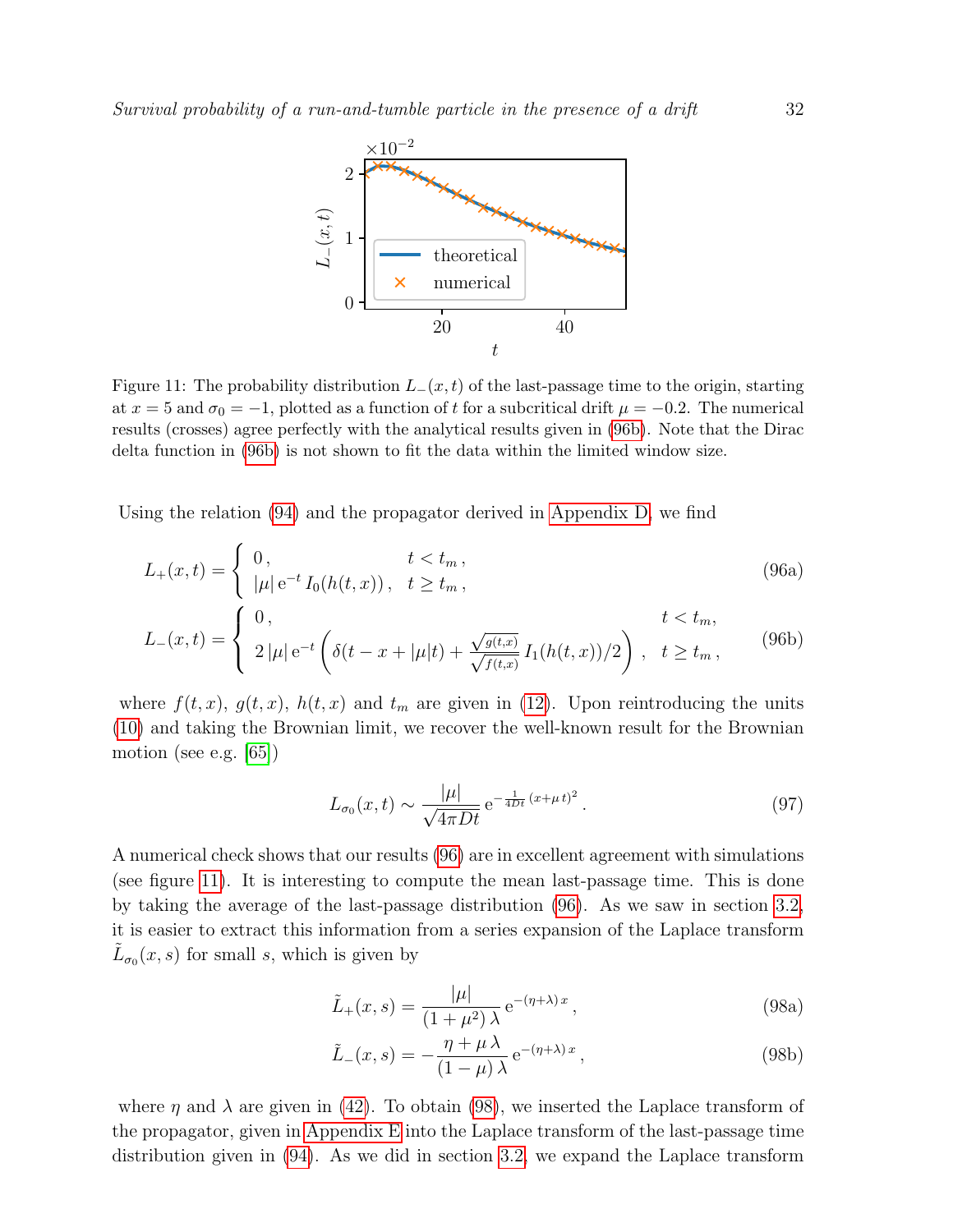[\(98\)](#page-31-2) close to  $s = 0$  and we find that the average last-passage time  $\langle \hat{T}(x) \rangle_{\sigma_0}$  to the origin, given that the particle started at x in the state  $\sigma_0$ , is given by

<span id="page-32-0"></span>
$$
\langle \hat{T}(x) \rangle_{+} = \frac{1}{\mu^2} - \frac{x}{\mu} + \frac{1}{\mu},\tag{99a}
$$

$$
\langle \hat{T}(x) \rangle_{-} = \frac{1}{\mu^2} - \frac{x}{\mu} \,. \tag{99b}
$$

Upon reintroducing the units [\(10\)](#page-7-1), we notice that beside the correction  $1/\mu$  in  $\langle \hat{T}(x) \rangle_+$ [\(99a\)](#page-32-0), the mean last-passage time is the same as the one of a drifted Brownian motion (see e.g. [\[65\]](#page-56-27))

<span id="page-32-1"></span>
$$
\langle \hat{T}(x) \rangle = \frac{2D}{\mu^2} - \frac{x}{\mu} \,. \tag{100}
$$

Therefore, as it was the case for the mean first-passage time in section [3.2,](#page-19-0) the mean lastpassage time is not enough to distinguish a run-and-tumble particle from a Brownian motion. The signature of persistence of the run-and-tumble particle will only be observed in higher order cumulants.

The no-return probability is then obtained as the cumulative density function of the last-passage distributions [\(96\)](#page-31-0):

$$
\Pi_{+}(x,t) = \begin{cases} 0, & t < t_m, \\ |\mu| \int_0^t dt' e^{-t'} I_0(h(t',x)), & t \ge t_m, \end{cases}
$$
\n(101a)

$$
\Pi_{-}(x,t) = \begin{cases} 0, & t < t_m, \\ 2|\mu| e^{-\frac{x}{1-\mu}} + |\mu| \int_0^t dt' e^{-t'} \frac{\sqrt{g(t',x)}}{\sqrt{f(t',x)}} I_1(h(t',x)), & t \ge t_m. \end{cases}
$$
(101b)

Because the emptying time of the box [\(91\)](#page-29-1) will be essentially governed by particles starting far away from the origin, we consider the limit  $x \gg 1$  of the no-return probability [\(101\)](#page-32-1). The last-passage distributions [\(96\)](#page-31-0) are normalized, therefore we can rewrite the no-return probabilities as  $\Pi_{\sigma_0}(x,t) = 1 - \int_t^{\infty} dt' L_{\sigma_0}(x,t')$  as we did in section [3.1](#page-18-0) and replace the integrand by its large  $x$  limit. Note that a large  $x$  limit implies a long  $t$ limit due to the presence of the lower bound  $t \geq t_m = x/(1 - \mu)$  in [\(101\)](#page-32-1). Using the asymptotic expansion of the Bessel function  $I_{0,1}(z) \sim e^z/\sqrt{2\pi z}$  for  $z \to \infty$ , we find

$$
\Pi_{+}(x,t) \sim 1 - |\mu| \int_{t}^{\infty} dt' \frac{1}{\sqrt{2\pi h(t',x)}} e^{-t' + h(t',x)}, \qquad (102a)
$$

$$
\Pi_{-}(x,t) \sim 1 - |\mu| \int_{t}^{\infty} dt' \frac{\sqrt{g(t',x)}}{\sqrt{2\pi f(t',x)h(t',x)}} e^{-t'+h(t',x)}.
$$
 (102b)

These integrals can be evaluated using the saddle-point method. The key point to note is that the argument of the exponential in the no-return probability [\(102\)](#page-32-2) is minimized for  $t^* = x/|\mu|$  and is locally approximated by

<span id="page-32-2"></span>
$$
-t + h(t, x) \sim \frac{\mu^3}{2x} (t - t^*)^2 , \quad t \to t^* ,
$$
 (103)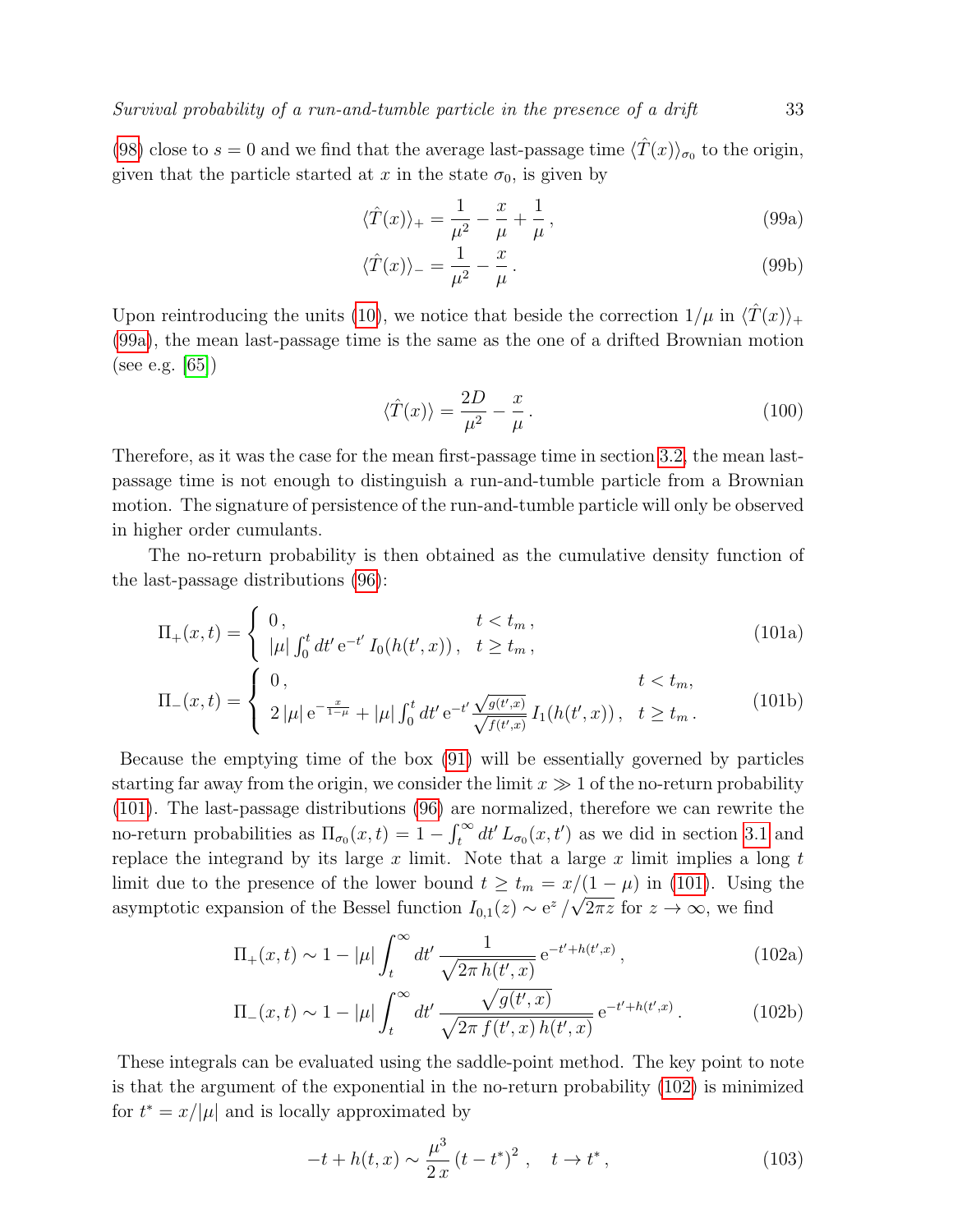which means that the last-passage distribution is a Gaussian distribution centered around the mean value  $t^*$  and with a standard deviation  $w$  given by

<span id="page-33-1"></span><span id="page-33-0"></span>
$$
t^* = \frac{x}{|\mu|}, \quad w = \sqrt{\frac{x}{|\mu|^3}}.
$$
 (104)

Therefore, the no-return probability [\(102\)](#page-32-2) is simply the cumulative distribution of a Gaussian distribution with parameters [\(104\)](#page-33-0):

$$
\Pi_{\sigma_0}(x,t) \sim 1 - \frac{1}{2} \operatorname{erfc}\left(\frac{t - t^*}{\sqrt{2w}}\right), \quad x \to \infty.
$$
 (105)

The no-return probability [\(105\)](#page-33-1) can now be used to compute the cumulative distribution of the emptying time of the box by averaging it over uniformly distributed  $\{x_i\}_N$  and plugging it into the expression [\(91\)](#page-29-1). These steps were recently taken in [\[65\]](#page-56-27) where the authors studied the emptying time for a box of Brownian particles. As the steps to be taken here are identical, we quote their final result which takes the form of a Gumbel distribution

$$
\Pr\left(\tau \le \frac{\ell}{|\mu|} + \sqrt{\frac{\ell}{2|\mu|^3}} \left(b(\zeta) + \frac{z}{b(\zeta)}\right) \middle| \sigma_0\right) = e^{-e^{-z}},\tag{106}
$$

where

<span id="page-33-2"></span>
$$
b(\zeta) = 2\sqrt{\mathcal{W}\left(\frac{\zeta}{2\sqrt{\pi}}\right)} \quad , \quad \zeta = \rho \sqrt{\frac{\ell}{2\left|\mu\right|}} \tag{107}
$$

and  $\mathcal{W}(x)$  is called the Lambert function that satisfies  $\mathcal{W}(x)$  exp $(\mathcal{W}(x)) = x$ . The distribution for the emptying time for a box of run-and-tumble particles [\(106\)](#page-33-2) is therefore the same as the one for a box of Brownian particles. This is essentially because the emptying time will be dominated by the particles that start far away from the origin and such particles are well approximated by Brownian particles in the long-time limit when they will exit the box. This approximation might not hold for a different initial distribution. As pointed out in [\[65\]](#page-56-27), the Gumbel distribution in [\(106\)](#page-33-2) appears as a consequence of taking the maximum of a large number of independent but non-identically distributed random variables [\(91\)](#page-29-1). This distribution is well-known in the field of extreme value statistics [\[66\]](#page-56-28) and we refer the reader to [\[9\]](#page-55-8) for a recent review on extreme value statistics.

Supercritical drift  $(\mu < -1)$ . For the case of a supercritical drift (see figure [2c](#page-6-3) and [3\)](#page-8-0), the survival probability  $S_{\sigma_0}^* = 1$  as the particle always moves in the same direction. Therefore the last-passage distribution [\(93\)](#page-30-1) simplifies to the expression of the firstpassage distribution [\(60\)](#page-21-3) found in section [4.](#page-21-0) As expected, the first-passage and lastpassage distributions coincide. We display our previous results [\(13\)](#page-9-2) applied here to the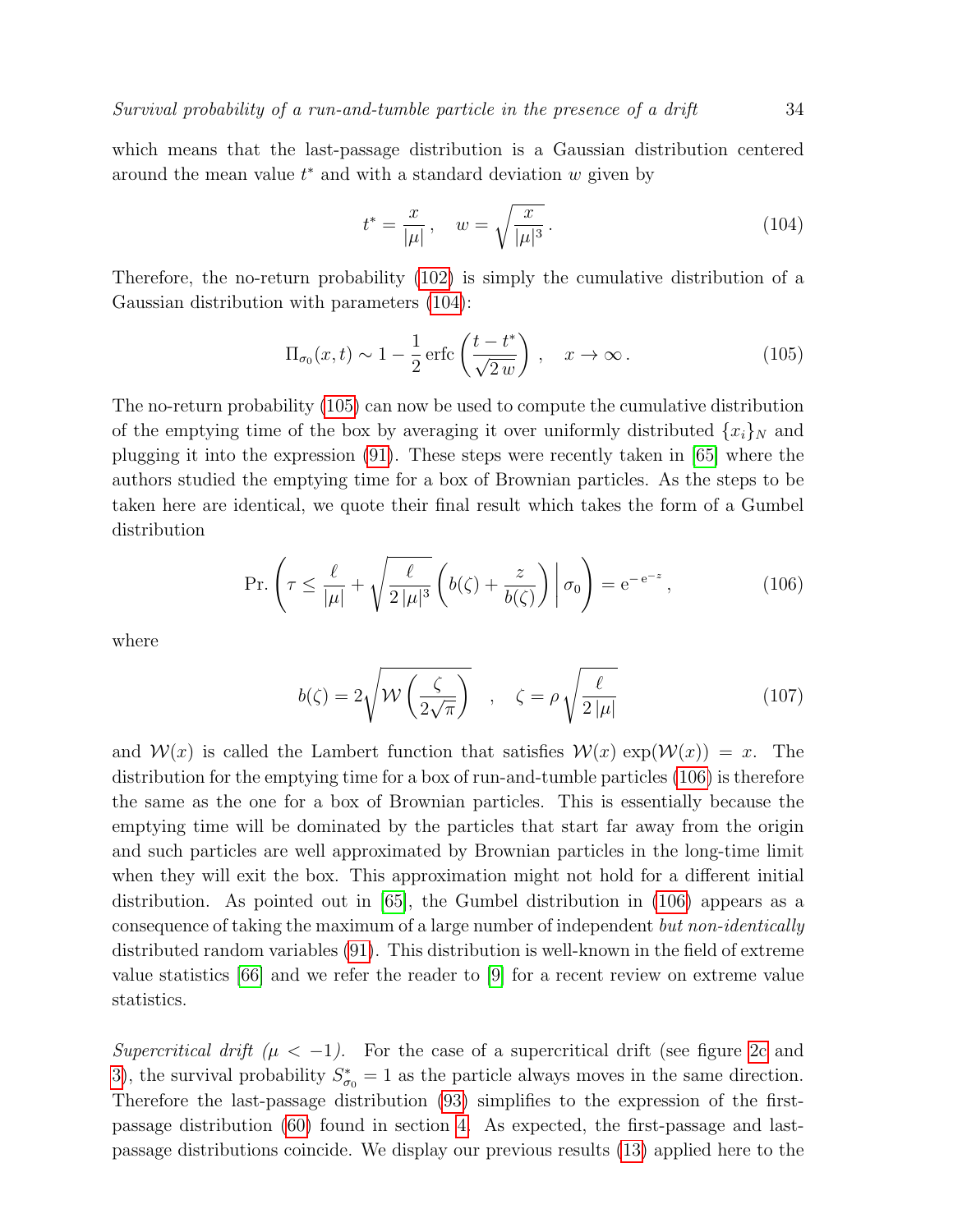last-passage distribution

$$
L_{+}(x,t) = \begin{cases} 0, & t < t_m, \\ e^{-t} \left( \delta(t - t_M) - \frac{1 + \mu}{2} \sqrt{\frac{f(t,x)}{g(t,x)}} I_1 \left[ h(t,x) \right] + \frac{1 - \mu}{2} I_0 \left[ h(t,x) \right] \right), & t_m \le t \le t_M, \\ 0, & t > t_M. \end{cases}
$$
\n(108a)

$$
L_{-}(x,t) = \begin{cases} 0, & t < t_m, \\ e^{-t} \left( \delta(t - t_m) + \frac{1 - \mu}{2} \sqrt{\frac{g(t,x)}{f(t,x)}} I_1 \left[ h(t,x) \right] - \frac{1 + \mu}{2} I_0 \left[ h(t,x) \right] \right), & t_m \le t \le t_M, \\ 0, & t > t_M, \end{cases}
$$
(108b)

<span id="page-34-1"></span>where  $t_m$ ,  $t_M$ ,  $f(t, x)$ ,  $g(t, x)$  and  $h(t, x)$  are given in [\(12\)](#page-8-4). The analysis of the lastpassage time is the same as the one done for the first-passage time in section [4.](#page-21-0) The no-return probability is obtained as the cumulative density function of the last-passage time distributions [\(108\)](#page-34-1). Performing similar steps as for the case of a subcritical drift  $(102)$ , we find that the large x limit of the no-return probability  $(108)$  is given by

$$
\Pi_{+}(x,t) \sim 1 - \int_{t}^{\infty} dt' \frac{1}{\sqrt{2\pi h(t',x)}} \left( \frac{1-\mu}{2} - \frac{1+\mu}{2} \sqrt{\frac{f(t',x)}{g(t',x)}} \right) e^{-t'+h(t',x)}, \quad (109a)
$$

$$
\Pi_{-}(x,t) \sim 1 - \int_{t}^{\infty} dt' \frac{1}{\sqrt{2\pi h(t',x)}} \left( \frac{1-\mu}{2} \sqrt{\frac{g(t',x)}{f(t',x)}} - \frac{1+\mu}{2} \right) e^{-t'+h(t',x)}.
$$
 (109b)

These integrals can be evaluated using the saddle-point method and yields the same Gaussian result as for the case of a subcritical drift in [\(105\)](#page-33-1). The distribution for the emptying time is therefore the same as the one for the subcritical drift [\(106\)](#page-33-2).

#### <span id="page-34-0"></span>7.3. Record statistics

Let us consider a single run-and-tumble particle in the presence of a drift  $\mu$  and study the statistics of the number of records  $R(t)$  as a function of time. We define the records as follows [\[57\]](#page-56-14). We consider a trajectory of the RTP up to time  $t$  starting from 0 and having *n* tumblings. We mark the positions  $\{0, \ell_1, \ell_1 + \ell_2, \cdots, \ell_1 + \ell_2 + \cdots + \ell_n\}$  at the end of each tumbling of this trajectory. In this discrete sequence with  $n + 1$  entries, we say that an entry is a lower record if the position at the instant of the tumbling is lower than all the previous entries. Note that the number of tumblings  $n$  is also a random variable for a given fixed t. Hence, the total number of records  $R(t)$  is obtained by counting the number of records in every trajectory with  $n$  tumblings and finally summing over all possible values of  $n$  (see figure [12\)](#page-35-0). A similar procedure has been used to define the number of records in continuous time random walks model (CTRW) [\[67\]](#page-56-29). Note that, by symmetry, the lower records become upper records upon switching the sign of the drift  $\mu$ . In the absence of drift, the statistics of the number of lower records have been recently studied in [\[57\]](#page-56-14). Extending the approach devised in [\[68\]](#page-56-30), the authors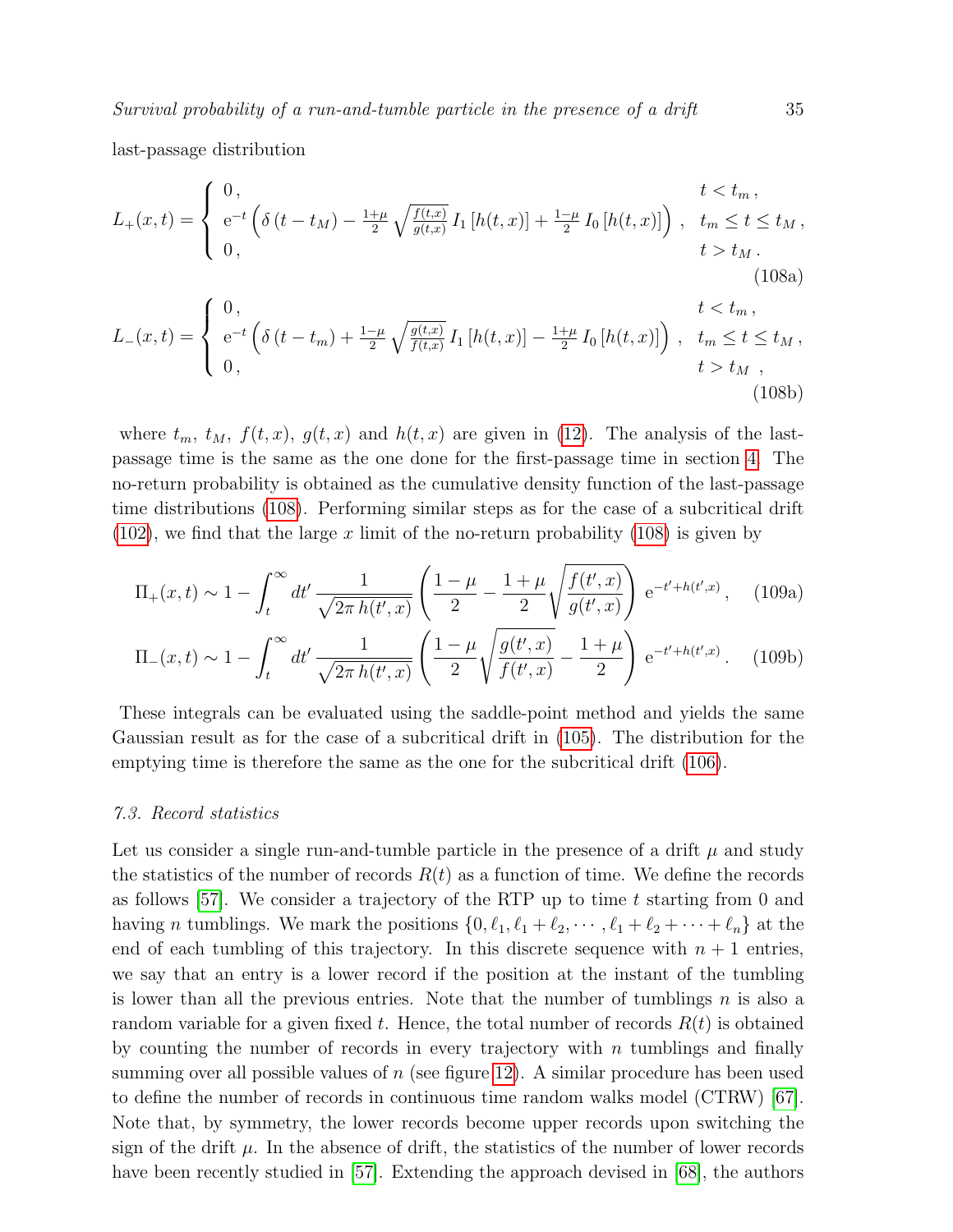<span id="page-35-0"></span>

Figure 12: A typical run-and-tumble trajectory, starting at the origin, with its lower records marked in red.

in [\[57\]](#page-56-14) have obtained the generating function of the average number of lower records  $R(t)$  and found that the average number of records grows like

<span id="page-35-1"></span>
$$
\langle R(t) \rangle \sim \frac{2\sqrt{t}}{\sqrt{\pi}}, \quad t \to \infty. \tag{110}
$$

In this section, we study how this result  $(110)$  deviates from the square root growth in the presence of a drift. We restrict ourselves to the case of a subcritical drift  $-1 < \mu < 1$ (see figure [2a](#page-6-3) and [3\)](#page-8-0) as a supercritical drift  $\mu < -1$  would yield to the trivial result of records being broken at every tumbling. For simplicity, we will further assume that the particle starts in the state  $\sigma_0 = +1$ .

To study the average number of records  $\langle R(t) \rangle$ , we rely again on the mapping to a discrete-time random walk developed in section [2.](#page-11-0) After n tumbles, the average number of lower records  $\langle R(t)\rangle_n$  done during a time t can be written as

<span id="page-35-2"></span>
$$
\langle R(t) \rangle_n = \int d\vec{\ell} P(\vec{\ell}, n | t) \left( \sum_{j=0}^n \chi_j \right) , \qquad (111)
$$

where  $\chi_j$  is a binary variable which takes values  $\chi_j = 1$  if the position of the random walker at step j, i.e.,  $x_j = \ell_1 + \ell_2 + \cdots + \ell_j$  is a record and  $\chi_j = 0$  otherwise. In [\(111\)](#page-35-2),  $P(\vec{\ell}, n | t)$  is the joint distribution of the run lengths and the number of tumblings n within time  $t$ . We use the convention that the initial position is a record, as illustrated in figure [12.](#page-35-0) Taking the Laplace transform of  $(111)$  with respect to t and summing over n (following the same steps as in section [2.1\)](#page-11-1), we get

$$
\langle \tilde{R}(s) \rangle = \sum_{n=0}^{\infty} \langle \tilde{R}(s) \rangle_n = \frac{1}{\gamma} \sum_{n=0}^{\infty} \left( \frac{\gamma}{\gamma + s} \right)^n \langle \mathcal{R} \rangle_n, \tag{112}
$$

where  $\langle \mathcal{R} \rangle_n$  denotes the average number of records for a RW of n steps and with jump distribution  $\phi_s(\ell)$  [\(20\)](#page-13-1). Therefore, on the right hand side, we recognize the generating function of the average number of records of the effective random walk  $\sum_{n=0}^{\infty} \langle \mathcal{R} \rangle_n r^n$ evaluated at  $r = \gamma/(\gamma + s)$ . This generating function can be expressed in terms of the generating function of the survival probability  $\bar{q}(x=0, r)$  presented in [\(25\)](#page-14-3). The relation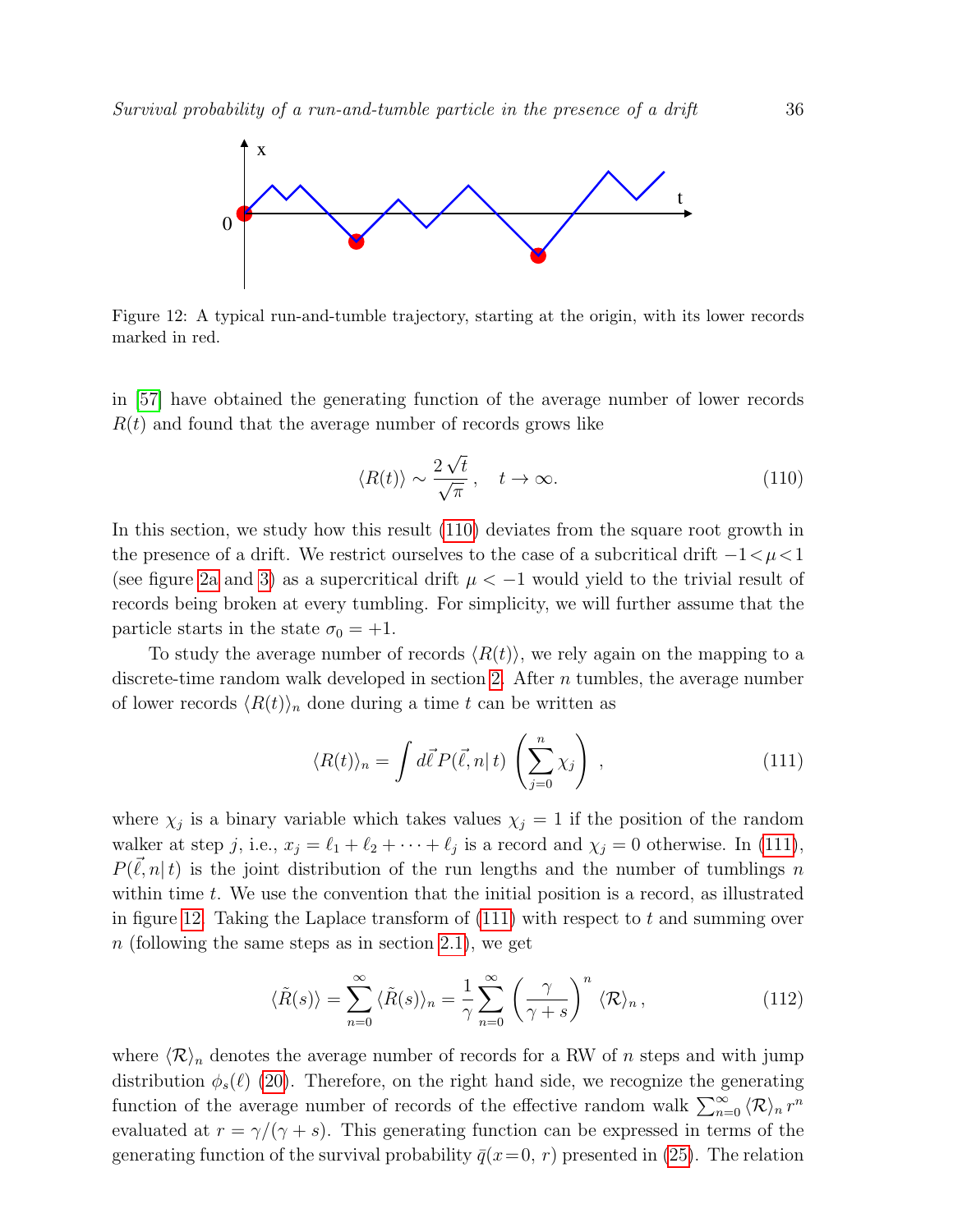is given by [\[16,](#page-55-12) [69\]](#page-56-31)

$$
\sum_{n=0}^{\infty} \langle \mathcal{R} \rangle_n r^n = \frac{1}{(1-r)^2 \bar{q}(0,r)}.
$$
\n(113)

Evaluating it at  $r = \gamma/(\gamma + s)$  gives

$$
\langle \tilde{R}(s) \rangle = \frac{1}{\gamma} \frac{1}{\left(1 - \frac{\gamma}{\gamma + s}\right)^2 \bar{q} \left(0, \frac{\gamma}{\gamma + s}\right)}.
$$
\n(114)

Using explicitly the result for  $\bar{q}(0, \gamma/(\gamma + s))$  given in [\(43\)](#page-17-4), we get

$$
\langle \tilde{R}(s) \rangle = (v_0 + \mu) \frac{(2\tilde{\gamma} + s)(\lambda - \eta)}{\gamma s^2}, \qquad (115)
$$

where we recall that  $\tilde{\gamma} = \gamma/2$  and  $\lambda$  and  $\eta$  are given in [\(42a\)](#page-17-3) and [\(42b\)](#page-17-2). For simplicity we set  $v_0 = \tilde{\gamma} = 1$  and by performing the Laplace inversion we obtain the large t behavior of the average number of lower records

$$
\langle R(t) \rangle \sim \begin{cases} \frac{2(1+\mu)}{\mu}, & 0 < \mu < 1, \\ \frac{4\mu}{\mu-1}t + \frac{2(1+\mu^2)}{\mu(\mu-1)}, & -1 < \mu < 0. \end{cases}
$$
 (116)

For a positive subcritical drift  $0 < \mu < 1$ , the average number of lower records  $\langle R(t) \rangle$  is constant [\(116\)](#page-36-0). This is explained by the fact that, typically, the particle breaks a finite number of lower records in the beginning of the process while its position is still close to the negative axis, then has almost no chances to break newer records due to its position being drifted away from the negative axis. For a negative subcritical drift  $-1 < \mu < 0$ ,  $\langle R(t) \rangle$  has a linear growth [\(116\)](#page-36-0) which is expected due to the drift pushing the particle towards breaking new lower records. Notice that the limit  $\mu \to 0$  in the average number of lower records [\(116\)](#page-36-0) does not match with the results for  $\mu = 0$  [\(110\)](#page-35-1). This indicates the existence of a scaling regime when  $\mu \to 0$  and  $t \to \infty$ . Indeed comparing the result for  $\mu = 0$  in [\(110\)](#page-35-1) and the result in [\(116\)](#page-36-0) for  $-1 < \mu < 0$ , we anticipate a scaling form

<span id="page-36-1"></span>
$$
\langle R(t) \rangle \sim \sqrt{t} \, \mathcal{F}(z = \mu \sqrt{t}) \,, \tag{117}
$$

where  $\mathcal{F}(z)$  is a scaling function with asymptotic behaviors

<span id="page-36-2"></span>
$$
\mathcal{F}(z) \sim \begin{cases}\n-4z, & z \to -\infty, \\
\frac{2}{\sqrt{\pi}}, & z \to 0, \\
\frac{2}{z}, & z \to +\infty.\n\end{cases}
$$
\n(118)

These asymptotic behaviors ensure a smooth matching of [\(110\)](#page-35-1) and [\(116\)](#page-36-0), with all three regimes being part of the scaling form in [\(117\)](#page-36-1). We first insert this scaling form [\(117\)](#page-36-1)

<span id="page-36-3"></span><span id="page-36-0"></span>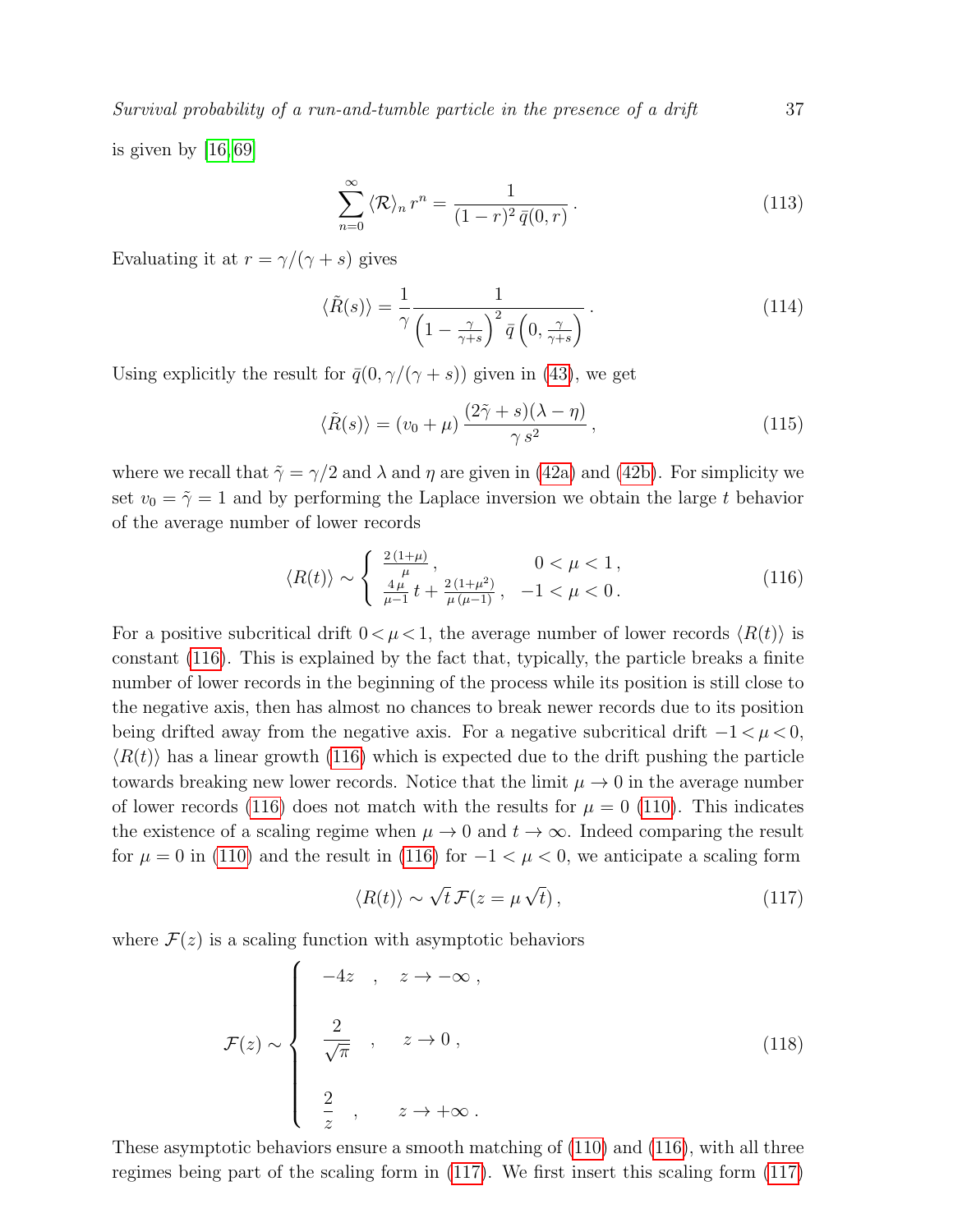<span id="page-37-2"></span>

Figure 13: Plot of the scaling function  $\mathcal{F}(z)$  [\(119\)](#page-37-1) that describes the scaling behavior of the average number of records  $\langle R(t) \rangle$  in the scaling limit  $t \to \infty$ ,  $\mu \to 0$  keeping  $\mu \sqrt{t}$  fixed. We have also indicated the asymptotic behaviors for  $z \to -\infty$  and  $z \to \infty$  as given in [\(118\)](#page-36-2).

on the left hand side of [\(115\)](#page-36-3) and evaluate the Laplace transform  $\langle R(s) \rangle$ . Then, on the right hand side of [\(115\)](#page-36-3) we substitue the explicit forms of  $\lambda$  and  $\eta$  from [\(42a\)](#page-17-3) and [\(42b\)](#page-17-2) and then take the scaling limit  $s \to 0$ ,  $\mu \to 0$  keeping the ratio  $\mu/\sqrt{s}$  fixed (which corresponds to  $\mu \to 0$ ,  $t \to \infty$  keeping  $\mu \sqrt{t}$  fixed). This gives an integral equation for the scaling function  $\mathcal{F}(z)$  which can be fortunately inverted explicitly leading to

<span id="page-37-1"></span>
$$
\mathcal{F}(z) = 2\left(\sqrt{\frac{2}{\pi}}e^{-z^2/2} - z + \left(\frac{1}{z} + z\right) \text{erf}\left(\frac{z}{\sqrt{2}}\right)\right). \tag{119}
$$

A plot of this scaling function  $\mathcal{F}(z)$ , together with its asymptotic behaviors, [\(118\)](#page-36-2) is shown in figure [13.](#page-37-2) Interestingly, the same scaling function  $\mathcal{F}(z)$ , up to a multiplicative factor, coincides with the scaling function that describes the expected maximum of a Brownian motion in the presence of a drift  $\mu$  over the time interval [0, t] in the same scaling limit  $\mu \to 0$ ,  $t \to \infty$ , keeping  $z = \mu \sqrt{t}$  fixed [\[18\]](#page-55-18). This coincidence can be qualitatively understood by noting that the expected number of records  $R_n$  of a random walk in the presence of a drift  $\mu$  after n steps is, for large n, proportional to the expected maximum of this random walk  $M_n$ , i.e.  $\langle R_n \rangle \sim \alpha \langle M_n \rangle$  where  $\alpha$  is independent of n [\[69\]](#page-56-31). In the scaling limit  $n \to \infty$ ,  $\mu \to 0$  keeping  $z = \mu \sqrt{n}$  fixed, it was shown [\[18\]](#page-55-18) that  $\langle M_n \rangle$ is described by a scaling form similar to  $(117)$ , if t is replaced by n, with the same scaling function  $\mathcal{F}(z)$ . The same scaling form thus also holds for  $\langle R_n \rangle$ . Applying this result to the random walk underlying the RTP (see figure [12\)](#page-35-0) explains qualitatively the scaling form obtained in [\(117\)](#page-36-1).

#### <span id="page-37-0"></span>8. Summary and conclusion

In this paper, we first studied the survival probability of a run-and-tumble particle with an arbitrary velocity distribution using Spitzer's formula. We then focused on the twostate run-and-tumble particle in the presence of a drift. We distinguished the subcritical drift from the supercritical drift and obtained exact analytical results in both cases. In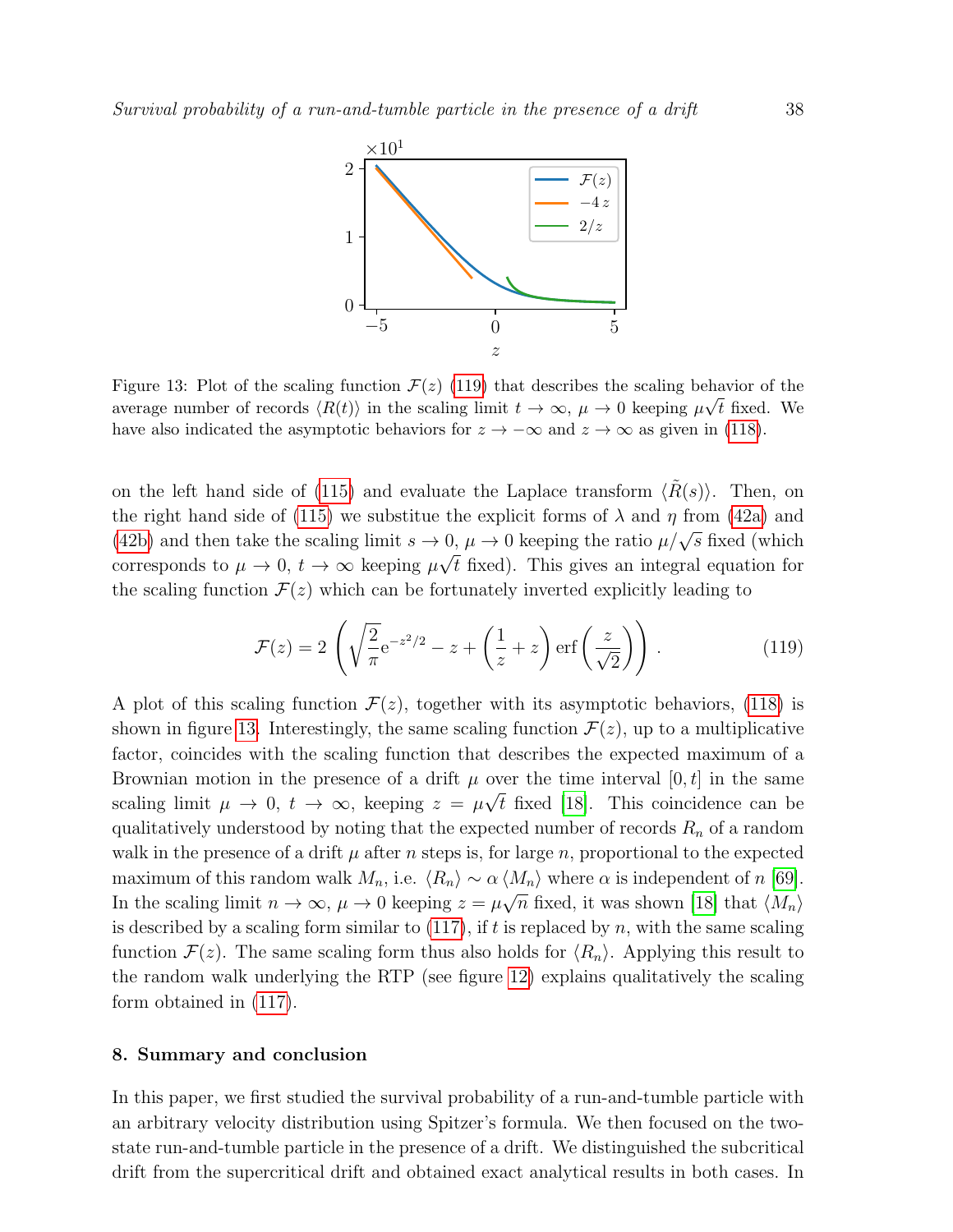the former case, a comparison with the drifted Brownian motion was drawn and the main differences were highlighted. While the mean first-passage time coincides, the signature of activity of the run-and-tumble motion can be observed in the tail of the survival probability. In the latter case, we saw that a supercritical drift yields to a finite support for the first-passage time distribution, which has no diffusive equivalent. Additionally, it was shown that this distribution also coincides with the position distribution and the last-passage time distribution. The transition between subcritical and supercritical drift was discussed and several scaling regimes were found. Finally, we illustrated our results by applying them to the study of the emptying time of a box and the record statistics of a particle.

This work opens up several perspectives for further research. As suggested by our derivation of the survival probability using Spitzer's formula in section [2,](#page-11-0) we would like to generalize our results to higher dimensions. For instance, it would be interesting to extend the results on the convex hull of the run-and-tumble motion obtained in [\[70\]](#page-56-32) for a run-and-tumble particle with an asymmetric velocity distribution. Another natural generalization is to replace the constant drift by a space dependent force [\[36\]](#page-56-33), which can even be a random function in space as in the models of a particle moving in a random environment [\[17,](#page-55-17) [40\]](#page-56-8).

# Acknowledgments

This work was partially supported by the Luxembourg National Research Fund (FNR) (App. ID 14548297).

# Appendix

# <span id="page-38-0"></span>Appendix A. Some properties of the telegraphic noise

For pedagogical purposes, the telegraphic noise  $\sigma(t)$  is briefly discussed here. During an infinitesimal time interval dt, the signal changes sign with probability  $\tilde{\gamma}$  dt and remains constant with the complementary probability  $1 - \tilde{\gamma} dt$ :

<span id="page-38-1"></span>
$$
\sigma(t+dt) = \begin{cases}\n\sigma(t), & \text{with prob. } = 1 - \tilde{\gamma} dt, \\
-\sigma(t), & \text{with prob. } = \tilde{\gamma} dt.\n\end{cases}
$$
\n(A.1)

The time  $\tau$  between two consecutive switches is thus distributed according to an exponential distribution  $p(\tau) = \tilde{\gamma} e^{-\tilde{\gamma}\tau}$ . This can be seen from [\(A.1\)](#page-38-1) by dividing  $\tau$ into n small intervals  $dt = \tau/n$  during which the signal does not change sign and a last interval  $d\tau$  during which the change of sign occurs. This yields

$$
p(\tau) d\tau = \lim_{n \to \infty} \left( 1 - \frac{\tilde{\gamma}\tau}{n} \right)^n \tilde{\gamma} d\tau = \tilde{\gamma} e^{-\tilde{\gamma}\tau} d\tau.
$$
 (A.2)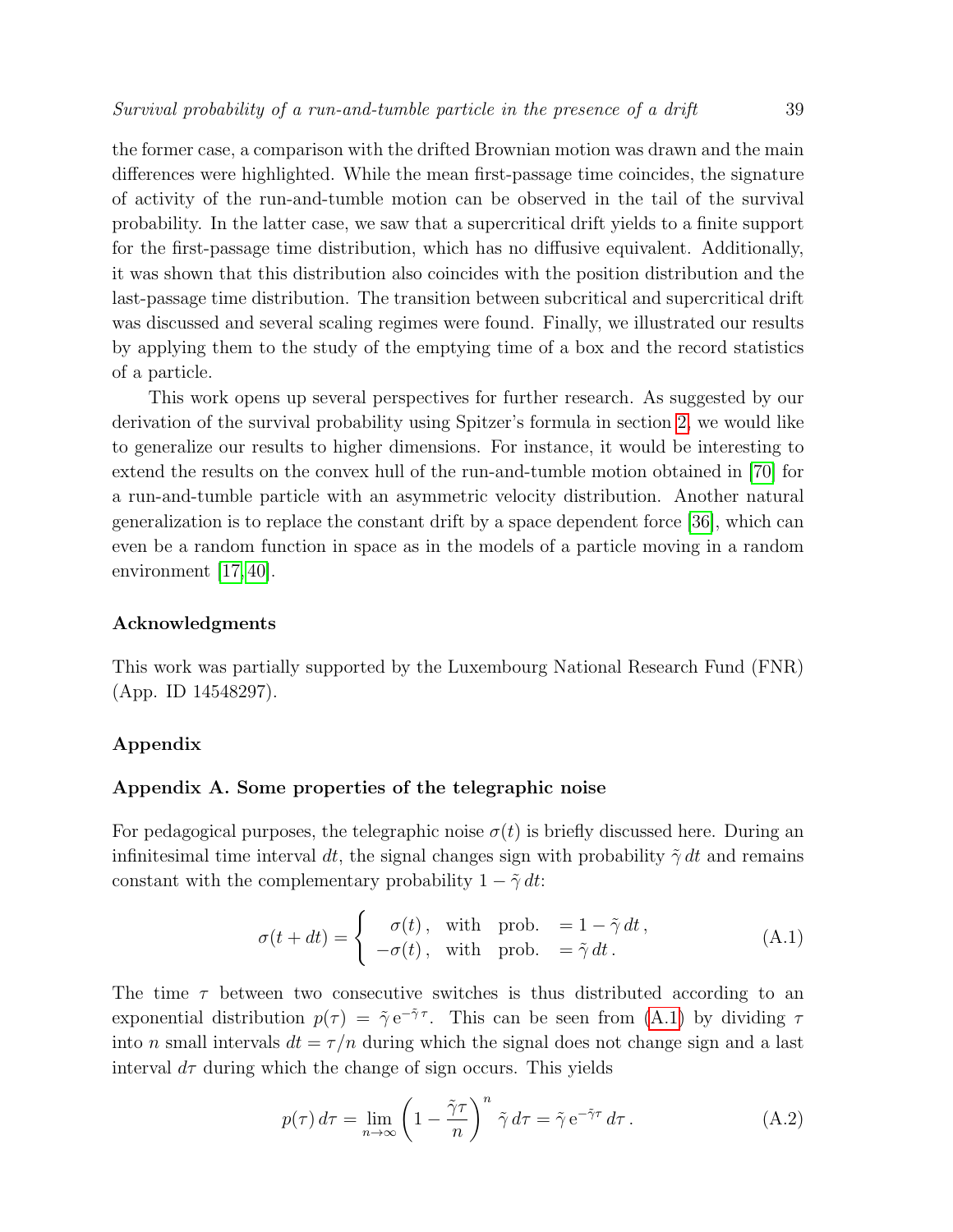More generally, in any time interval  $[t_1, t_2]$  with  $t_2 > t_1$ , it is easy to show that the distribution of the number of sign changes  $m$  is given by a Poisson distribution

<span id="page-39-1"></span>Pr.("number of sign changes = 
$$
m
$$
") =  $\frac{\tilde{\gamma}^m (t_2 - t_1)^m}{m!} e^{-\tilde{\gamma} (t_2 - t_1)}$ . (A.3)

In particular, the probability that  $\sigma(t_1)$  has the same (respectively the opposite) sign as  $\sigma(t_2)$  is given by the probabilities [\(A.3\)](#page-39-1) summed over even (respectively odd) values of m. The autocorrelation function  $\langle \sigma(t_1)\sigma(t_2)\rangle$  is therefore given by:

$$
\langle \sigma(t_1)\sigma(t_2)\rangle = \Pr\left[\sigma(t_1) = \sigma(t_2)\right] + (-1)\Pr\left[\sigma(t_1) = -\sigma(t_2)\right],
$$
  
\n
$$
= \sum_{m \text{ even}} \frac{\tilde{\gamma}^m(t_2 - t_1)^m e^{-\tilde{\gamma}(t_2 - t_1)}}{m!} - \sum_{m \text{ odd}} \frac{\tilde{\gamma}^m(t_2 - t_1)^m e^{-(t_2 - t_1)}}{m!},
$$
  
\n
$$
= e^{-2\tilde{\gamma}(t_2 - t_1)}.
$$
\n(A.4)

# <span id="page-39-0"></span>Appendix B. Derivation of the double Laplace transform of the survival probability of a 1d random walk

We consider a discrete time random walker on the line, starting at the initial position  $x \geq 0$  and jumping at each step by a random length  $\ell$  drawn from a normalized PDF  $\phi_s(\ell)$ , not necessarily symmetric. Let  $q_n(x)$  denote the probability that the walker does not cross the origin up to step n. Given  $\phi_s(\ell)$ , can one calculate  $q_n(x)$  for arbitrary  $x \geq 0$ ? In fact, this can be done by adapting a formula derived by Spitzer for the PDF of the maximum of a random walk up to  $n$  steps starting initially at the origin. This is the goal of this appendix.

As a first step, we want to relate the survival probability  $q_n(x)$  of the random walk with the jump distribution  $\phi_s(\ell)$  with the PDF of the maximum of a related random walk *starting at the origin*. Once we establish this relation, we can then directly use Spitzer's formula. Indeed, let us consider a random walk starting at the origin and performing jumps drawn from a normalized PDF  $\phi_s(-\ell)$ . Let  $y_k$  denote the position of the walker at step k with  $y_0 = 0$ . Let  $M_n$  denote the maximum up to step n, i.e.,  $M_n = \max\{y_1, y_2, \dots, y_n\}.$  Let  $C(M, n) = \Pr(M_n \leq M)$  be the cumulative distribution of the maximum up to step n. Since the event that "the maximum  $M_n$  is smaller than  $M$ " is equivalent to the one where all the positions up to step n are smaller than  $M$ , we can write

<span id="page-39-2"></span>
$$
C(M, n) = \Pr[y_1 \le M, y_2 \le M, \cdots, y_n \le M | y_0 = 0].
$$
 (B.1)

Let us now make the change of variable  $x_k = M - y_k$ . Then we see that  $x_k$  also denotes the position of a random walker at step k, starting initially at  $x_0 = M - y_0 = M$  and with jumps distributed via  $\phi_s(\ell)$ . Hence from [\(B.1\)](#page-39-2) we obtain

$$
C(M, n)\Big|_{\text{with jump distribution }\phi_{s}(-\ell)} = \theta(M) q_{n}(M)\Big|_{\text{with jump distribution }\phi_{s}(\ell)} \tag{B.2}
$$

where we recall that  $\theta(M)$  is the Heaviside theta function.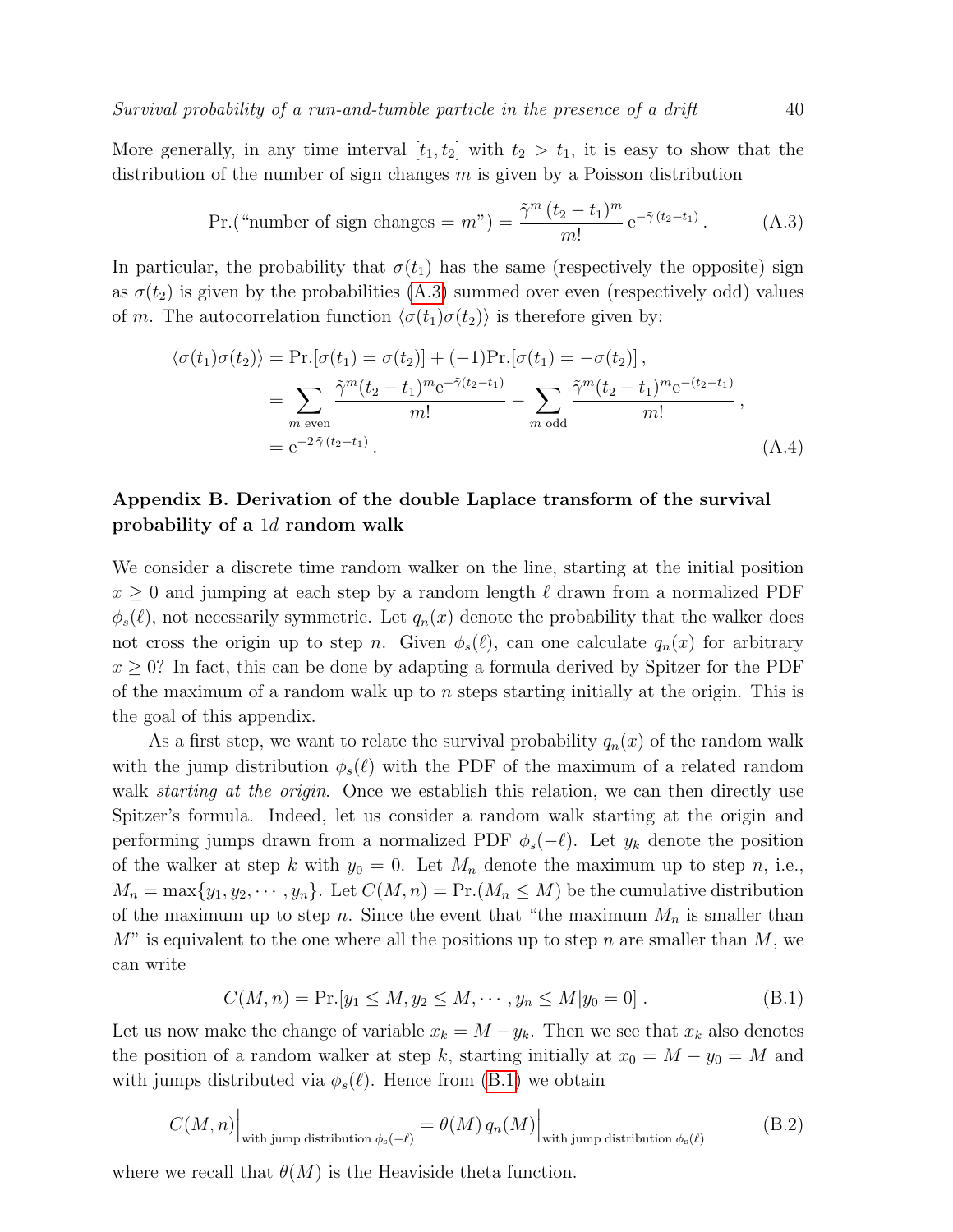Our next goal is to relate the Laplace transform of the PDF of the maximum with that of  $q_n(M)$ . The PDF of the maximum  $M_n$  is simply  $P(M, n) = \partial C(M, n)/\partial M$ . Taking the Laplace transform with respect to M and using integration by parts one gets

<span id="page-40-0"></span>
$$
\int_0^\infty dM \,\mathrm{e}^{-u\,M} \, P(M,n) \Big|_{\phi_s(-\ell)} = u \int_0^\infty dM \,\mathrm{e}^{-u\,M} \, q_n(M) \Big|_{\phi_s(\ell)} \tag{B.3}
$$

Spitzer derived an expression for the generating function of the quantity on the left hand side of [\(B.3\)](#page-40-0) for arbitrary jump distribution  $\phi_s(-\ell)$ . This formula reads [\[62\]](#page-56-23)

<span id="page-40-1"></span>
$$
\sum_{n=0}^{\infty} r^n \int_0^{\infty} dM e^{-uM} P(M, n) \Big|_{\phi_s(-\ell)}
$$
  
= 
$$
\frac{1}{1-r} \exp\left(\frac{1}{2\pi} \int_0^r d\tau \int_{-\infty}^{\infty} \frac{u}{k(k - iu)} \frac{\hat{\phi}_s(k) - 1}{(1 - \tau)(1 - \tau \hat{\phi}_s(k))} dk\right), \quad (B.4)
$$

where

$$
\hat{\phi}_s(k) = \int_{-\infty}^{\infty} d\ell \, \phi_s(\ell) \, \mathrm{e}^{-\mathrm{i}k\,\ell} \tag{B.5}
$$

is the Fourier transform of the jump distribution. In the integral over  $k$  in  $(B.4)$  one should interpret the integrand  $1/k$  as  $1/(k - i\epsilon)$  where  $\epsilon$  is a regulator and eventually take the  $\epsilon \to 0$  limit after performing the integral over k. Indeed, this formula [\(B.4\)](#page-40-1) can be further simplified using a trick developed in [\[18\]](#page-55-18) (see Appendix C) where it was used for a specific distribution (where the drift is just a constant). However, the same trick can used for arbitrary jump distribution  $\phi_s(\ell)$  as outlined below.

We start with the right hand side of [\(B.4\)](#page-40-1) and denote it simply by RHS. We first perform the integral over  $\tau$  explicitly. This gives

<span id="page-40-3"></span>RHS = 
$$
\frac{1}{1-r}
$$
 exp  $(T_1 + T_2)$  (B.6)

where

<span id="page-40-2"></span>
$$
T_1 = \frac{u\ln(1-r)}{2\pi} \int_{-\infty}^{\infty} \frac{dk}{(k-i\epsilon)(k-iu)}
$$
(B.7)

$$
T_2 = -\frac{u}{2\pi} \int_{-\infty}^{\infty} \frac{dk}{(k - i\epsilon)(k - iu)} \ln\left(1 - r\hat{\phi}_s(k)\right).
$$
 (B.8)

It turns out that, conveniently,  $T_1 = 0$  (it simply follows by computing the residues at the two poles  $k = i\epsilon$  and  $k = i\epsilon$  which cancel each other exactly). Furthermore,  $T_2$  can be simplified also by using  $u/(k(u + ik)) = 1/k - i/(u + ik)$ . Using this expression of  $T_2$ given in [\(B.8\)](#page-40-2) we obtain an explicit expression for RHS in [\(B.6\)](#page-40-3). Finally, plugging this expression in [\(B.3\)](#page-40-0) we get our final simplified formula

<span id="page-40-4"></span>
$$
\sum_{n=0}^{\infty} r^n \int_0^{\infty} dM e^{-uM} q_n(M) \Big|_{\phi_s(\ell)} = \frac{1}{u(1-r)} \exp\left(\frac{\Phi_s(0,r) - \Phi_s(u,r)}{2\pi}\right) ,\qquad(B.9)
$$

where  $\Phi_s(u,r)$  is given by

<span id="page-40-5"></span>
$$
\Phi_s(u,r) = \int_{-\infty}^{\infty} \frac{dk}{u+ik} \ln\left(1 - r \,\hat{\phi}_s(k)\right) \,. \tag{B.10}
$$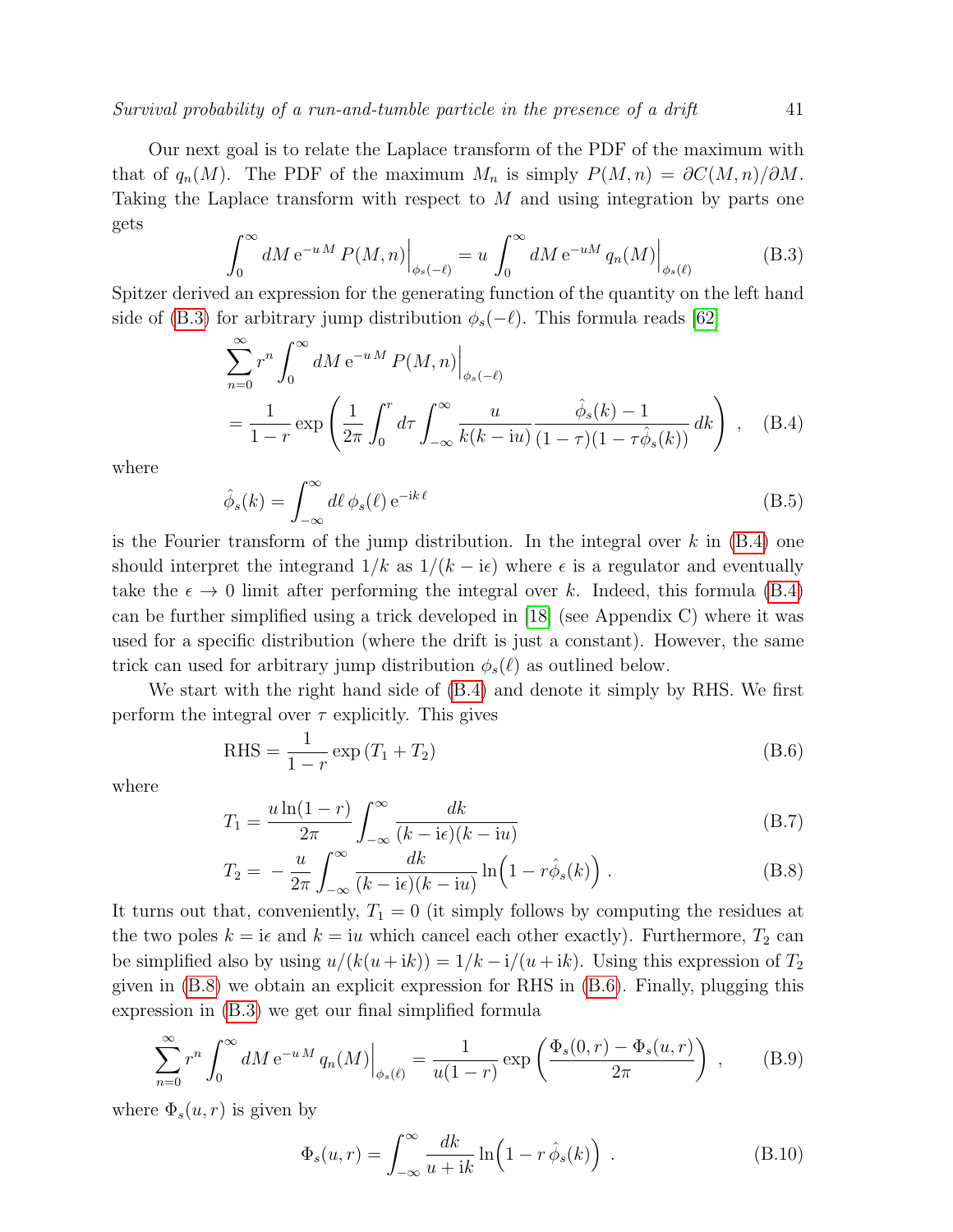The formula  $(B.9)$  together with  $(B.10)$  yields the result given in  $(27a)-(27c)$  $(27a)-(27c)$  $(27a)-(27c)$  in the text.

Finally, using the result in [\(26\)](#page-14-2) we get

<span id="page-41-4"></span>
$$
\int_0^\infty dx \int_0^\infty dt \, S(x,t) e^{-st - xu} = \frac{\gamma + s}{\gamma u s} \exp\left(\frac{\Phi_s(0, \frac{\gamma}{\gamma + s}) - \Phi_s(u, \frac{\gamma}{\gamma + s})}{2\pi}\right) - \frac{1}{\gamma u} \tag{B.11}
$$

Using the expression for  $\Phi_s(u, r)$  in [\(32\)](#page-15-3) yields the expression in [\(34\)](#page-15-5) in the text.

# <span id="page-41-0"></span>Appendix C. Survival probability conditioned on the sign of the initial velocity

In this Appendix, we study the survival probabilities up to time  $t$  for a general RTP with a velocity distribution  $W(v)$ , conditioned to start from x with a positive (respectively negative) velocity: we will denote this probability  $S_{\uparrow}(x,t)$  (respectively  $S_{\downarrow}(x,t)$ ). More formally, they can be written as

<span id="page-41-1"></span>
$$
S_{\uparrow}(x,t) = \Pr \left[ x(\tau) \ge 0, \forall \tau \in [0,t] \, \middle| \, x(t=0) = x, \, \dot{x}(0) > 0 \right], \tag{C.1a}
$$

$$
S_{\downarrow}(x,t) = \Pr.\left[x(\tau) \ge 0, \forall \tau \in [0,t] \, \middle| \, x(t=0) = x, \, \dot{x}(0) < 0\right].\tag{C.1b}
$$

Of course,  $S(x, t)$  can be obtained from  $S_{\uparrow}(x, t)$  and  $S_{\downarrow}(x, t)$  via the relation

<span id="page-41-3"></span>
$$
S(x,t) = \Pr(v > 0)S_{\uparrow}(x,t) + \Pr(v < 0)S_{\downarrow}(x,t) ,
$$
 (C.2)

where  $Pr.(v > 0) = \int_0^\infty dv W(v)$  and  $Pr.(v > 0) = \int_{-\infty}^0 dv W(v)$ .

As done for the full survival probability  $S(x, t)$  in section [2.1,](#page-11-1) we use the mapping between the RTP and a discrete-time random walk to relate the conditioned survival probabilities  $S_1(x,t)$  and  $S_1(x,t)$  to conditioned survival probabilities in the random walk problem. Indeed, let us consider the discrete-time random walk with jump distribution  $\phi_s(\ell)$  starting from the initial position x. We define  $q_n^+(x)$  (respectively  $q_n^{-}(x)$  as the survival probability up to step n given that the first jump is positive (respectively negative). Following the same reasoning as explained in section [2.1](#page-11-1) leading to the relation in [\(26\)](#page-14-2), we have here

<span id="page-41-2"></span>
$$
\tilde{S}_{\uparrow}(x,s) = \int_0^\infty dt \, S_{\uparrow}(x,s) e^{-st} = \frac{1}{\gamma} \bar{q}^+ \left( x, \frac{\gamma}{\gamma + s} \right) - \frac{1}{\gamma}
$$
\n(C.3a)

$$
\tilde{S}_{\downarrow}(x,s) = \int_0^\infty dt \, S_\uparrow(x,s) e^{-st} = \frac{1}{\gamma} \bar{q}^- \left( x, \frac{\gamma}{\gamma + s} \right) - \frac{1}{\gamma} \,. \tag{C.3b}
$$

in terms of the generating functions  $\bar{q}^{\pm}(x,r)$ 

$$
\bar{q}^{\pm}(x,r) = \sum_{n=0}^{\infty} r^n q_n^{\pm}(x) .
$$
 (C.4)

To compute these generating functions  $\bar{q}^{\pm}(x,r)$ , we notice that  $q^{\pm}_n(x)$  satisfies the following backward equations

$$
q_{n+1}^+(x) = \frac{1}{\int_0^\infty d\ell \, \phi_s(\ell)} \int_0^\infty d\ell \, \phi_s(\ell) \, q_n(x+\ell) \,, \tag{C.5a}
$$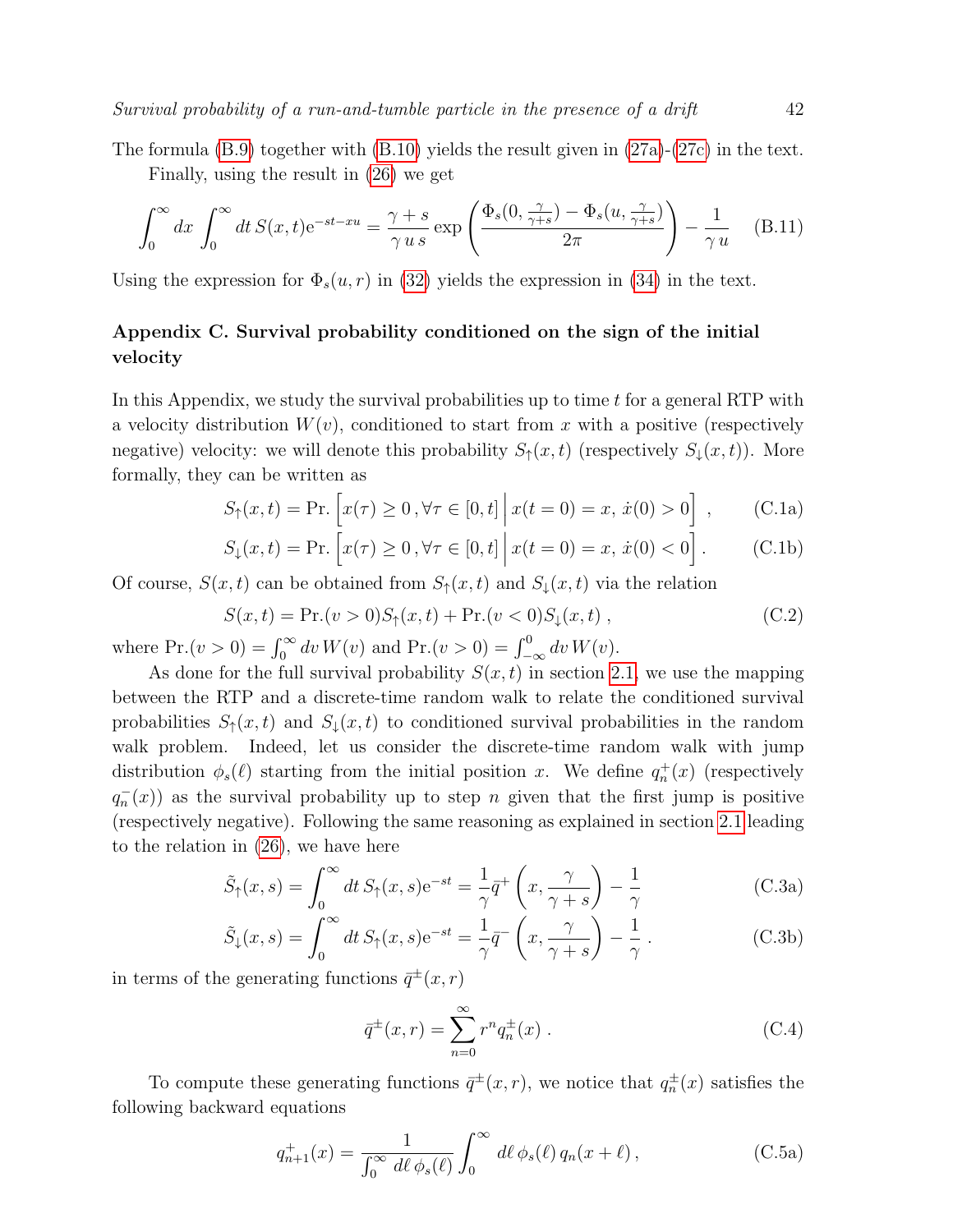and

<span id="page-42-1"></span>
$$
q_{n+1}^{-}(x) = \frac{1}{\int_{-\infty}^{0} d\ell \, \phi_s(\ell)} \int_{-x}^{0} d\ell \, \phi_s(\ell) \, q_n(x+\ell) \,, \tag{C.5b}
$$

which are easily derived by considering what happens at the first step of the random walk. Note that in the equation for  $q_{n+1}^-(x)$  in [\(C.5b\)](#page-42-1) the integral over  $\ell$  is bounded from below by  $-x$  because the particle cannot cross zero at the first step and hence  $x + \ell > 0$  (such a condition does not exist for  $q_{n+1}^+(x)$  in [\(C.5b\)](#page-42-1) since in this case the condition  $x + \ell > 0$  is automatically satisfied for all  $\ell > 0$ ). Note also that, from the definition of  $\phi_s(\ell)$  in [\(20\)](#page-13-1), one easily obtains

$$
\int_0^\infty d\ell \,\phi_s(\ell) = \int_0^\infty dv \, W(v) = \Pr.(v > 0) \,,\tag{C.6a}
$$

$$
\int_{-\infty}^{0} d\ell \phi_s(\ell) = \int_{-\infty}^{0} dv W(v) = \text{Pr.}(v < 0) , \tag{C.6b}
$$

as expected.

To proceed, we notice that [\(C.5b\)](#page-42-1) can be written, by performing the change of variable  $\ell \rightarrow -\ell$ , as

<span id="page-42-2"></span>
$$
q_{n+1}^-(x) = \frac{1}{\Pr.(v < 0)} \int_0^x d\ell \, \phi_s(-\ell) q_n(x-\ell) \;, \tag{C.7}
$$

Interestingly, this equation [\(C.7\)](#page-42-2) has a convolution structure which we can exploit to solve it. First we introduce the generating function

$$
\bar{q}^-(x,r) = \sum_{n=0}^{\infty} r^n q_n^-(x) .
$$
 (C.8)

The relation [\(C.7\)](#page-42-2) thus yields

<span id="page-42-3"></span>
$$
\bar{q}^-(x,r) = 1 + \frac{r}{\Pr(v < 0)} \int_0^x d\ell \, \phi_s(-\ell) \, \bar{q}(x - \ell, r) \tag{C.9}
$$

where we have used that  $q_0(x) = 1$ . Let us denote  $\tilde{\phi}_s^-(u)$  the Laplace transform of  $\phi_s(-\ell)$ 

<span id="page-42-4"></span>
$$
\tilde{\phi}_s^-(u) = \int_0^\infty d\ell \,\mathrm{e}^{-u\ell} \phi_s(-\ell) \,. \tag{C.10}
$$

By taking the Laplace transform of  $(C.9)$  with respect to x one finds

$$
\int_0^\infty dx \, e^{-ux} \bar{q}^-(x, r) = \frac{1}{u} + \frac{r \, \tilde{\phi}_s^-(u)}{\Pr(v < 0)} \int_0^\infty dx \, e^{-ux} \bar{q}(x, r)
$$
\n
$$
= \frac{1}{u} + \frac{1}{\Pr(v < 0)} \frac{r \, \tilde{\phi}_s^-(u)}{u(1-r)} \exp\left(\frac{\Phi_s(0, r) - \Phi_s(u, r)}{2\pi}\right) \tag{C.11}
$$

where in the second line we have used the result in [\(B.9\)](#page-40-4) in terms of  $\Phi_s(u,r)$  given in  $(B.10)$ . Finally, using the relation  $(C.3b)$  together with  $(C.11)$  we obtain

<span id="page-42-0"></span>
$$
\int_0^\infty dx \int_0^\infty dt S_\downarrow(x,t) e^{-ux-st} = \frac{1}{\Pr(v<0)} \frac{\tilde{\phi}_s^-(u)}{u \, s} \exp\left(\frac{\Phi_s(0, \frac{\gamma}{\gamma+s}) - \Phi_s(u, \frac{\gamma}{\gamma+s})}{2\pi}\right) \tag{C.12}
$$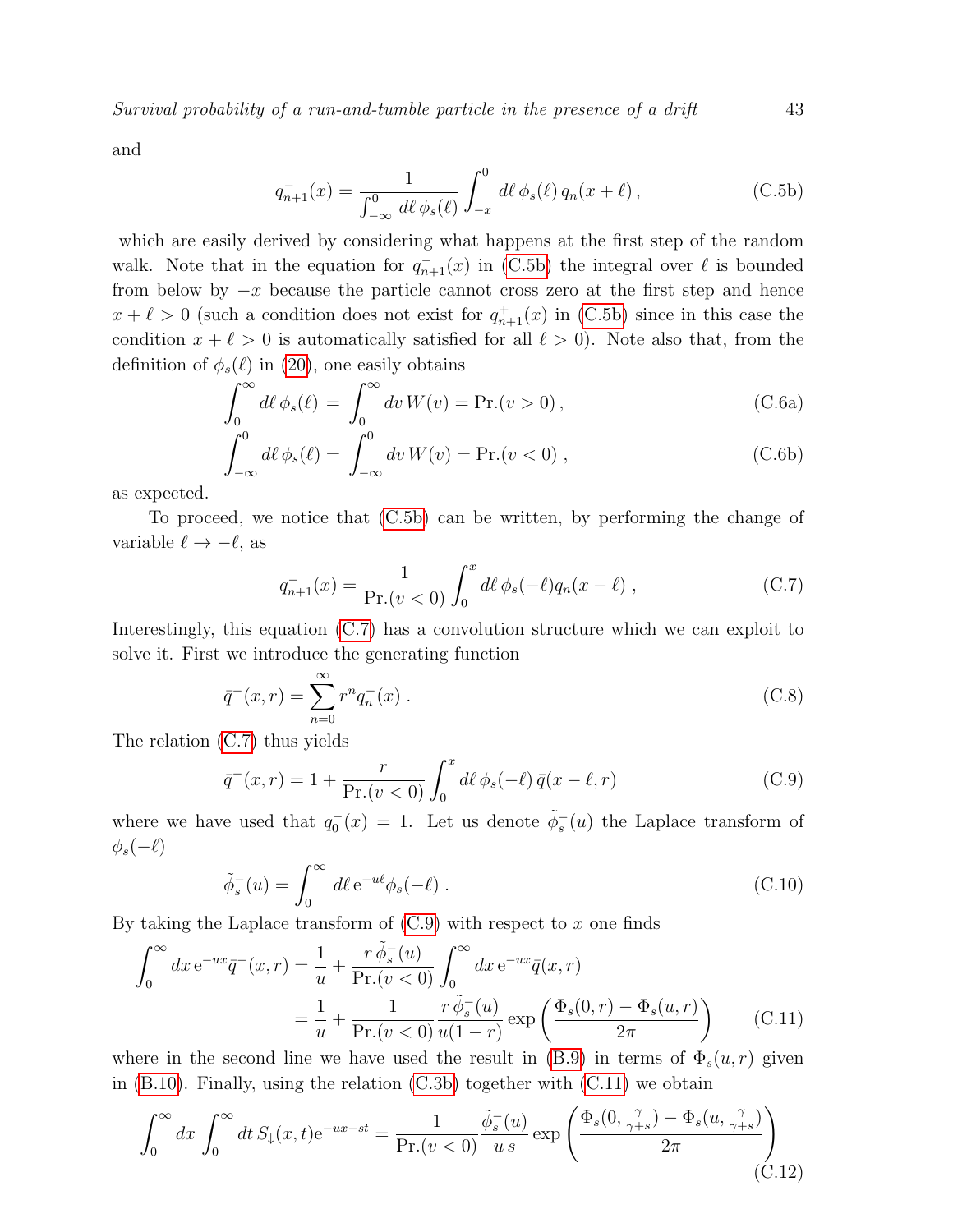Finally, using the relation [\(C.2\)](#page-41-3) together with [C.12](#page-42-0) and [\(B.11\)](#page-41-4) we get

<span id="page-43-1"></span>
$$
\int_0^\infty dx \int_0^\infty dt S_\uparrow(x,t) e^{-ux-st} =
$$
\n
$$
= \frac{1}{\Pr(v>0)} \left[ \frac{1}{us} \left( \frac{\gamma + s}{\gamma} - \tilde{\phi}_s(u) \right) \exp\left( \frac{\Phi_s(0, \frac{\gamma}{\gamma + s}) - \Phi_s(u, \frac{\gamma}{\gamma + s})}{2\pi} \right) - \frac{1}{\gamma u} \right].
$$
\n(C.13)

# <span id="page-43-0"></span>Appendix D. Transition kernel

We compute the transition kernel of a run-and-tumble particle in the presence of a drift. The approach used here is applicable to both supercritical and subcritical drift (see figure [2\)](#page-6-3). The transition kernel  $P(y, t, \sigma | x, \sigma(0) = \sigma_0)$  is the probability distribution that the particle is in a state  $\sigma$  at position y at a time t, given that it started at x in a state  $\sigma_0$ . Because of translational invariance, we have that:

<span id="page-43-4"></span>
$$
P(y, t, \sigma | x, \sigma_0) = P(y - x, t, \sigma | x = 0, \sigma_0), \qquad (D.1)
$$

and we will use the shorthand notation  $P(y, t, \sigma | \sigma_0) \equiv P(y, t, \sigma | x = 0, \sigma_0)$ . One can show that the transition kernel satisfies the forward master equations

$$
\partial_t P(y, t, +|\sigma_0) = -(1+\mu)\partial_y P(y, t, +|\sigma_0) - P(y, t, +|\sigma_0) + P(y, t, -|\sigma_0), \quad (D.2a)
$$

$$
\partial_t P(y, t, -|\sigma_0) = -(-1 + \mu) \partial_y P(y, t, -|\sigma_0) + P(y, t, -|\sigma_0) - P(y, t, +|\sigma_0), \quad (D.2b)
$$

with the initial condition

<span id="page-43-2"></span>
$$
P(y, t = 0, \sigma | \sigma_0) = \delta_{\sigma_0, \sigma} \delta(y), \qquad (D.3)
$$

where we use a different notation to distinguish a Kronecker delta  $\delta$ <sub>.</sub>, from a Dirac delta  $\delta(\cdot)$ . To solve the system [\(D.2\)](#page-43-2), it is convenient to go in a reference frame that moves along with the drift  $\mu$  to cancel the effect of the drift. After a Galilean transform  $y \rightarrow y - \mu t$ , the system [\(D.2\)](#page-43-2) reads

$$
\partial_t P(y, t, + | \sigma_0) = -\partial_y P(y, t, + | \sigma_0) - P(y, t, + | \sigma_0) + P(y, t, - | \sigma_0), \tag{D.4a}
$$

$$
\partial_t P(y, t, -|\sigma_0) = \partial_y P(y, t, -|\sigma_0) + P(y, t, -|\sigma_0) - P(y, t, +|\sigma_0), \tag{D.4b}
$$

and the initial condition remains

<span id="page-43-3"></span>
$$
P_{\sigma_0}(y, t = 0, \sigma | \sigma_0) = \delta_{\sigma_0, \sigma} \, \delta(y) \,. \tag{D.5}
$$

We solve this system in the Laplace domain. Noting that

$$
\mathcal{L}[\partial_t P(y, t, \sigma | \sigma_0)](s) = \int_0^\infty dt \, \partial_t P(y, t, \sigma | \sigma_0) e^{-st}, \qquad (D.6a)
$$

$$
= s \int_0^{\infty} dt P(y, t, \sigma | \sigma_0) e^{-st} - [P(y, t, \sigma | \sigma_0) e^{-st}]_{t=0}^{t=\infty}, \qquad (D.6b)
$$

$$
= s \int_0^\infty dt \, P(y, t, \sigma | \sigma_0) e^{-st} - \delta_{\sigma_0, \sigma} \, \delta(y) \,, \tag{D.6c}
$$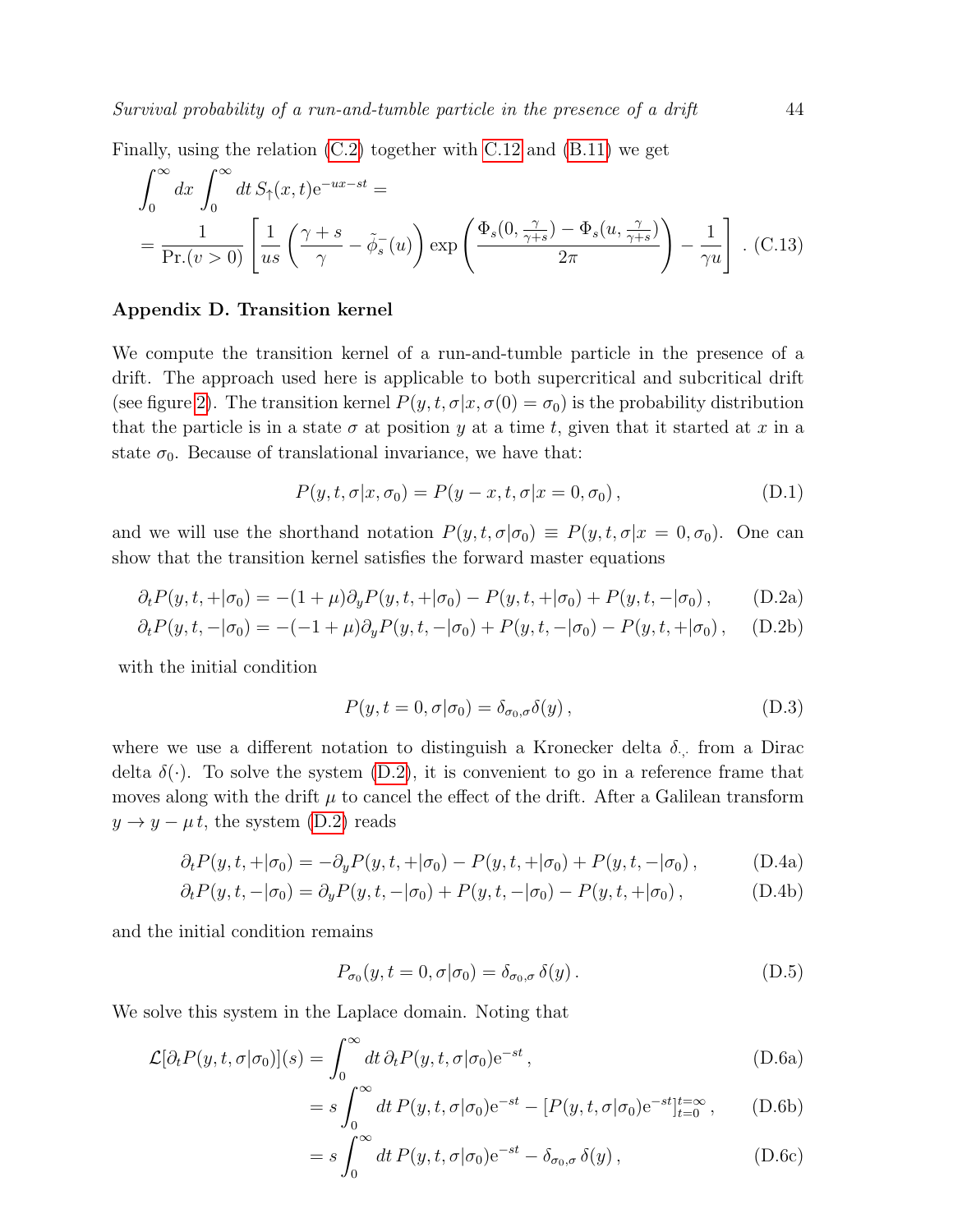where we integrated by parts to go to the second line and used the boundary condition [\(D.5\)](#page-43-3) to go to the last line, we find that the system [\(D.2\)](#page-43-2) writes in Laplace domain

$$
[\partial_y + 1 + s] \tilde{P}(y, s, + | \sigma_0) = \tilde{P}(y, s, - | \sigma_0) + \delta_{\sigma_0, +} \delta(y), \qquad (D.7a)
$$

$$
[-\partial_y + 1 + s]\tilde{P}(y, s, -|\sigma_0) = \tilde{P}(y, s, +|\sigma_0) + \delta_{\sigma_0, -}\delta(y).
$$
 (D.7b)

To solve the system [\(D.7\)](#page-44-0), we first restrict y to be either into  $]-\infty,0[$  or  $]0,\infty[$ . On these intervals, the delta term is not present and the system reduces to

<span id="page-44-0"></span>
$$
[\partial_y + 1 + s]\tilde{P}(y, s, + | \sigma_0) = \tilde{P}(y, s, - | \sigma_0),
$$
 (D.8a)

$$
[-\partial_y + 1 + s]\tilde{P}(y, s, -|\sigma_0) = \tilde{P}(y, s, +|\sigma_0).
$$
 (D.8b)

Then, we decouple the equations by applying the bracketed differential operator from the first equation to the second equation, and conversely:

$$
[\partial_y + 1 + s] [-\partial_y + 1 + s] \tilde{P}(y, s, + | \sigma_0) = \tilde{P}(y, s, + | \sigma_0), \tag{D.9a}
$$

$$
[-\partial_y + 1 + s][\partial_y + 1 + s]\tilde{P}(y, s, -|\sigma_0) = \tilde{P}(y, s, -|\sigma_0).
$$
 (D.9b)

We notice that  $\tilde{P}(y, s, +|\sigma_0)$  and  $\tilde{P}(y, s, -|\sigma_0)$  satisfy the same telegraphic equation, whose general solution is

<span id="page-44-2"></span><span id="page-44-1"></span>
$$
A e^{\lambda_0 y} + B e^{-\lambda_0 y}, \tag{D.10}
$$

where  $\lambda_0 = \sqrt{s(s + 2)}$  and A and B are integration constants. In total, there are 8 integration constants to fix for  $\tilde{P}(y, s, +|\sigma_0)$  and  $\tilde{P}(y, s, -|\sigma_0)$  split into two sub-domains  $]-\infty, 0[$  and  $]0, \infty[$ . We use the fact that the solution must be bounded at  $y \to \pm \infty$ to eliminate four of them:

$$
\tilde{P}(y, s, + | \sigma_0) = \begin{cases} A e^{-\lambda_0 y}, & y > 0, \\ B e^{\lambda_0 y}, & y < 0, \end{cases}
$$
 (D.11a)

$$
\tilde{P}(y, s, -|\sigma_0) = \begin{cases}\nC e^{-\lambda_0 y}, & y > 0, \\
D e^{\lambda_0 y}, & y < 0.\n\end{cases}
$$
\n(D.11b)

Then, we inject [\(D.11b\)](#page-44-1) into [\(D.8\)](#page-44-2) to relate C with A and D with B:

$$
\tilde{P}(y, s, +|\sigma_0) = \begin{cases}\nA e^{-\lambda_0 y}, & y > 0, \\
B e^{\lambda_0 y}, & y < 0,\n\end{cases}
$$
\n(D.12a)

$$
\tilde{P}(y, s, -|\sigma_0) = \begin{cases}\n(-\lambda_0 + 1 + s)A e^{-\lambda_0 y}, & y > 0, \\
(\lambda_0 + 1 + s)B e^{\lambda_0 y}, & y < 0.\n\end{cases}
$$
\n(D.12b)

Finally, we impose a 'continuity condition' between the two sub-domains by integrating [\(D.7\)](#page-44-0) around a small volume element centered on the origin. This 'continuity condition' writes

$$
P(y = 0^+, s, +|\sigma_0) - P(y = 0^-, s, +|\sigma_0) = \delta_{\sigma_0, +},
$$
 (D.13a)

$$
P(y = 0^+, s, -|\sigma_0) - P(y = 0^-, s, -|\sigma_0) = -\delta_{\sigma_0, -}.
$$
 (D.13b)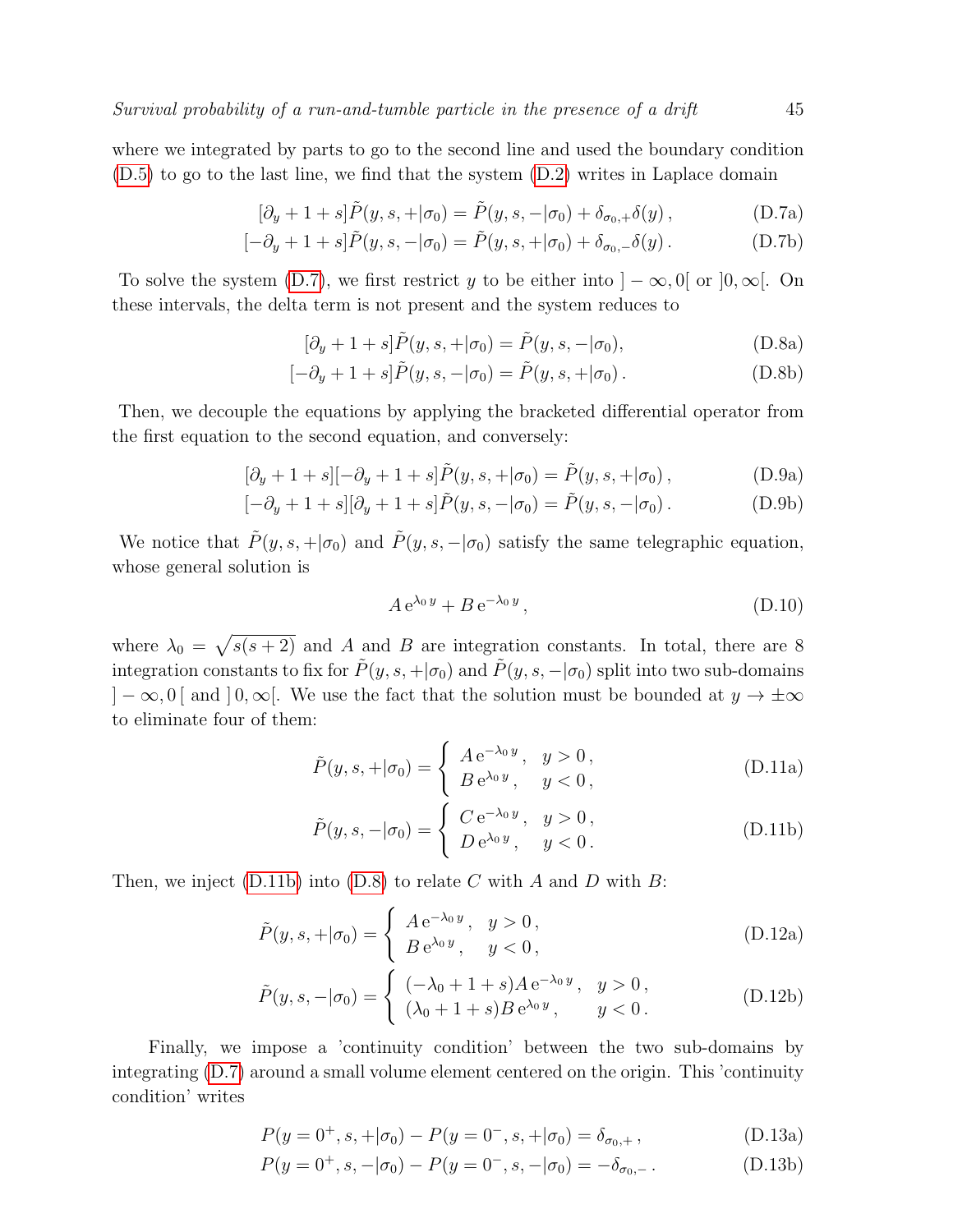Upon applying it, we find

$$
\tilde{P}_{+}(y,s,+)=\tilde{P}_{-}(-y,s,-)=\frac{1+s+\text{sign}(y)\,\lambda_{0}}{2\,\lambda_{0}}e^{-\lambda_{0}\,|y|}\,,\tag{D.14a}
$$

$$
\tilde{P}_{+}(y, s, -) = \tilde{P}_{-}(-y, s, +) = \frac{1}{2\lambda_0} e^{-\lambda_0 |y|}.
$$
\n(D.14b)

Finally, we carefully invert the Laplace transforms [\(D.14\)](#page-45-0). We find

$$
\mathcal{L}^{-1}\left[\frac{1}{\lambda_0}e^{-\lambda_0|y|}\right](t) = \mathcal{L}^{-1}\left[\frac{1}{\sqrt{s(2+s)}}e^{-|y|\sqrt{s(2+s)}}\right](t),\tag{D.15}
$$

$$
= \mathcal{L}^{-1} \left[ \frac{1}{\sqrt{(s+1)^2 - 1}} e^{-|y| \sqrt{(s+1)^2 - 1}} \right] (t) , \quad (D.16)
$$

$$
= e^{-t} \mathcal{L}^{-1} \left[ \frac{1}{\sqrt{s^2 - 1}} e^{-|y|\sqrt{s^2 - 1}} \right] (t) , \qquad (D.17)
$$

$$
= \begin{cases} 0, & t < |y|, \\ e^{-t} I_0(\sqrt{t^2 - y^2}), & t \ge |y|. \end{cases} \tag{D.18}
$$

where we completed the square to go to the second line, used the Laplace transform property [\(H.7\)](#page-50-0) to go to the next one and finally used formula (36) from the integral tables [\[71\]](#page-56-34) to perform the last step. We also have that

$$
\mathcal{L}^{-1}\left[e^{-\lambda_0|y|}\right](t) = -\text{sign}(y)\,\partial_y \mathcal{L}^{-1}\left[\frac{1}{\lambda_0}e^{-\lambda_0|y|}\right](t),\tag{D.19}
$$
\n
$$
\begin{aligned}\nt < |y|,\n\end{aligned}
$$

$$
= \begin{cases} 0, & t < |y|, \\ e^{-t} \left( \text{sign}(y) \,\delta(t - |y|) + \frac{y}{\sqrt{t^2 - y^2}} I_1(\sqrt{t^2 - y^2}) \right), & t \ge |y|, \end{cases}
$$
(D.20)

where we took the derivative of [\(D.18\)](#page-45-1) to go from the first line to the second one. The Dirac delta function appeared from the derivative of the Heavyside function  $\Theta(t - |y|)$ that represents the constraint  $t \ge |y|$  in [\(D.18\)](#page-45-1). Furthermore, we have that

$$
\mathcal{L}^{-1}\left[\frac{s}{\lambda_0}e^{-\lambda_0|y|}\right](t) = \partial_t \mathcal{L}^{-1}\left[\frac{1}{\lambda_0}e^{-\lambda_0|y|}\right](t)
$$
\n(D.21)

$$
= \begin{cases} 0, & t < |y|, \\ e^{-t} \left( \delta(t - |y|) - I_0(\sqrt{t^2 - y^2}) + \frac{t}{\sqrt{t^2 - y^2}} I_1(\sqrt{t^2 - y^2}) \right), & t \ge |y|. \\ (D.22) \end{cases}
$$

Combining these results, we find

$$
P(y,t,+|+)=P(-y,t,-|-)=\begin{cases} 0, & t<|y|, \\ e^{-t}\left(\delta(t-y)+\frac{\sqrt{t+y}}{\sqrt{t-y}}I_1(\sqrt{t^2-y^2})/2\right), & t\ge|y|, \\ 0.23a)\end{cases}
$$

$$
P(y,t,-|+)=P(-y,t,+|-)=\begin{cases} 0, & t<|y|, \\ e^{-t} I_0(\sqrt{t^2-y^2})/2, & t\geq |y| \end{cases}.
$$
 (D.23b)

<span id="page-45-1"></span><span id="page-45-0"></span>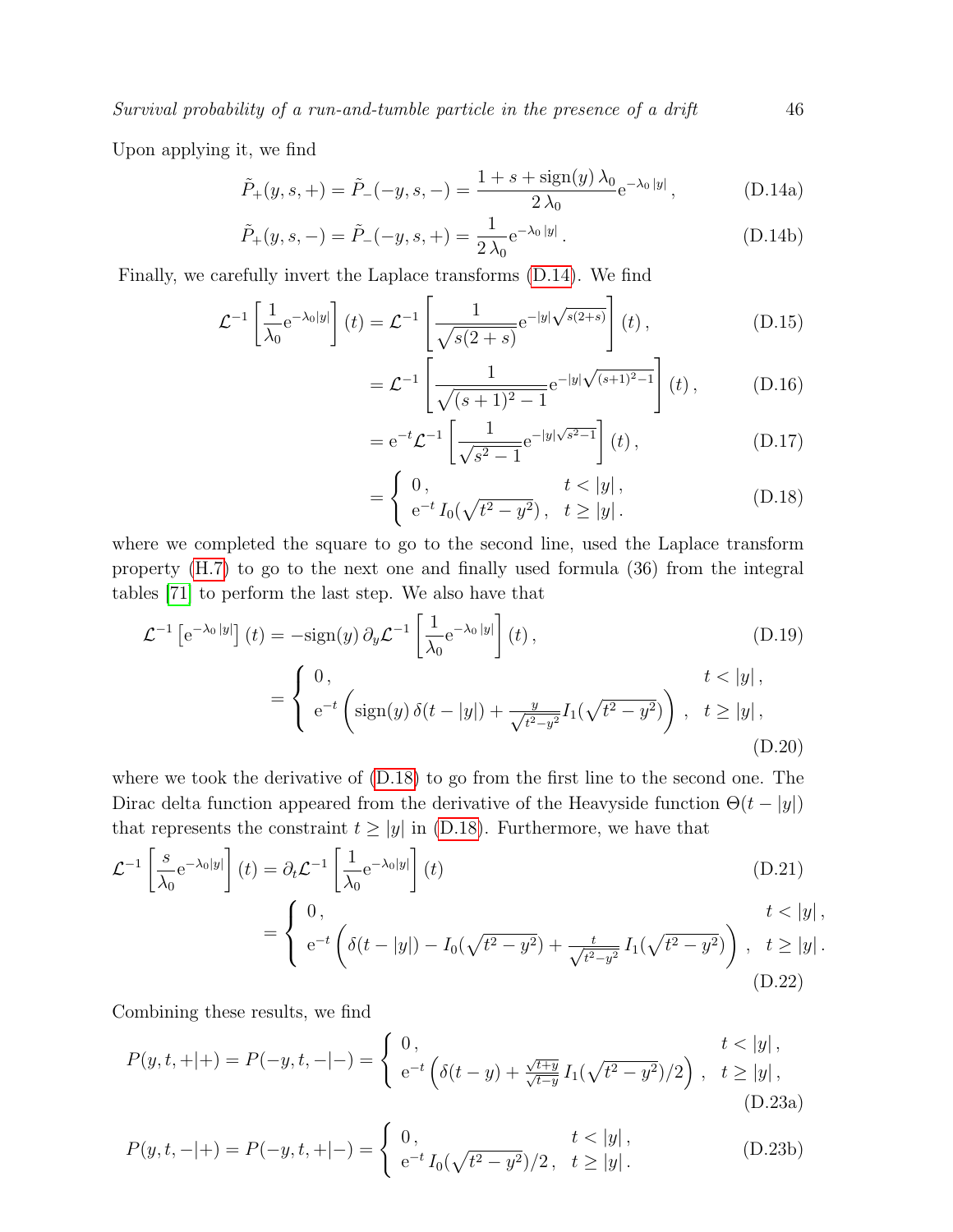Finally, switching back to the original reference frame  $y \to y + \mu t$  gives

$$
P(y,t,+|+)=\begin{cases} 0, & y < y_m \text{ or } y > y_M, \\ e^{-t} \left( \delta(t-y+\mu t) + \frac{\sqrt{f(t,-y)}}{\sqrt{g(t,-y)}} I_1(h(t,-y))/2 \right), & y_m \leq y \leq y_M, \end{cases}
$$
(D.24a)

$$
P(y,t,-|+)=\begin{cases} 0, & y < y_m \text{ or } y > y_M, \\ e^{-t} I_0(h(t,-y))/2, & y_m \le y \le y_M \end{cases}
$$
 (D.24b)

$$
P(y,t,-|-) = \begin{cases} 0, & y < y_m \text{ or } y > y_M, \\ e^{-t} \left( \delta(t+y-\mu t) + \frac{\sqrt{g(t,-y)}}{\sqrt{f(t,-y)}} I_1(\sqrt{h(t,-y)})/2 \right), & y_m \le y \le y_M, \\ 0.24c) \end{cases}
$$

$$
P(y,t,+|-) = \begin{cases} 0, & y < y_m \text{ or } y > y_M, \\ e^{-t} I_0(h(t,-y))/2, & y_m \le y \le y_M, \end{cases}
$$
 (D.24d)

where  $y_m = (\mu - 1)t$ ,  $y_M = (\mu + 1)t$  and  $f(t, y)$ ,  $g(t, y)$ ,  $h(t, y)$  are given in [\(12\)](#page-8-4).

# <span id="page-46-0"></span>Appendix E. Laplace transform of the transition kernel

We compute the Laplace transform of the transition kernel of a run-and-tumble particle in the presence of a subcritical drift. The approach used here is the same as the one in [Appendix D](#page-43-0) except that we do not perform the change of reference frame in order to obtain the Laplace transform of the kernel taking the drift into account. As in [Appendix](#page-43-0) [D,](#page-43-0) we use the translation invariant notation  $P(y, t, \sigma | x, \sigma_0) = P(y - x, t, \sigma | x = 0, \sigma_0)$ [\(D.1\)](#page-43-4). Following the same reasoning as in the beginning of [Appendix D,](#page-43-0) we find that the Fokker-Plank equations in Laplace domain are

<span id="page-46-1"></span>
$$
[(\mu + 1)\partial_y + 1 + s]\tilde{P}(y, s, + | \sigma_0) = \tilde{P}(y, s, - | \sigma_0) + \delta_{\sigma_0, +} \delta(y),
$$
 (E.1a)

$$
[(\mu - 1)\partial_y + 1 + s]\tilde{P}(y, s, -|\sigma_0) = \tilde{P}(y, s, +|\sigma_0) + \delta_{\sigma_0, -}\delta(y).
$$
 (E.1b)

To solve them, we first restrict y to be either into  $]-\infty, 0[$  or  $]0, \infty[$ . On these intervals, the delta term is not present:

<span id="page-46-3"></span>
$$
[(\mu + 1)\partial_y + 1 + s] \tilde{P}(y, s, + | \sigma_0) = \tilde{P}(y, s, - | \sigma_0),
$$
 (E.2a)

$$
[(\mu - 1)\partial_y + 1 + s] \tilde{P}(y, s, -|\sigma_0) = \tilde{P}(y, s, +|\sigma_0).
$$
 (E.2b)

Then, we decouple the equations by applying the bracketed differential operator from the first equation to the second equation, and conversely:

$$
[(\mu + 1)\partial_y + 1 + s] [(\mu - 1)\partial_y + 1 + s] \tilde{P}(y, s, + | \sigma_0) = \tilde{P}(y, s, + | \sigma_0),
$$
 (E.3a)

$$
[(\mu - 1)\partial_y + 1 + s] [(\mu + 1)\partial_y + 1 + s] \tilde{P}(y, s, -|\sigma_0) = \tilde{P}(y, s, -|\sigma_0). \tag{E.3b}
$$

We notice that  $\tilde{P}(y, s, +|\sigma_0)$  and  $\tilde{P}(y, s, -|\sigma_0)$  satisfy the same telegraphic equation, whose general solution is

<span id="page-46-2"></span>
$$
A e^{(\eta - \lambda) y} + B e^{(\eta + \lambda) y}, \tag{E.4}
$$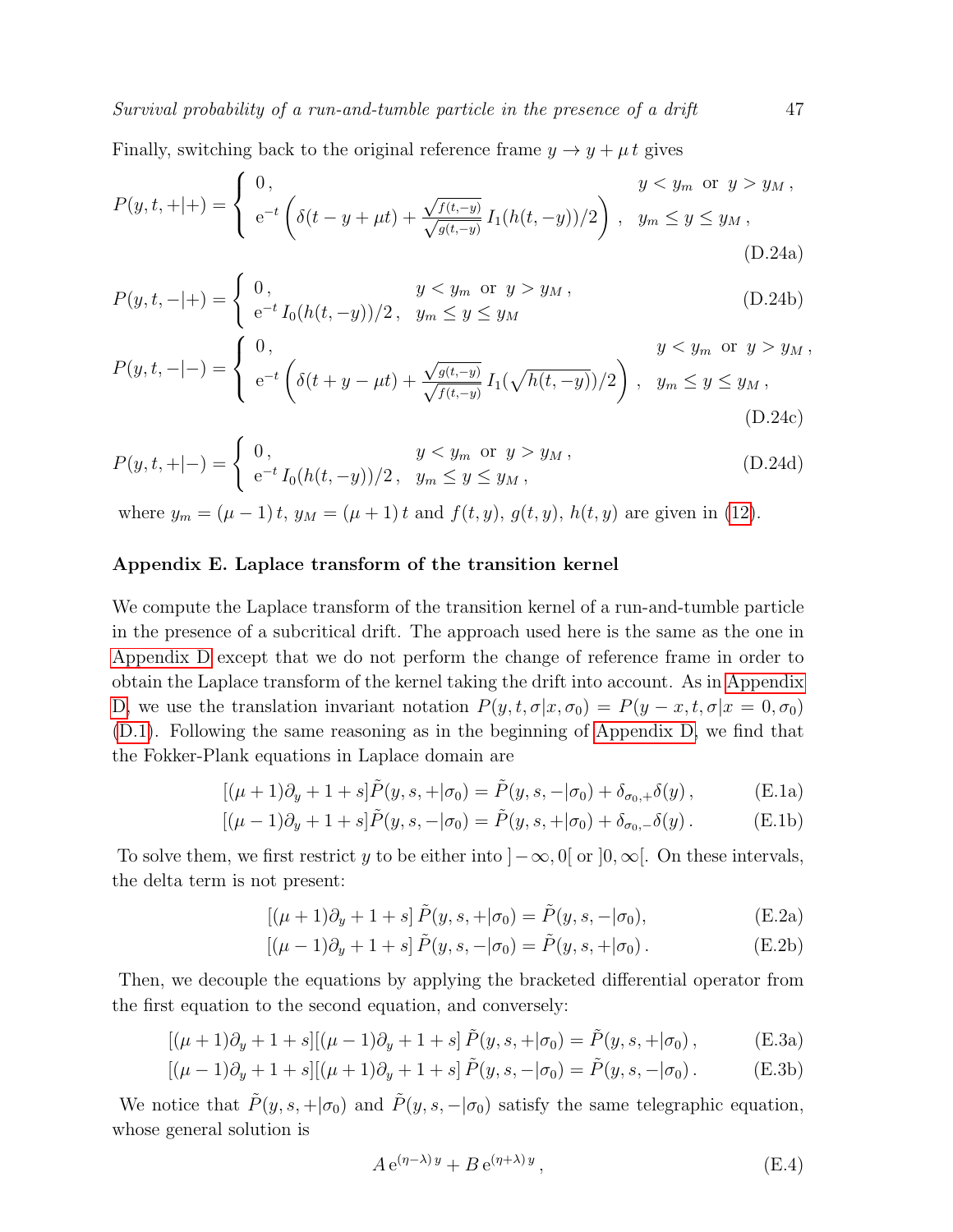where  $\lambda$  and  $\eta$  are given in [\(42\)](#page-17-2) and A and B are integration constants. In total, there are 8 integration constants to fix for  $\tilde{P}(y, s, +|\sigma_0)$  and  $\tilde{P}(y, s, -|\sigma_0)$  split into two subdomains  $]-\infty,0[$  and  $]0,\infty[$ . We use the fact that the solution must be bounded at  $y \to \pm \infty$  to eliminate four of them:

$$
\tilde{P}(y, s, + | \sigma_0) = \begin{cases}\nA e^{(\eta - \lambda)y}, & y > 0, \\
B e^{(\eta + \lambda)y}, & y < 0,\n\end{cases}
$$
\n(E.5a)

<span id="page-47-1"></span>
$$
\tilde{P}(y, s, -|\sigma_0) = \begin{cases}\nC e^{(\eta - \lambda)y}, & y > 0, \\
D e^{(\eta + \lambda)y}, & y < 0.\n\end{cases}
$$
\n(E.5b)

Then, we inject  $(E.5b)$  into  $(E.2)$  to relate C with A and D with B:

$$
\tilde{P}(y, s, +|\sigma_0) = \begin{cases}\nA e^{(\eta - \lambda)y}, & y > 0, \\
B e^{(\eta + \lambda)y}, & y < 0,\n\end{cases}
$$
\n(E.6a)

$$
\tilde{P}(y, s, -|\sigma_0) = \begin{cases}\n[(\mu + 1)(\eta - \lambda) + 1 + s] A e^{(\eta - \lambda)y}, & y > 0, \\
[(\mu + 1)(\eta + \lambda) + 1 + s] B e^{(\eta + \lambda)y}, & y < 0,\n\end{cases}
$$
\n(E.6b)

Finally, we impose a 'continuity condition' between the two sub-domains by integrating [\(E.1\)](#page-46-3) around a small volume element centered on the origin. This condition is

$$
P(y = 0^+, s, +|\sigma_0) - P(y = 0^-, s, +|\sigma_0) = \frac{\delta_{\sigma_0, +}}{\mu + 1},
$$
 (E.7a)

$$
P(y = 0^+, s, -|\sigma_0) - P(y = 0^-, s, -|\sigma_0) = \frac{\delta_{\sigma_0, -}}{\mu - 1}.
$$
 (E.7b)

Upon applying it, we find

$$
\tilde{P}(y, s, +|+) = \frac{\eta/\mu + \text{sign}(y)\,\lambda}{2\,(1+\mu)\lambda} e^{\eta\,y-\lambda\,|y|},\tag{E.8a}
$$

$$
\tilde{P}(y, s, -|-) = \frac{\eta/\mu - \text{sign}(y) \lambda}{2(1 - \mu)\lambda} e^{\eta y - \lambda|y|},
$$
\n(E.8b)

$$
\tilde{P}(y, s, -|+) = \tilde{P}(y, s, +|-) = \frac{1}{2(1 - \mu^2)\lambda} e^{\eta y - \lambda|y|}.
$$
 (E.8c)

# <span id="page-47-0"></span>Appendix F. Long-time limit of the survival probability at the transition  $\mu = -v_0$

We take the long-time limit of survival probability when  $\mu = -1$  [\(63\)](#page-22-3). As in section [3.1,](#page-18-0) we know that the particle will eventually not survive so that we can rewrite [\(63\)](#page-22-3) as  $S_{\sigma_0}(x,t) = \int_t^{\infty} dt' F_{\sigma_0}(x,t')$  and find

$$
S_{+}(x,t) \sim \int_{t}^{\infty} dt' e^{-t'} I_{0}(\sqrt{x(2t'-x)}),
$$
 (F.1a)

$$
S_{-}(x,t) \sim \int_{t}^{\infty} dt' e^{-t'} \frac{\sqrt{x}}{\sqrt{2t'-x}} I_1 \left[ \sqrt{x(2t'-x)} \right].
$$
 (F.1b)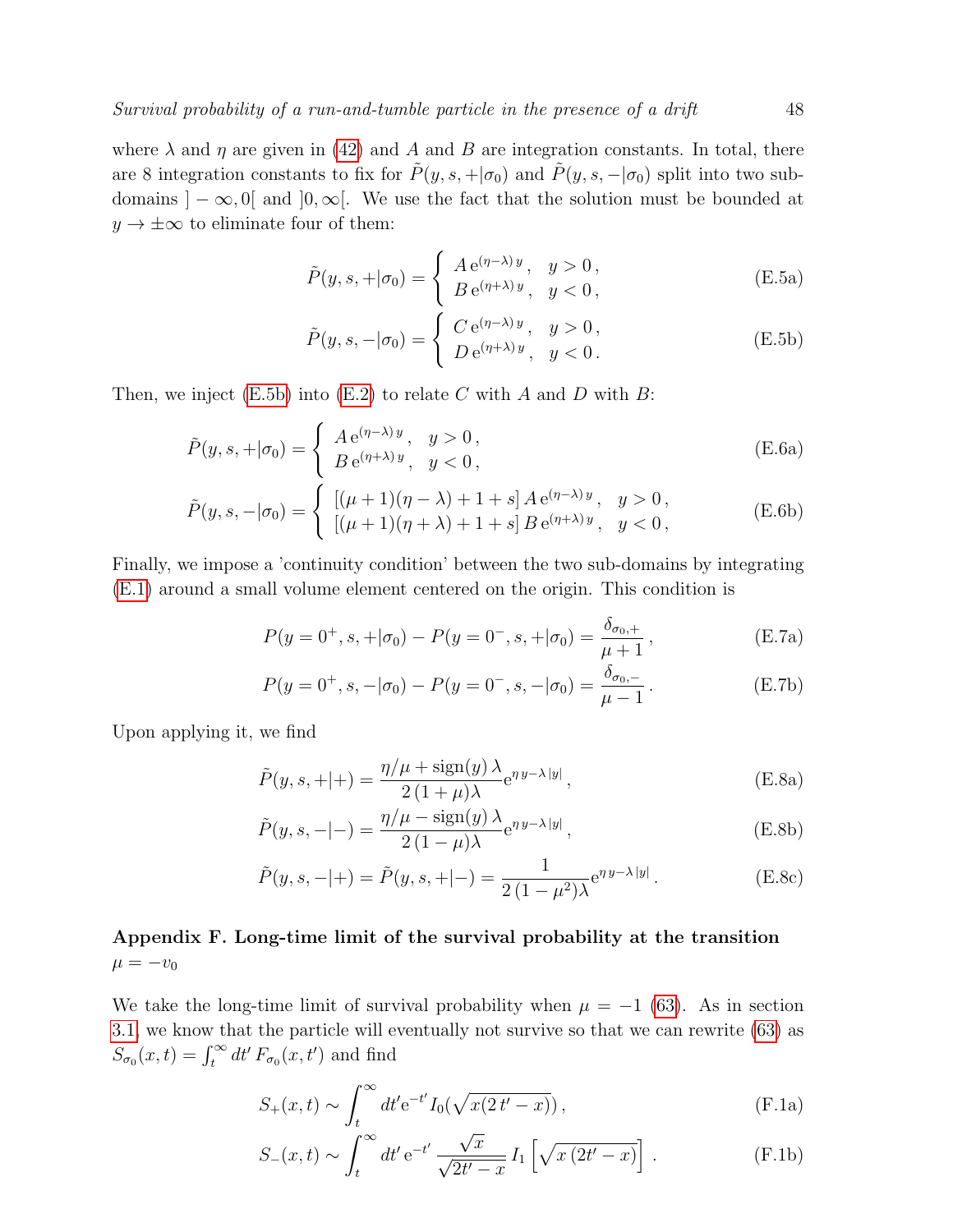Using the asymptotic expansion of the Bessel function  $I_{0,1}(x) \sim e^x/\sqrt{2\pi x}$  for  $x \to \infty$ gives

$$
S_{+}(x,t) \sim \frac{x^{-1/4}}{2^{3/4} \sqrt{\pi}} \int_{t}^{\infty} dt' \frac{e^{-t' + \sqrt{2xt'}}}{t'^{1/4}},
$$
 (F.2a)

$$
S_{-}(x,t) \sim \frac{x^{1/4}}{2^{5/4}\sqrt{\pi}} \int_{t}^{\infty} dt' \frac{e^{-t' + \sqrt{2xt'}}}{t'^{3/4}}.
$$
 (F.2b)

We now evaluate the integral in  $(F.2a)$  for large t. The second one can be done in a similar fashion. Let us first change variable  $u = t' - t$ :

$$
\int_0^\infty du \, \frac{e^{-t - u + \sqrt{2x(u+t)}}}{(u+t)^{1/4}} \,. \tag{F.3}
$$

Then we factor out  $t$  in the denominator and in the argument of the exponential

$$
I(t) = \frac{e^{-t}}{t^{1/4}} \int_0^\infty du \, \frac{e^{-u + \sqrt{2\,x}\,t}(1+u/t)^{1/2}}{(1+u/t)^{1/4}},
$$
 (F.4)

and expand  $(1+u/t)^{1/2}$  and  $(1+u/t)^{1/4}$  for large t

$$
I(t) = \frac{e^{-t}}{t^{1/4}} \int_0^\infty du \left( 1 - \frac{4u}{t} + \dots \right) e^{-u + \sqrt{2xt} \left( 1 + \frac{u}{2t} + \dots \right)},
$$
(F.5)

$$
= \frac{e^{-t + \sqrt{2xt}}}{t^{1/4}} \int_0^\infty du \left(1 - \frac{4u}{t} + \dots\right) e^{-u + \frac{u\sqrt{x}}{\sqrt{2t}} + \dots},
$$
 (F.6)

where the dots correspond to higher order terms. Finally, we expand the exponential for large t

$$
I(t) = \frac{e^{-t + \sqrt{2\,x\,t}}}{t^{1/4}} \int_0^\infty du \left(1 - \frac{4\,u}{t} + \dots\right) e^{-u} \left(1 + \frac{u\sqrt{x}}{\sqrt{2\,t}} + \dots\right) ,\tag{F.7}
$$

and neglect the higher order term in the parenthesis to find

<span id="page-48-2"></span>
$$
I(t) \sim \frac{e^{-t + \sqrt{2xt}}}{t^{1/4}} \int_0^\infty du \, e^{-u} = \frac{e^{-t + \sqrt{2xt}}}{t^{1/4}}.
$$
 (F.8)

This yields the long time limit of the survival probability [\(64\)](#page-23-3) displayed in the main text.

# <span id="page-48-0"></span>Appendix G. Last-passage distribution with a finite observation time

For a supercritical drift, the finite observation time does not play a role as the the firstpassage time is also the last-passage time. We therefore restrict ourselves to a subcritical drift  $-1 < \mu < 1$  in this section. The formula for the last-passage distribution [\(93\)](#page-30-1) can be adapted to take a finite observation time  $t<sub>o</sub>$  into account:

$$
L_{\sigma_0}(x,t) = (\mu + 1) P(y = 0, t, + |x, \sigma_0) S_+(t_o - t) + (1 - \mu) P(y = 0, t, - |x, \sigma_0) S_-(t_o - t).
$$
\n(G.1)

<span id="page-48-1"></span>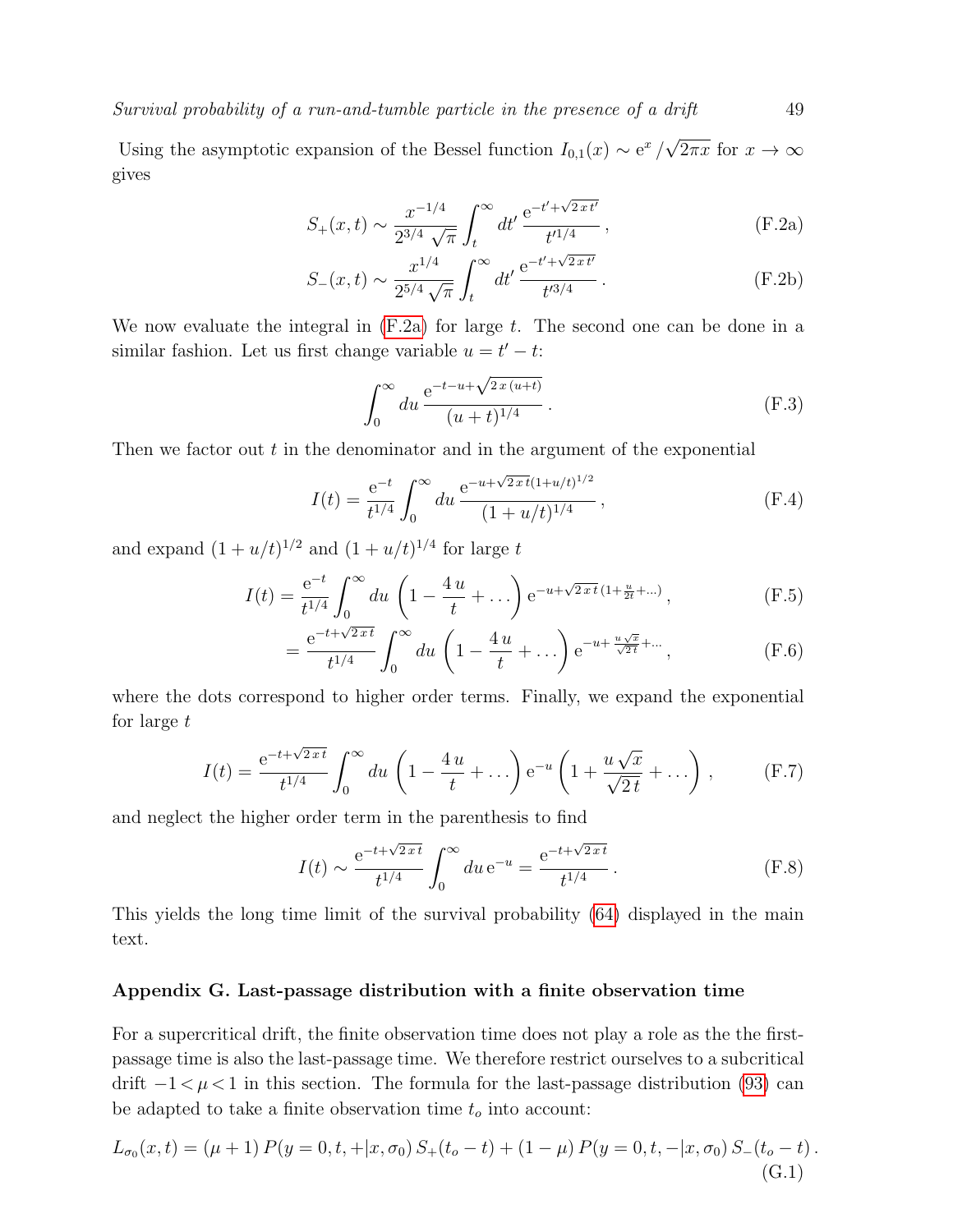where  $S_+(t)$  is the probability to survive on  $[0,\infty]$  starting from the origin in the  $\sigma = +1$ state and  $S_-(t)$  is the probability to survive on  $[-\infty, 0]$  starting from the origin in the  $\sigma = -1$  state. From the results on the survival probability in the presence of a subcritical drift [\(11b\)](#page-8-2), we have

$$
S_{+}(t_{o}-t) = 1 - \sqrt{\frac{1-\mu}{1+\mu}} \int_{0}^{t_{o}-t} dt' e^{-t'} I_{1}(t'\sqrt{1-\mu^{2}}), \qquad (G.2a)
$$

<span id="page-49-1"></span>
$$
S_{-}(t_o - t) = 1 - \sqrt{\frac{1 + \mu}{1 - \mu}} \int_0^{t_o - t} dt' e^{-t'} I_1(t' \sqrt{1 - \mu^2}).
$$
 (G.2b)

Upon defining

$$
R(y = 0, t | x, \sigma_0) = P(y = 0, t, + | x, \sigma_0) + P(y = 0, t, - | x, \sigma_0),
$$
 (G.3a)

$$
Q(y = 0, tx, \sigma_0) = P(y = 0, t, + |x, \sigma_0) - P(y = 0, t, - |x, \sigma_0),
$$
 (G.3b)

we find that the relation [\(G.1\)](#page-48-2) simplifies to

$$
L_{\sigma_0}(x,t) = \mu Q(y=0,t|x,\,\sigma_0) \tag{G.4}
$$
  
+ 
$$
R(y=0,t|x,\,\sigma_0) \left(1 - \sqrt{1 - \mu^2} \int_0^{t_o - t} dt' e^{-t'} I_1(t'\sqrt{1 - \mu^2})\right).
$$

Plugging the definitions of  $R(y = 0, t|x, \sigma_0)$  and  $Q(y = 0, t|x, \sigma_0)$  [\(G.3\)](#page-49-1) and the expressions for the propagator derived in [Appendix D,](#page-43-0) we obtain the last-passage distribution with a finite observation time  $t_o$ . In particular, when  $\mu = 0$  and  $x = 0$ , we find

$$
L_{\sigma_0}(x=0,t) = R(y=0,t|x,\,\sigma_0) \left(1 - \int_0^{t_o-t} dt' e^{-t'} I_1(t')\right),\tag{G.5}
$$

$$
= R(y = 0, t | x, \sigma_0) e^{t - t_o} (I_0(t_o - t) + I_1(t_o - t)), \tag{G.6}
$$

$$
= e^{-t_o} \left( \delta(t) + \frac{I_1(t) + I_0(t)}{2} \right) \left( I_0(t_o - t) + I_1(t_o - t) \right), \tag{G.7}
$$

where we used the expressions for the propagator derived in [Appendix D](#page-43-0) to go from the second to the third line. The result  $(G.7)$  matches with the one obtained in [\[64\]](#page-56-26).

#### <span id="page-49-0"></span>Appendix H. Laplace transform inversions

<span id="page-49-3"></span>Appendix H.1.  $\mathcal{L}^{-1}[\mathrm{e}^{-x(\lambda+\eta)}](t)$ 

We start with the expression of  $\lambda$  and  $\eta$  given in [\(42a\)](#page-17-3) and [\(42b\)](#page-17-2) and set  $v_0 = \tilde{\gamma} = 1$ which we recall here

<span id="page-49-2"></span>
$$
\lambda = \frac{\sqrt{s(2+s) + \mu^2}}{1 - \mu^2},
$$
\n(H.1a)

$$
\eta = \frac{\mu (1 + s)}{1 - \mu^2}.
$$
 (H.1b)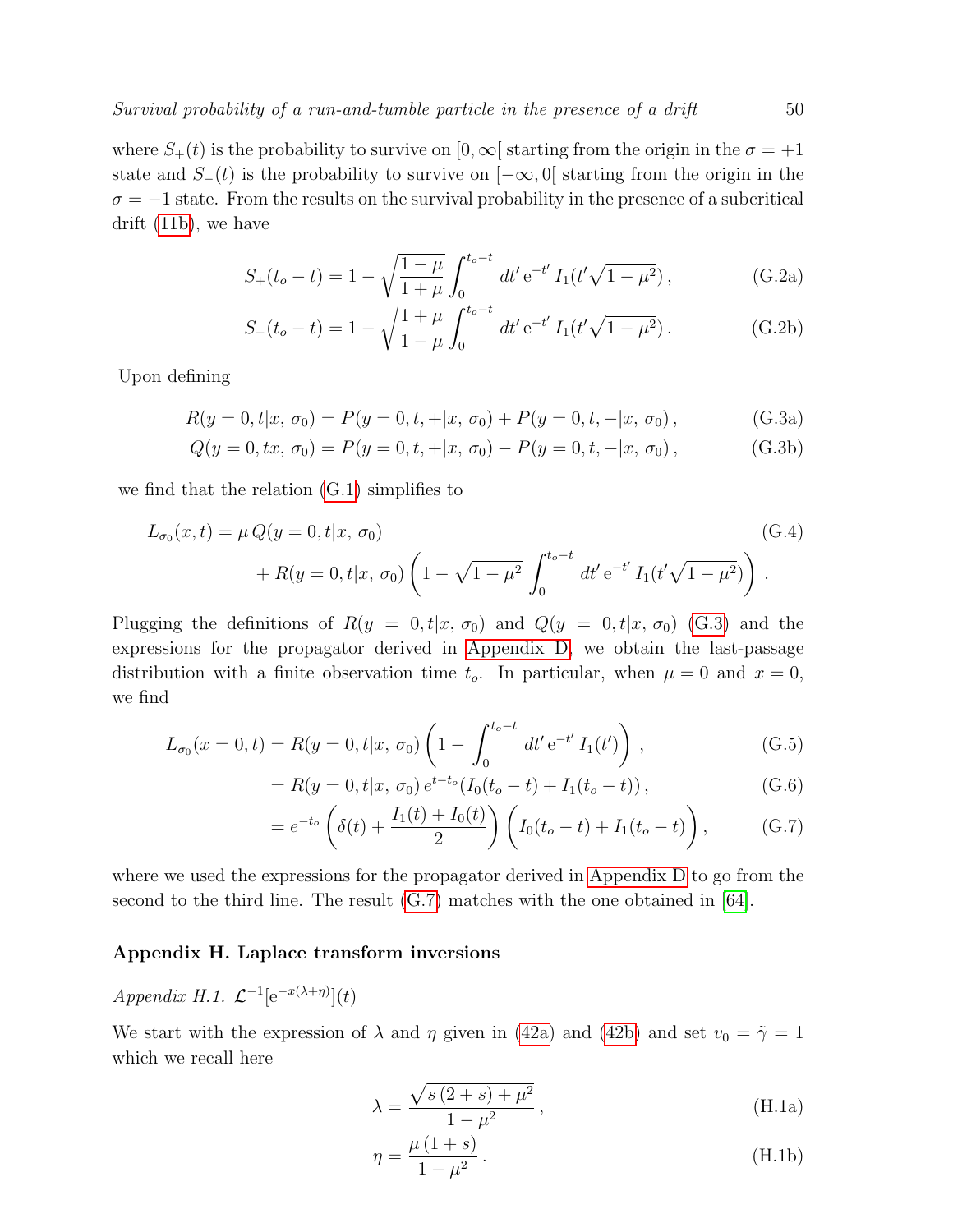Denoting  $y = x/(1 - \mu^2)$ , we find

$$
\mathcal{L}^{-1}[e^{-x\eta}](u) = e^{-u} \delta(u - y\mu) = e^{-y\mu} \delta(u - y\mu) , \qquad (H.2)
$$

and

$$
\mathcal{L}^{-1}[e^{-x\lambda}](u) = \mathcal{L}^{-1}[e^{-y\sqrt{s(2+s)+\mu^2}}](u),
$$
\n(H.3)

$$
= \mathcal{L}^{-1} \left[ e^{-y \sqrt{(s+1)^2 + \mu^2 - 1}} \right](u) , \tag{H.4}
$$

$$
= e^{-u} \mathcal{L}^{-1} [e^{-y\sqrt{s^2 - (1 - \mu^2)}}](u) , \qquad (H.5)
$$

$$
= \begin{cases} 0, & u < y, \\ e^{-u} \left( \delta(u-y) + \frac{\sqrt{1-\mu^2} y}{\sqrt{u^2 - y^2}} I_1(\sqrt{1-\mu^2} \sqrt{u^2 - y^2}) \right), & u \ge y. \end{cases}
$$
(H.6)

where we completed the square to go to the second line, use the Laplace transform property

$$
\mathcal{L}^{-1}[f(s+b)](t) = e^{-bt}\mathcal{L}^{-1}[f(s)](t), \qquad (H.7)
$$

to go to the third line and used formula (35) from the integral table [\[71\]](#page-56-34) to go to the fourth line. We obtain  $F_-(x,t)$  by taking the convolution of these two functions:

$$
\mathcal{L}^{-1}[e^{-x(\lambda+\eta)}](t) = \int du \, \mathcal{L}^{-1}[e^{-x\lambda}](t-u) \, \mathcal{L}^{-1}[e^{-x\eta}](u) \,, \tag{H.8}
$$

$$
= e^{-y\mu} \mathcal{L}^{-1} [e^{-x\lambda}] (t - y\mu) , \qquad (H.9)
$$

$$
= \begin{cases} 0, & t < t_m \\ e^{-t} \left( \delta \left( t - t_m \right) + \frac{x}{h(t,x)} I_1 \left[ h(t,x) \right] \right), & t \ge t_m. \end{cases} \tag{H.10}
$$

where  $t_m$  and  $h(t, x)$  are given in [\(12\)](#page-8-4).

Appendix H.2.  $\mathcal{L}^{-1}[\mathrm{e}^{-\eta x}\cosh(\lambda x)](t)$ 

Developing  $cosh(x) = (e^x + e^{-x})/2$ , we find:

$$
\mathcal{L}^{-1}[e^{-\eta x}\cosh(\lambda x)](t) = \frac{1}{2} \left( \mathcal{L}^{-1}[e^{-x(\eta+\lambda)}](t) + \mathcal{L}^{-1}[e^{-x(\eta-\lambda)}](t) \right).
$$
 (H.11)

The first term has been computed in [Appendix H.1](#page-49-3) and the second term term can be obtained from the first one by switching the sign of x and  $\mu$ . This gives

$$
\mathcal{L}^{-1}[e^{-\eta x}\cosh(\lambda x)](t) = \begin{cases} 0, & t < t_m \\ \frac{e^{-t}}{2} \left( \delta(t - t_m) + \delta(t - t_M) + \frac{x}{h(t,x)} I_1\left[h(t,x)\right] \right), & t_m \le t \le t_M \\ 0, & t > t_M. \end{cases} \tag{H.12}
$$

where  $t_m$ ,  $h(t, x)$  and  $t_M$  are given in [\(12a\)](#page-8-3), [\(12d\)](#page-8-4) and [\(14\)](#page-9-1) respectively.

<span id="page-50-0"></span>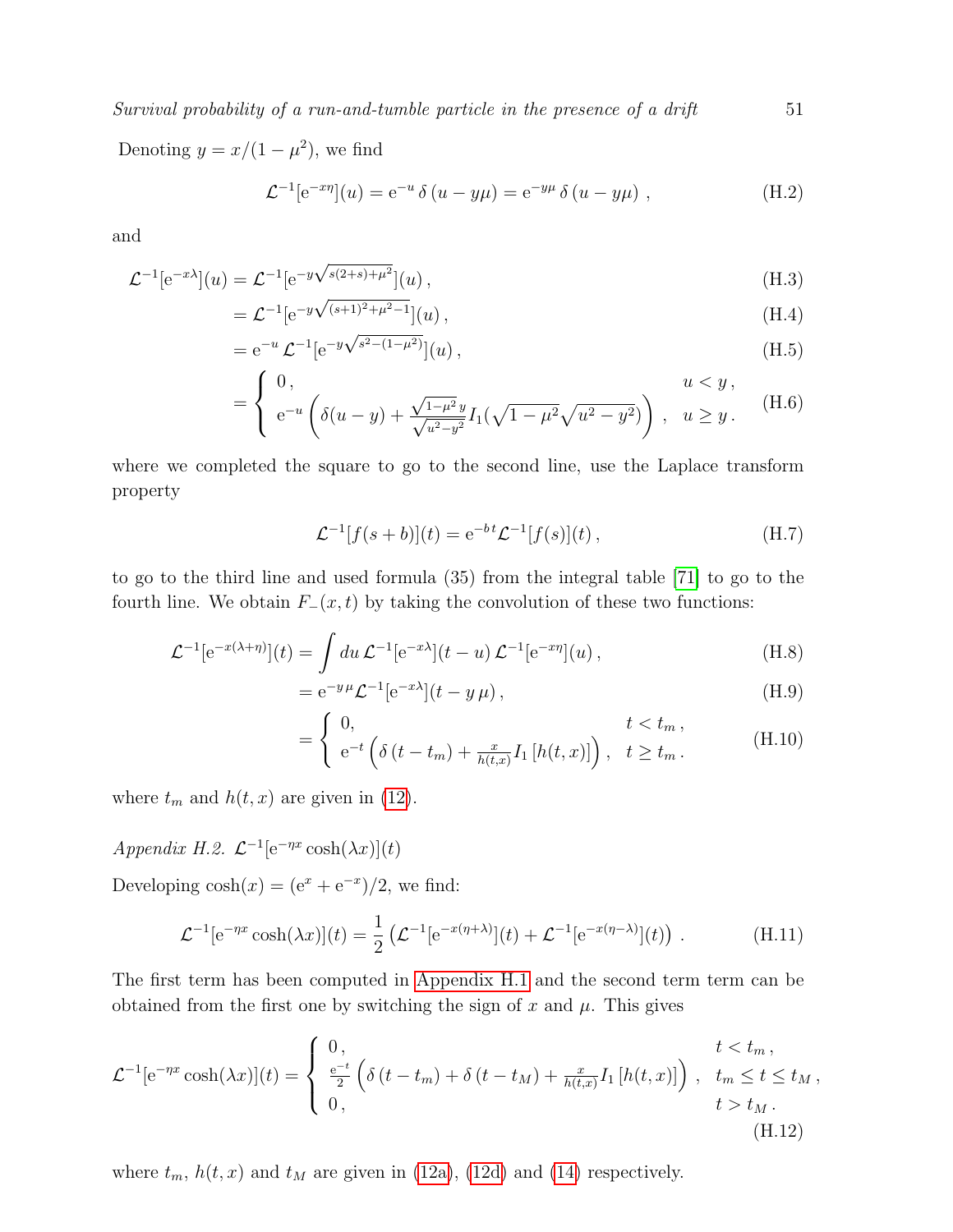<span id="page-51-1"></span>Appendix H.3.  $\mathcal{L}^{-1} \left[ \frac{1}{\lambda} \right]$  $\frac{1}{\lambda}e^{-\eta x}\sinh(\lambda x)\right]$  (*t*) Developing  $sinh(x) = (e^x - e^{-x})/2$ , we find:

$$
\mathcal{L}^{-1}\left[\frac{1}{\lambda}e^{-\eta x}\sinh(\lambda x)\right](t) = \frac{1}{2}\left(\mathcal{L}^{-1}\left[\frac{1}{\lambda}e^{-x(\eta-\lambda)}\right](t) - \mathcal{L}^{-1}\left[\frac{1}{\lambda}e^{-x(\eta+\lambda)}\right](t)\right). \quad (H.13)
$$

Note that the second term term can be obtained from the first one by switching the sign of x and  $\mu$ . The first term can be computed using the formula (36) from the integral tables [\[71\]](#page-56-34)). We find

$$
\frac{1}{(\mu^2 - 1)} \mathcal{L}^{-1} \left[ \frac{1}{\lambda} e^{-\eta x} \sinh(\lambda x) \right] (t) = \begin{cases} 0, & t < t_m, \\ e^{-t} I_0 \left[ h(t, x) \right] / 2, & t_m \le t \le t_M, \\ 0, & t > t_M. \end{cases} \tag{H.14}
$$

Appendix H.4.  $\mathcal{L}^{-1} \left[ \frac{s}{\lambda} \right]$  $\frac{s}{\lambda}e^{-\eta x}\sinh(\lambda x)\right]$  (*t*)

We use the Laplace transform property

$$
\mathcal{L}[\partial_t f(t)](s) = s \mathcal{L}[f(t)](s), \qquad (H.15)
$$

to note that this inverse Laplace transform is the time derivative of the one derived in [Appendix H.3:](#page-51-1)

$$
\frac{1}{(\mu^2 - 1)} \mathcal{L}^{-1} \left[ \frac{s}{\lambda} e^{-\eta x} \sinh(\lambda x) \right](t) = \frac{1}{(\mu^2 - 1)} \partial_t \mathcal{L}^{-1} \left[ \frac{1}{\lambda} e^{-\eta x} \sinh(\lambda x) \right](t) \qquad (H.16)
$$
\n
$$
= \begin{cases}\n0, & t < t_m, \\
\frac{e^{-t}}{2} \left( \delta(t - t_m) + \delta(t - t_M) + \frac{t(1 - \mu^2) - x\mu}{h(t, x)} I_1 \left[ h(t, x) \right] - I_0 \left[ h(t, x) \right] \right), & t_m \le t \le t_M, \\
0, & t > t_M.\n\end{cases}
$$
\n(H.17)

#### <span id="page-51-0"></span>Appendix I. Equivalence with the results from Cinque and Orsingher

We consider a PRW process  $y(s)$  with  $s \in [0, t]$ . The process starts at the initial position  $y(0) = 0$  with initial velocity  $\dot{y}(0)$ . Cinque and Orsingher obtained the following results [\[46\]](#page-56-18) for the cumulative distribution of the maximum in the subcritical regime  $(-1 < μ < 1)$ 

Pr. 
$$
[\max_{0 \le s \le t} y(s) \le M | \dot{y}(0) = c_1] =
$$
  
\n $e^{-\lambda t} \sum_{r=1}^{\infty} I_r \left( \frac{2\lambda}{c_1 + c_2} \sqrt{(c_1 t - M)(c_2 t + M)} \right) \left[ \left( \sqrt{\frac{c_2 t + M}{c_1 t - M}} \right)^r - \left( \frac{c_2}{c_1} \sqrt{\frac{c_1 t - M}{c_2 t + M}} \right)^r \right]$ \n(I.1)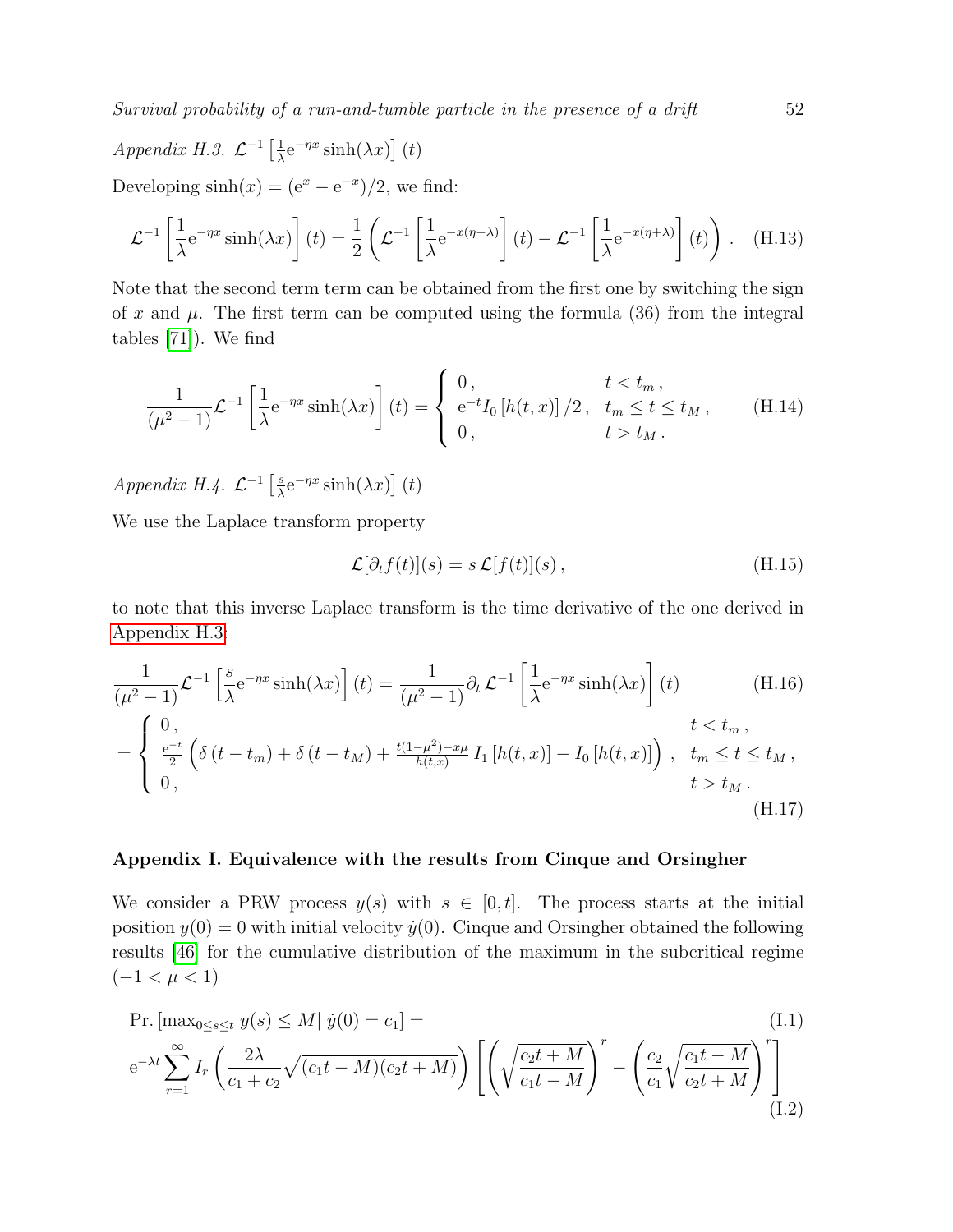for  $0 \leq M \leq c_1 t$ , where  $I_r(z)$  is the modified Bessel function of index r and

$$
\Pr.\left[\max_{0 \le s \le t} y(s) \le M \,|\, \dot{y}(0) = -c_2\right] = \tag{I.3}
$$

$$
e^{-\lambda t} \left[ \sum_{r=0}^{\infty} I_r \left( \frac{2\lambda}{c_1 + c_2} \sqrt{(c_1 t - M)(c_2 t + M)} \right) \left( \sqrt{\frac{c_2 t + M}{c_1 t - M}} \right)^r \right]
$$
(I.4)

$$
-\frac{c_1}{c_2} \sum_{r=2}^{\infty} I_r \left( \frac{2\lambda}{c_1 + c_2} \sqrt{(c_1 t - M)(c_2 t + M)} \right) \left( \frac{c_2}{c_1} \sqrt{\frac{c_1 t - M}{c_2 t + M}} \right)^r \bigg].
$$
 (I.5)

for  $0 \leq M \leq c_1 t$ . Converting to our notations [and using the relation [\(89\)](#page-28-2)],

$$
c_1 = 1 - \mu, \t\t(1.6a)
$$

$$
c_2 = 1 + \mu, \qquad (I.6b)
$$

 $M = x$ , (I.6c)

<span id="page-52-3"></span><span id="page-52-2"></span><span id="page-52-1"></span><span id="page-52-0"></span>
$$
\lambda = 1, \tag{I.6d}
$$

$$
\Pr.\left[\max_{0 \le s \le t} y(s) \le M \,|\, \dot{y}(0) = c_1\right] = S_{-}(x, t)\,,\tag{I.6e}
$$

$$
\Pr.\left[\max_{0\leq s\leq t} y(s) \leq M \,|\, \dot{y}(0) = -c_2\right] = S_+(x, t)\,,\tag{I.6f}
$$

it becomes

$$
S_{-}^{\text{CO}}(x,t) = e^{-t} \sum_{r=1}^{\infty} I_r(h(t,x)) \left[ \left( \sqrt{\frac{g(t,x)}{f(t,x)}} \right)^r - \left( \frac{1+\mu}{1-\mu} \sqrt{\frac{f(t,x)}{g(t,x)}} \right)^r \right], \quad (I.7a)
$$

where the superscript 'CO' refers to Cinque and Orsingher, and

$$
S_{+}^{CO}(x,t) = e^{-t} \left[ \sum_{r=0}^{\infty} I_r(h(t,x)) \left( \sqrt{\frac{g(t,x)}{f(t,x)}} \right)^r - \frac{1-\mu}{1+\mu} \sum_{r=2}^{\infty} I_r(h(t,x)) \left( \frac{1+\mu}{1-\mu} \sqrt{\frac{f(t,x)}{g(t,x)}} \right)^r \right],
$$
(I.7b)

where  $f(t, y)$ ,  $g(t, y)$  and  $h(t, y)$  are given in [\(12\)](#page-8-4). We recall that in [\(I.6e\)](#page-52-0) and [\(I.6f\)](#page-52-1) the expression for  $S_-(x,t)$  and  $S_+(x,t)$  are given in [\(11b\)](#page-8-2). A numerical comparison of the survival probabilities [\(I.7\)](#page-52-2) derived by Cinque and Orsingher with the one derived in this work [\(11b\)](#page-8-2) shows an excellent agreement (see figure [I1\)](#page-53-0).

It is actually possible to show analytically that the two formulae coincide, i.e.  $S_-^{\rm CO}(x,t) = S_-(x,t)$  and  $S_+^{\rm CO}(x,t) = S_+(x,t)$ . Below we derive in detail the first equality – actually it is more convenient to show that  $\partial_t S_-^{\text{CO}}(x,t) = \partial_t S_-(x,t)$ . Let us write the survival probability [\(I.7a\)](#page-52-3) as

<span id="page-52-4"></span>
$$
S_{-}^{\text{CO}}(x,t) = S_{-,1}^{\text{CO}}(x,t) - S_{-,2}^{\text{CO}}(x,t) , \qquad (I.8)
$$

where

$$
S_{-,1}^{\text{CO}}(x,t) = e^{-t} \sum_{r=1}^{\infty} I_r(h(t,x)) \left( \sqrt{\frac{g(t,x)}{f(t,x)}} \right)^r, \tag{I.9}
$$

$$
S_{-,2}^{\text{CO}}(x,t) = e^{-t} \sum_{r=1}^{\infty} I_r(h(t,x)) \left( \frac{1+\mu}{1-\mu} \sqrt{\frac{f(t,x)}{g(t,x)}} \right)^r.
$$
 (I.10)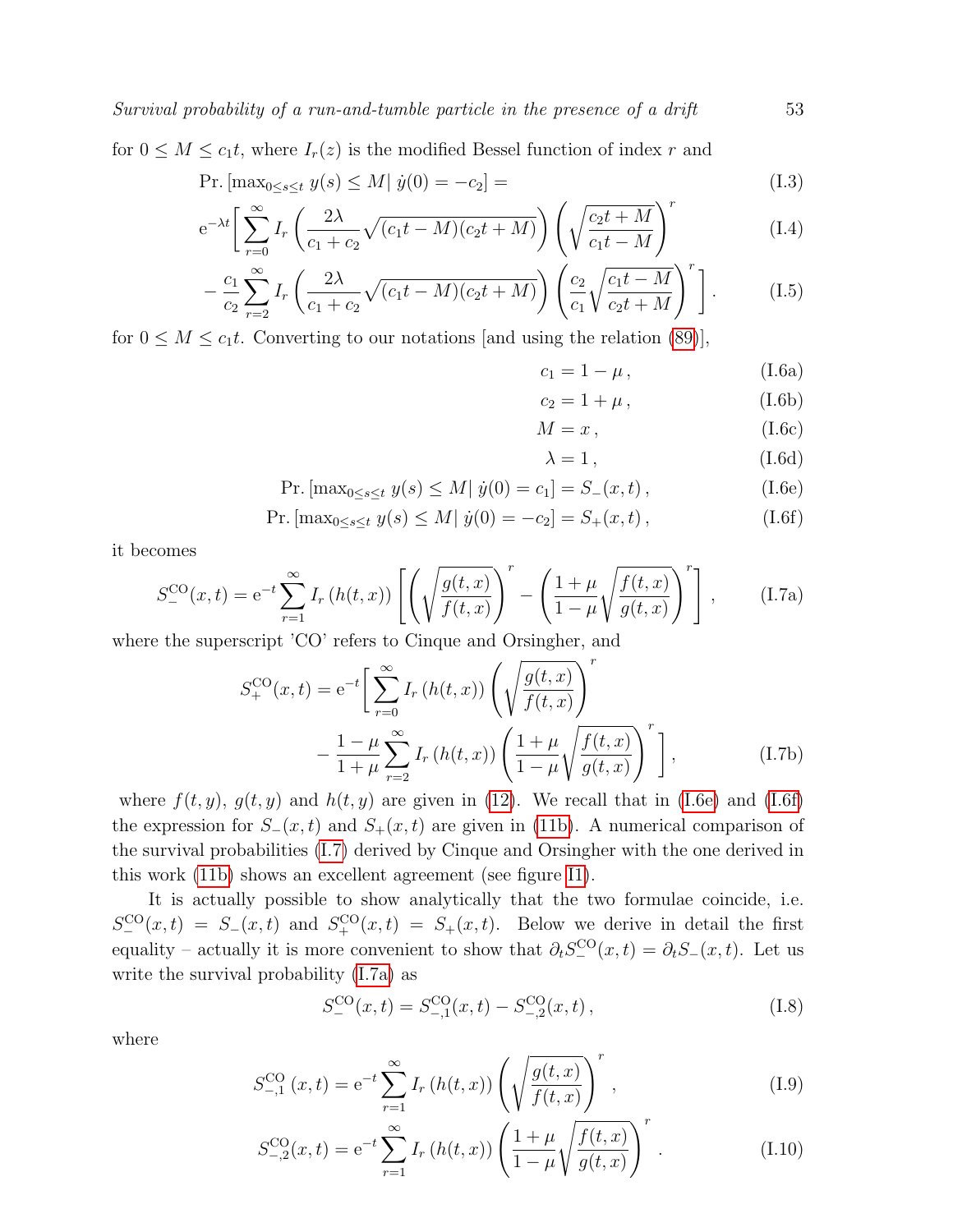<span id="page-53-0"></span>

Figure I1: Numerical comparison between the results obtained by Cinque and Orsingher (CO) and our results (DMS) for both initial states  $\sigma_0 = \pm 1$  and different values of subcritical drift  $\mu$ .

where  $f(t, y)$ ,  $g(t, y)$  and  $h(t, y)$  are given in [\(12\)](#page-8-4). We start by converting the series in [\(I.9\)](#page-52-4) into an integral by using the formula 5.8.3.1 p. 694 from the table of integrals [\[72\]](#page-57-0):

$$
\sum_{k=0}^{\infty} t^k I_{k+\nu}(z) = z^{-\nu} e^{t z/2} \int_0^z \tau^{\nu} e^{-\frac{t \tau^2}{2z}} I_{\nu-1}(\tau) d\tau, \qquad (I.11)
$$

specified to  $z = h(t, x)$ ,  $t = \sqrt{g(t, x)/f(t, x)}$  and  $\nu = 1$ . It gives

<span id="page-53-3"></span><span id="page-53-2"></span><span id="page-53-1"></span>
$$
S_{-,1}^{\text{CO}}(x,t) = \frac{e^{-t + \frac{g(t,x)}{2}}}{f(t,x)} \int_0^{h(t,x)} d\tau \,\tau \, e^{-\frac{\tau^2}{2f(t,x)}} I_0(\tau) \,. \tag{I.12}
$$

Performing integration by parts in [\(I.12\)](#page-53-1) yields

$$
S_{-,1}^{\text{CO}}(x,t) = e^{-t + \frac{g(t,x)}{2}} \left[ 1 - I_0(h(t,x)) e^{-\frac{h(t,x)^2}{2f(t,x)}} + \int_0^{h(t,x)} d\tau \, e^{-\frac{\tau^2}{2f(t,x)}} I_1(\tau) \right] \,. \tag{I.13}
$$

where we used the fact that  $\partial_{\tau} I_1(\tau) = I_0(\tau)$ . In a similar way, we find for  $S_{-,2}^{\text{CO}}(x,t)$  that

$$
S_{-,2}^{\text{CO}}(x,t) = e^{-t + \frac{f(t,x)}{2} \frac{1+\mu}{1-\mu}} \left[ 1 - I_0(h(t,x)) e^{-\frac{h(t,x)^2}{2g(t,x)} \frac{1+\mu}{1-\mu}} + \int_0^{h(t,x)} d\tau e^{-\frac{\tau^2}{2g(t,x)} \frac{1+\mu}{1-\mu}} I_1(\tau) \right]. \tag{I.14}
$$

Taking the difference of the two results [\(I.13\)](#page-53-2) and [\(I.14\)](#page-53-3), and noting that  $h(t, x)^2 =$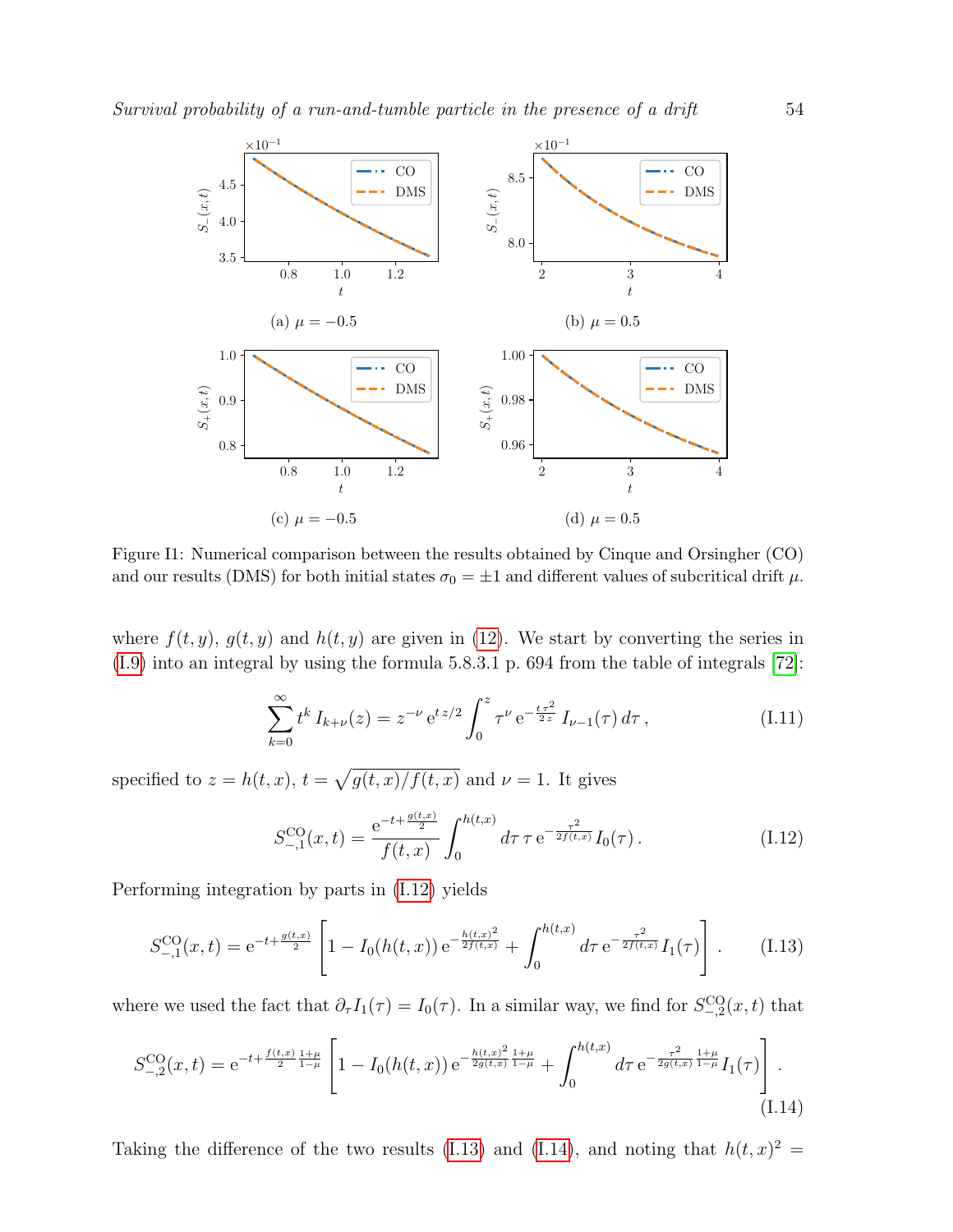$f(t, x) g(t, x)$  we obtain

$$
S_{-}^{\text{CO}}(x,t) = e^{-t + \frac{g(t,x)}{2}} \left[ 1 + \int_0^{h(t,x)} d\tau \, e^{-\frac{\tau^2}{2f(t,x)}} I_1(\tau) \right] - e^{-t + \frac{f(t,x)}{2} \frac{1+\mu}{1-\mu}} \left[ 1 + \int_0^{h(t,x)} d\tau \, e^{-\frac{\tau^2}{2g(t,x)} \frac{1+\mu}{1-\mu}} I_1(\tau) \right]. \tag{I.15}
$$

As a check, we evaluate [\(I.15\)](#page-54-0) at  $t = t_m$ . Noting that

$$
t_m = \frac{x}{1 - \mu},\tag{I.16}
$$

$$
g(t_m, x) = 2t_m, \qquad (I.17)
$$

$$
f(t_m, x) = 0, \tag{I.18}
$$

$$
h(t_m, x) = 0, \tag{I.19}
$$

we find

$$
S_{-}^{\text{CO}}(x, t_m) = 1 - e^{-t_m}, \qquad (I.20)
$$

which matches with our results. We will now take the time derivative of [\(I.15\)](#page-54-0). Noting that

$$
-t + \frac{g(t,x)}{2} = \frac{x}{2} + \frac{\mu - 1}{2}t, \qquad (I.21)
$$

$$
-t + \frac{\mu+1}{\mu-1} \frac{f(t,x)}{2} = \frac{\mu+1}{2(\mu-1)} x + \frac{\mu-1}{2} t,
$$
 (I.22)

$$
\partial_t f(t, x) = 1 - \mu, \qquad (I.23)
$$

$$
\partial_t g(t, x) = \mu + 1, \qquad (I.24)
$$

we find

$$
\partial_t S_-^{\text{CO}}(x,t) = \frac{\mu - 1}{2} e^{-t + \frac{g(t,x)}{2}} \left[ 1 + \int_0^{h(t,x)} d\tau \, e^{-\frac{\tau^2}{2f(t,x)}} I_1(\tau) \right] \n+ \frac{\mu - 1}{2} e^{-t + \frac{f(t,x)}{2} \frac{1+\mu}{1-\mu}} \left[ 1 + \int_0^{h(t,x)} d\tau \, e^{-\frac{\tau^2}{2g(t,x)} \frac{1+\mu}{1-\mu}} I_1(\tau) \right] \n- \frac{\mu - 1}{2} e^{-t + \frac{g(t,x)}{2}} \int_0^{h(t,x)} d\tau \, \frac{\tau^2}{f(t,x)^2} e^{-\frac{\tau^2}{2f(t,x)}} I_1(\tau) \n- \frac{\mu - 1}{2} e^{-t + \frac{f(t,x)}{2} \frac{1+\mu}{1-\mu}} \int_0^{h(t,x)} d\tau \, \frac{(1+\mu)^2}{(1-\mu)^2} \frac{\tau^2}{g(t,x)^2} e^{-\frac{\tau^2}{2g(t,x)} \frac{1+\mu}{1-\mu}} I_1(\tau).
$$
\n(A)

Note that the terms coming from taking the derivative in the upper-bound of the integrals cancel out. Combining the first line with the third one, and the second one with the fourth one, and noting that

$$
1 + \int_0^{h(t,x)} d\tau \left(1 - \frac{\tau^2}{f(t,x)^2}\right) e^{-\frac{\tau^2}{2f(t,x)}} I_1(\tau) =
$$
\n
$$
\left(I_0(h(t,x)) + \frac{h(t,x)}{f(t,x)} I_1(h(t,x))\right) e^{-\frac{h(t,x)^2}{2f(t,x)}},
$$
\n(I.26)

<span id="page-54-0"></span>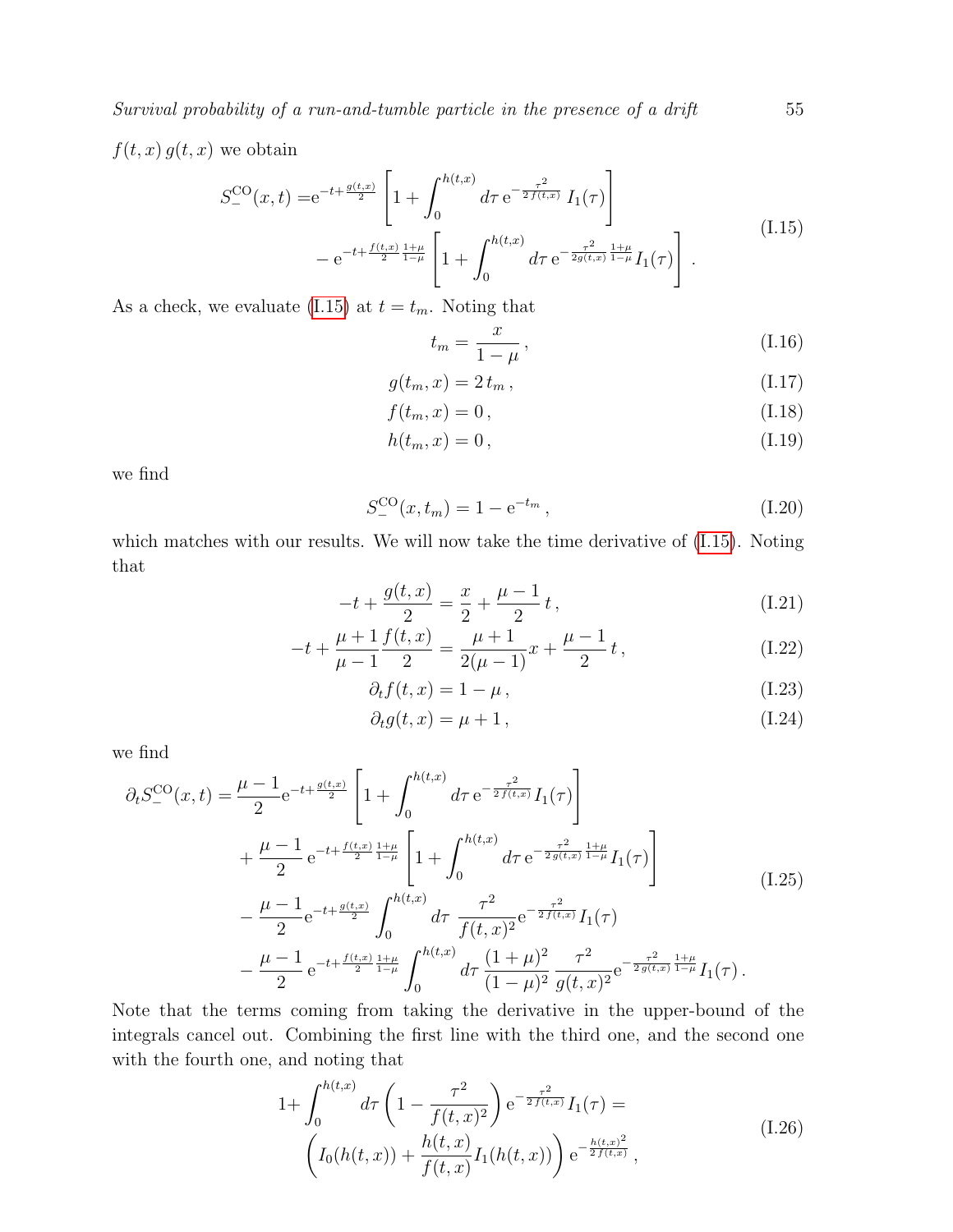along with

$$
1 + \int_0^{h(t,x)} d\tau \left( 1 - \frac{(1+\mu)^2}{(1-\mu)^2} \frac{\tau^2}{2g(t,x)^2} \right) e^{-\frac{1+\mu}{1-\mu} \frac{\tau^2}{2g(t,x)}} I_1(\tau) =
$$
\n
$$
\left( I_0(h(t,x)) + \frac{1+\mu}{1-\mu} \frac{h(t,x)}{g(t,x)} I_1(h(t,x)) \right) e^{-\frac{h(t,x)^2}{2g(t,x)}},
$$
\n(I.27)

we find

$$
\partial_t S_-^{\text{CO}}(x,t) = \frac{e^{-t}}{2} \left[ (\mu - 1) \sqrt{\frac{g(t,x)}{f(t,x)}} + (\mu + 1) \sqrt{\frac{f(t,x)}{g(t,x)}} \right] I_1(h(t,x)), \tag{I.28}
$$

$$
= \frac{e^{-t}}{2} \frac{1}{h(t,x)} \left[ (\mu - 1)g(t,x) + (\mu + 1)f(t,x) \right] I_1(h(t,x)), \tag{I.29}
$$

$$
=-e^{-t}\frac{x}{h(t,x)}I_1(h(t,x)),
$$
\n(I.30)

$$
= \partial_t S_-(x,t) , \tag{I.31}
$$

which is the desired result. The second equality  $S^{\text{CO}}_+(x,t) = S_+(x,t)$  can be proved along the same lines.

# References

- <span id="page-55-0"></span>[1] Einstein A 1906 Ann. Phys. 19 371–381
- <span id="page-55-1"></span>[2] Von Smoluchowski M 1906 Ann. Phys. 326 756–780
- <span id="page-55-2"></span>[3] Krapivsky P L, Redner S and Ben-Naim E 2010 A kinetic view of statistical physics (New York: Cambridge University Press)
- <span id="page-55-3"></span>[4] Bachelier L 1900 Théorie de la spéculation Ann. Sci. Éc. Norm. Supér. vol 17 pp 21–86
- <span id="page-55-4"></span>[5] Bouchaud J P and Potters M 2000 Theory of financial risks vol 4 (New York: Cambridge University Press)
- <span id="page-55-5"></span>[6] Chandrasekhar S 1943 Rev. Mod. Phys. 15 1
- <span id="page-55-6"></span>[7] Feller W 2008 An introduction to probability theory and its applications, vol 2 (John Wiley & Sons)
- <span id="page-55-7"></span>[8] Pitman J and Yor M 2018 preprint arXiv:1802.09679
- <span id="page-55-8"></span>[9] Majumdar S N, Pal A and Schehr G 2020 Phys. Rep. 840 1–32
- <span id="page-55-9"></span>[10] Bray A J, Majumdar S N and Schehr G 2013 Adv. Phys. 62 225–361
- <span id="page-55-11"></span>[11] Redner S 2001 A guide to first-passage processes (New York: Cambridge University Press)
- [12] Bénichou O, Loverdo C, Moreau M and Voituriez R 2011 Rev. Mod. Phys. 83 81
- [13] Majumdar S N 2005 Curr. Sci. **20** 89 (Preprint <cond-mat/0510064>)
- [14] Majumdar S N 2010 Physica A 389 4299–4316
- <span id="page-55-10"></span>[15] Aurzada F and Simon T 2015 Persistence probabilities and exponents Lévy matters V (Springer) pp 183–224
- <span id="page-55-12"></span>[16] Majumdar S N, Schehr G and Wergen G 2012 J. Phys. A: Math. Theor. 45 355002
- <span id="page-55-17"></span>[17] Majumdar S N and Comtet A 2002 Phys. Rev. E 66 061105
- <span id="page-55-18"></span>[18] Mounaix P, Majumdar S N and Schehr G 2018 J. Stat. Mech. 2018 083201
- [19] De Bruyne B, Randon-Furling J and Redner S 2020 Phys. Rev. Lett. 125 050602
- <span id="page-55-13"></span>[20] De Bruyne B, Randon-Furling J and Redner S 2021 J. Stat. Mech. 2021 013203
- <span id="page-55-14"></span>[21] Hänggi P and Jung P 1995  $Adv.$  Chem. Phys. 89 239-326
- <span id="page-55-15"></span>[22] Berg H C 2008 E. coli in Motion (New York: Springer Science & Business Media)
- <span id="page-55-16"></span>[23] Marchetti M C, Joanny J F, Ramaswamy S, Liverpool T B, Prost J, Rao M and Simha R A 2013 Rev. Mod. Phys. 85 1143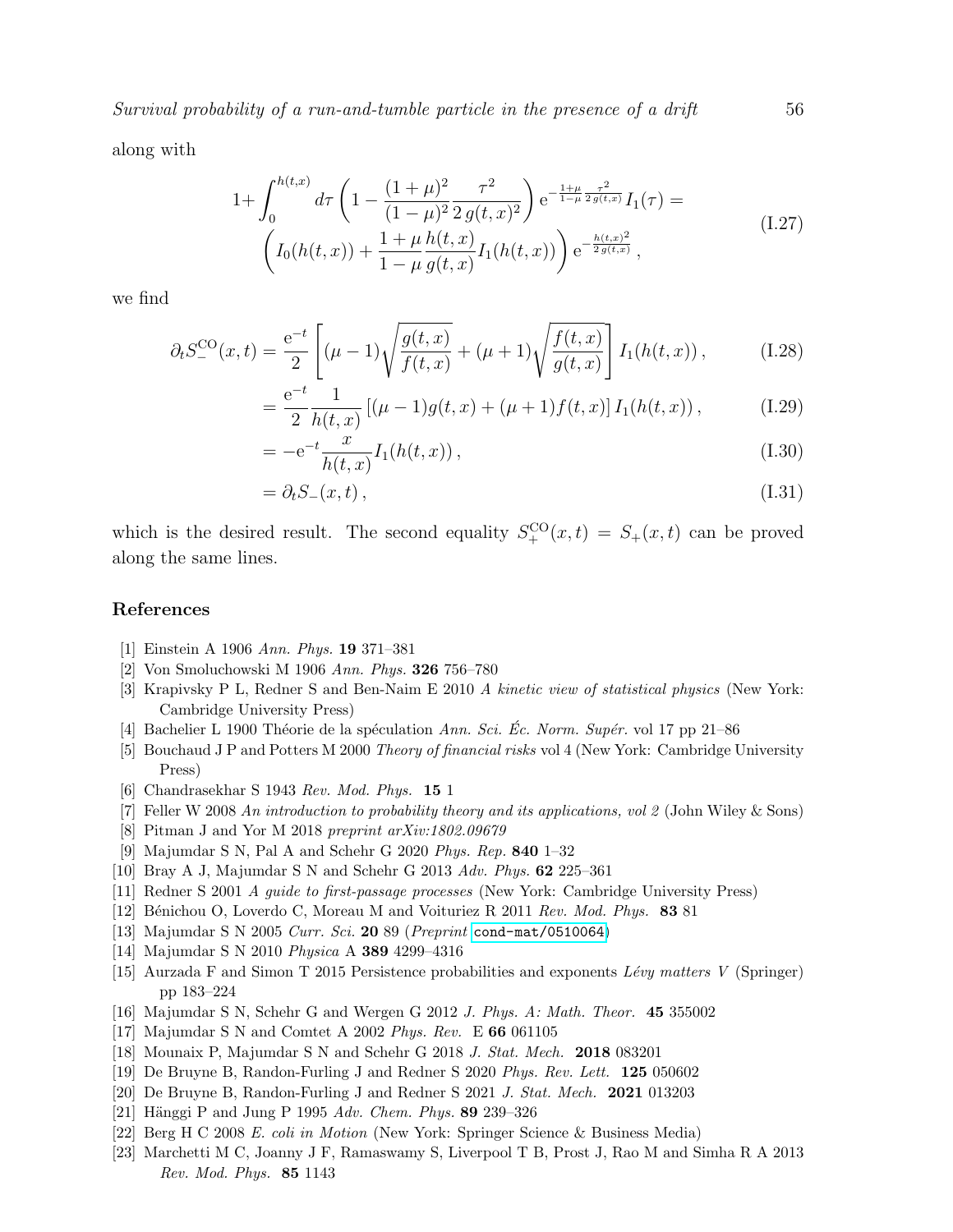- [24] Cates M E and Tailleur J 2015 Annu. Rev. Condens. Matter Phys. 6 219–244
- [25] Bechinger C, Di Leonardo R, Löwen H, Reichhardt C, Volpe G and Volpe G 2016 Rev. Mod. Phys. 88 045006
- [26] Tailleur J and Cates M 2008 Phys. Rev. Lett. 100 218103
- <span id="page-56-0"></span>[27] Vicsek T, Czirók A, Ben-Jacob E, Cohen I and Shochet O 1995 Phys. Rev. Lett. 75 1226
- <span id="page-56-1"></span>[28] Kac M 1974 Rocky Mt J Math. 4 497–509
- <span id="page-56-2"></span>[29] Weiss G H 2002 Physica A 311 381–410
- <span id="page-56-3"></span>[30] Masoliver J and Lindenberg K 2017 Eur. Phys. J. B  $90$  1–13
- <span id="page-56-4"></span>[31] Bijnens B and Maes C 2020 (Preprint <2010.16286>)
- [32] Martens K, Angelani L, Di Leonardo R and Bocquet L 2012 Eur. Phys. J. E 35 84
- [33] Basu U, Majumdar S N, Rosso A and Schehr G 2019 Phys. Rev. E 100 062116
- [34] Basu U, Majumdar S N, Rosso A, Sabhapandit S and Schehr G 2020 J. Phys. A: Math. Theor. 53 09LT01
- [35] Dhar A, Kundu A, Majumdar S N, Sabhapandit S and Schehr G 2019 Phys. Rev. E 99 032132
- <span id="page-56-33"></span>[36] Singh P, Sabhapandit S and Kundu A 2020 (Preprint <2004.11041>)
- <span id="page-56-5"></span>[37] Santra I, Basu U and Sabhapandit S 2020 Phys. Rev. E 101 062120
- <span id="page-56-6"></span>[38] Doussal P L, Majumdar S N and Schehr G 2020 EPL 130 40002
- <span id="page-56-7"></span>[39] Gradenigo G and Majumdar S N 2019 J. Stat. Mech. 2019 053206
- <span id="page-56-8"></span>[40] Dor Y B, Woillez E, Kafri Y, Kardar M and Solon A P 2019 Phys. Rev. E 100 052610
- [41] Demaerel T and Maes C 2019 J. Phys. A: Math. Theor. **52** 245001
- <span id="page-56-9"></span>[42] Banerjee T, Majumdar S N, Rosso A and Schehr G 2020 Phys. Rev. E 101 052101
- <span id="page-56-10"></span>[43] Orsingher E 1990 Stoch. Process. Their Appl. 34 49–66
- <span id="page-56-20"></span>[44] Orsingher E 1995 Random Oper. Stoch. Equ. 3 9–22
- <span id="page-56-17"></span>[45] López O and Ratanov N 2014 J. Appl. Probab. **51** 569–589
- <span id="page-56-18"></span>[46] Cinque F and Orsingher E 2020 (Preprint <2010.02689>)
- <span id="page-56-11"></span>[47] Cinque F 2020 (Preprint <2011.00342>)
- <span id="page-56-12"></span>[48] Foong S K 1992 Phys. Rev. A 46 R707
- [49] Masoliver J, Porra J M and Weiss G H 1992 Phys. Rev. A 45 2222
- <span id="page-56-21"></span>[50] Angelani L, Di Leonardo R and Paoluzzi M 2014 Eur. Phys. J. E 37 59
- [51] Artuso R, Cristadoro G, Degli Esposti M and Knight G 2014 Phys. Rev. E 89 052111
- [52] Angelani L 2015 J. Phys. A: Math. Theor. 48 495003
- <span id="page-56-22"></span>[53] Evans M R and Majumdar S N 2018 J. Phys. A: Math. Theor. 51 475003
- [54] Weiss G H, Masoliver J, Lindenberg K and West B J 1987 Phys. Rev. A 36(3) 1435–1439
- [55] Malakar K, Jemseena V, Kundu A, Kumar K V, Sabhapandit S, Majumdar S N, Redner S and Dhar A 2018 J. Stat. Mech. 2018 043215
- <span id="page-56-24"></span>[56] Le Doussal P, Majumdar S N and Schehr G 2019 Phys. Rev. E 100 012113
- <span id="page-56-14"></span>[57] Mori F, Le Doussal P, Majumdar S N and Schehr G 2020 Phys. Rev. Lett. 124 090603
- <span id="page-56-13"></span>[58] Mori F, Le Doussal P, Majumdar S N and Schehr G 2020 Phys. Rev. E 102 042133
- <span id="page-56-15"></span>[59] Andersen E S 1954 Math. Scand. 263–285
- <span id="page-56-16"></span>[60] Lacroix-A-Chez-Toine B and Mori F 2020 J. Phys. A: Math. Theor. 53 495002
- <span id="page-56-19"></span>[61] Stadje W and Zacks S 2004 J. Appl. Probab. 665–678
- <span id="page-56-23"></span>[62] Spitzer F et al. 1957 Duke Math. J. 24 327–343
- <span id="page-56-25"></span>[63] Krapivsky P and Redner S 2018 J. Stat. Mech. 2018 093208
- <span id="page-56-26"></span>[64] Singh P and Kundu A 2019 J. Stat. Mech. 2019 083205
- <span id="page-56-27"></span>[65] Comtet A, Cornu F and Schehr G 2020 J. Stat. Phys. 181 1565–1602
- <span id="page-56-28"></span>[66] Gumbel E J 1958 Statistics of extremes, columbia univ vol 201
- <span id="page-56-29"></span>[67] Sabhapandit S 2011 EPL 94 20003
- <span id="page-56-30"></span>[68] Majumdar S N and Ziff R M 2008 Phys. Rev. Lett. 101 050601
- <span id="page-56-31"></span>[69] Godrèche C, Majumdar S N and Schehr G 2017 J. Phys. A: Math. Theor.  $50\,333001$
- <span id="page-56-32"></span>[70] Hartmann A K, Majumdar S N, Schawe H and Schehr G 2020 J. Stat. Mech. 2020 053401
- <span id="page-56-34"></span>[71] Bateman Manuscript Project, Erdélyi A and Bateman H 1954 Tables of integral transforms vol 1